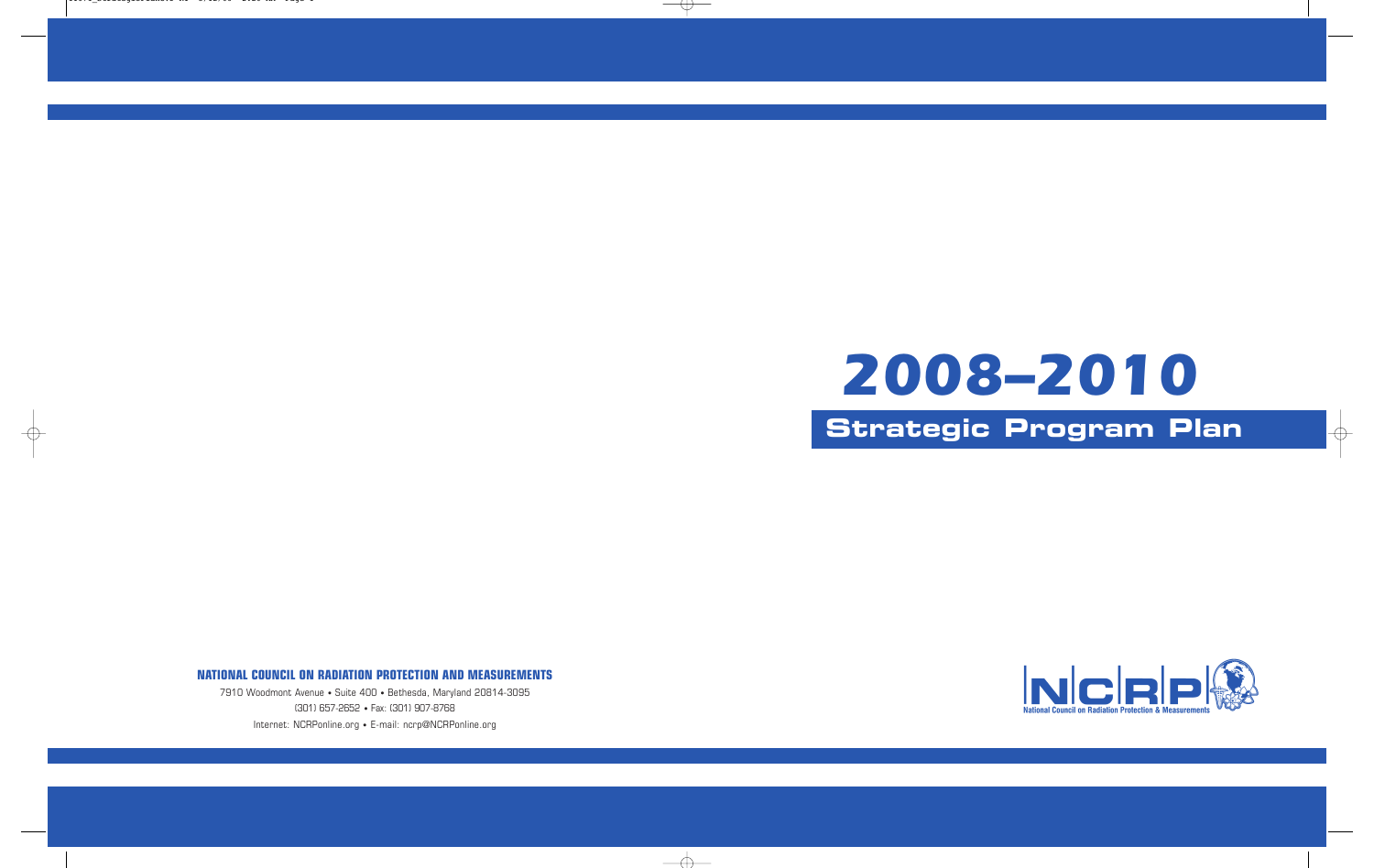### *Contents*

| Implementation of Strategic Program Plans Over the Coming Triennium  9<br>Program Area Committee 1: Basic Criteria, Epidemiology, Radiobiology, and Risk . 11 |  |
|---------------------------------------------------------------------------------------------------------------------------------------------------------------|--|
| Program Area Committee 2: Operational Radiation Safety  15                                                                                                    |  |
|                                                                                                                                                               |  |
| Program Area Committee 3: Nuclear and Radiological Security and Safety  18                                                                                    |  |
|                                                                                                                                                               |  |
|                                                                                                                                                               |  |
| Program Area Committee 5: Environmental Radiation and Radioactive Waste Issues 25                                                                             |  |
|                                                                                                                                                               |  |
|                                                                                                                                                               |  |
|                                                                                                                                                               |  |

**i**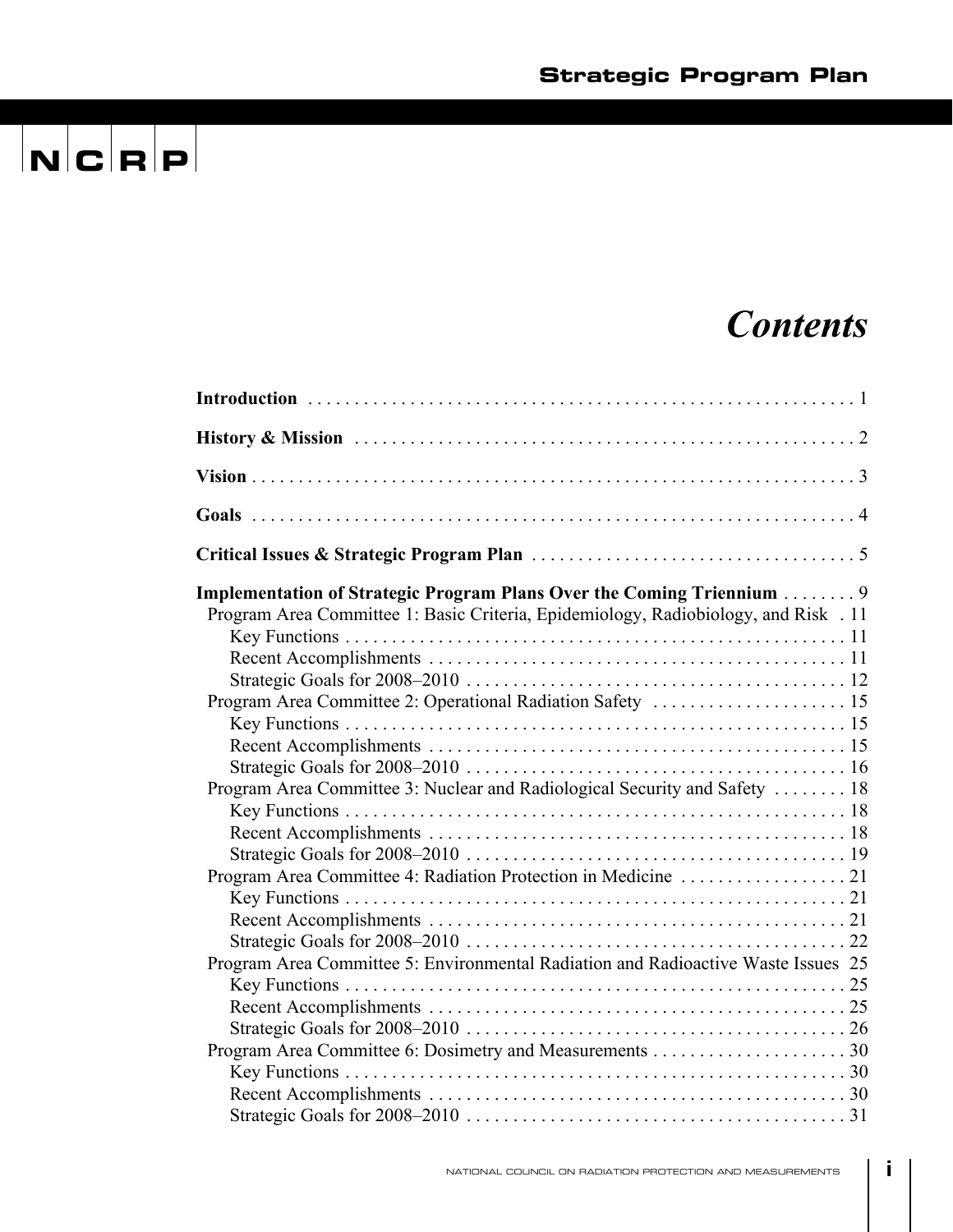| <b>Summary of Prospective Contributions to Radiation Safety, Health Protection, and</b> |  |
|-----------------------------------------------------------------------------------------|--|
|                                                                                         |  |
|                                                                                         |  |
|                                                                                         |  |
|                                                                                         |  |
|                                                                                         |  |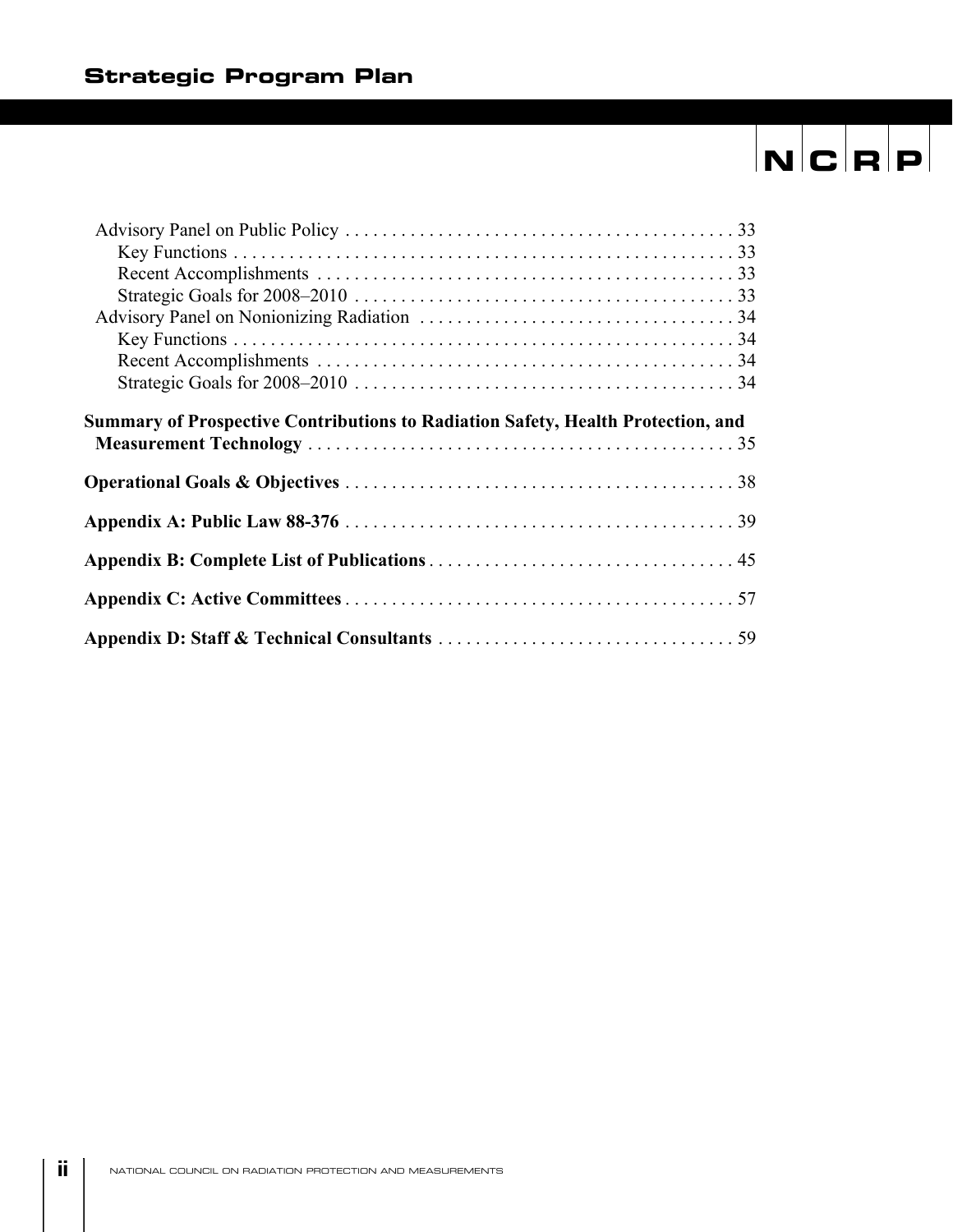## $\mathbf{N}$   $\mathbf{C}$   $\mathbf{R}$   $\mathbf{P}$

### *Introduction*

any of the goals established in the Strategic Program Plan of the National Council on Radiation M any of the goals established in the Strategic Program Plan of the National Council on Radiation<br>Protection and Measurements (NCRP) for the 2005–2007 triennium were successfully accomplished, and NCRP remains a scientifically productive and financially stable organization. In looking to the future, the leadership of NCRP foresees an increasing need for its technical reports, conferences and advisory services in the areas of radiation protection and measurements. The objectives of this document are to describe the primary strategic goals of NCRP over the 2008–2010 triennium, which are intended to meet both national and international needs for guidance in these areas.

The past decade has been marked by an increase in the applications of radiation in medicine, industry, and in the public domain (for example, in security surveillance systems). The commitment of the U.S. government to the cleanup and remediation of contaminated nuclear waste sites has also grown. Major concerns about the risk of potential acts of nuclear and radiological terrorism have arisen, thereby creating an urgent need for preparation on a local, state and national scale to counteract and mitigate the health effects of such actions should they occur. Finally, a major effort is underway to achieve advances in nuclear fuel-cycle technology and to develop operationally safe power reactors that can meet the world's growing need for energy with a minimal impact on the environment and global climate. All of these developments set the stage for expanded activities by NCRP in providing guidance on health and environmental radiation protection, and on radiation measurements and the safe operation of radiation sources.

The Strategic Program Plan for 2008–2010 provides an overview of the primary goals of NCRP in fulfilling its mission as a leader in radiation protection and measurements over the coming triennium. The specific activities to be undertaken in meeting these goals, and the procedures to be used in their implementation, are also described in this document. Although the focus is on meeting national needs in the United States, NCRP will continue to place an increasing emphasis on obtaining international recognition and stature as a valuable resource for guidance in the fields of radiation protection and measurements.

The preparation of this Strategic Program Plan was a collective effort by the Officers of NCRP, the Vice Presidents who lead Program Area Committees, and members of the Board of Directors. The primary intent of the Strategic Plan is to apprise NCRP's sponsors, members, and other individuals and organizations interested in the work of NCRP on the future areas of emphasis in NCRP's activities. NCRP welcomes suggestions and the participation of Council members and others in the continuous effort to broaden NCRP's activities into all aspects of radiation protection and measurements in medicine, industry, research, public venues, and the natural environment.

Thomas S. Temforde

Thomas S. Tenforde *President*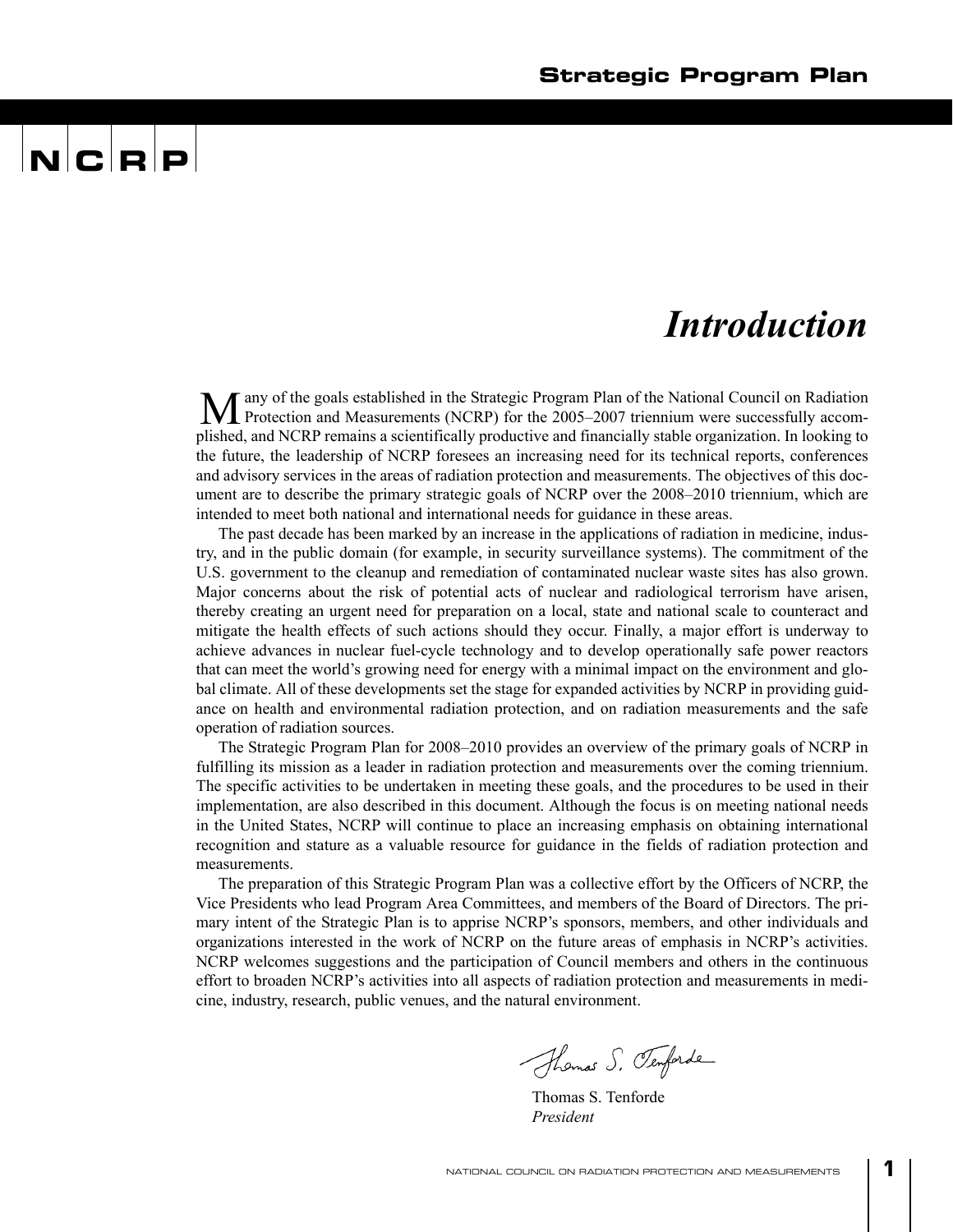### *History & Mission*

CRP's original predecessor organization, the U.S. Advisory Committee on X Ray and Radium **NORP's original predecessor organization, the U.S. Advisory Committee on X Ray and Radium**<br>Protection, was founded in 1929. Following the atomic-bomb detonations in Japan near the end of World War II, the scope of work of NCRP was expanded to include measurements and estimates of health effects of neutrons, charged particles, and other types of radiation that had not previously been of concern. In 1964 the modern NCRP was formally chartered by Congress under Public Law 88-376 as an independent, nonprofit corporation. The full text of Public Law 88-376 is contained in Appendix A. The Charter of NCRP specified that its primary responsibilities are:

- 1. Collect, analyze, develop and disseminate in the public interest information and recommendations in the public interest about:
	- b. protection against radiation; and
	- c. radiation measurements, quantities and units, particularly those concerned with radiation protection.
- 4. Provide a means by which organizations concerned with the scientific and related aspects of radiation protection and of radiation quantities, units and measurements may cooperate for effective utilization of their combined resources, and to stimulate the work of such organizations.
- 5. Develop basic concepts about radiation quantities, units and measurements, about the application of these concepts, and about radiation protection.
- 6. Cooperate with the International Commission on Radiological Protection, the International Commission on Radiation Units and Measurements, and other national and international organizations, governmental and private, concerned with radiation quantities, units and measurements and with radiation protection.

The Congressional Charter of NCRP has formed the foundation of its report and conference activities for more than four decades. A complete list of NCRP's publications is provided in Appendix B. An area of emphasis in the strategic planning for the coming triennium will be to further strengthen the second and fourth elements of the Charter involving collaborations at the national and international levels with organizations that have interests similar to those of NCRP. Collaborative efforts of this nature are expected to complement the capabilities of NCRP and to increase the worldwide dissemination of information contained in NCRP's publications.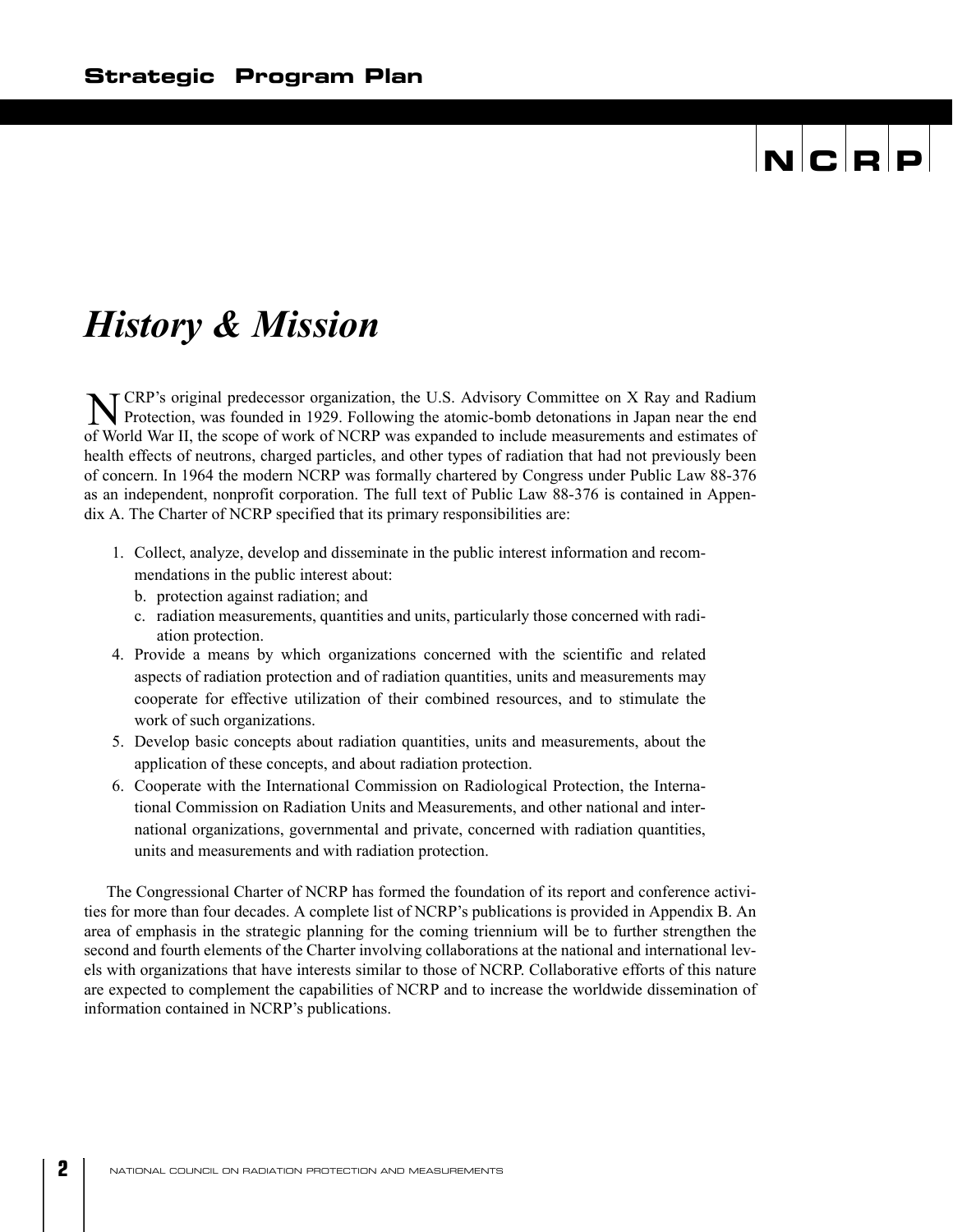### *Vision*

CRP must continue to extend its role as a Congressionally chartered organization with the pri-N CRP must continue to extend its role as a Congressionally chartered organization with the pri-<br>
Imary responsibility in the United States for providing guidance on radiation effects, human health, and environmental protection, and radiation measurements, quantities and units. Members of the Council and other participants in NCRP report preparation and conferences represent the leading scientists, engineers and medical professionals with expertise in these areas. NCRP will continue to provide authoritative information on the sources and health implications of exposure of the public and workers to radiation, both from beneficial applications such as medical diagnostic and therapeutic procedures and from uses of radiation sources and radioactive materials in industry, research, public venues, and in possible future acts of terrorism. It is the vision of NCRP to be regarded not only as a national leader, but as an international authority, in providing scientific insights and recommendations on radiation effects, health and environmental radiation protection policies and practices, and radiation measurement technology.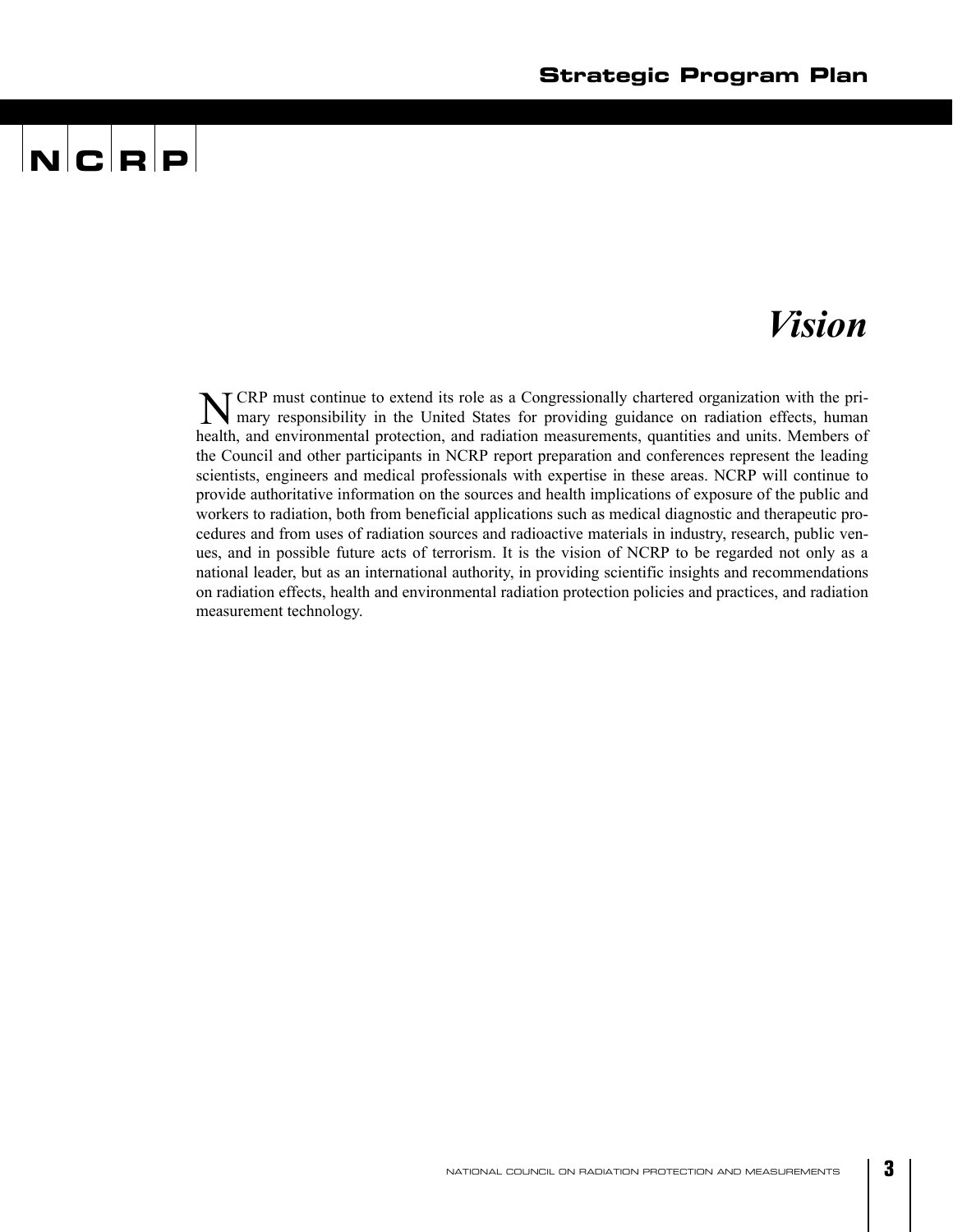### *Goals*

uring the 2008–2010 triennial period NCRP will perform work related to the following set of goals that are consistent with its charter, mission and vision: D

- collect, analyze and develop basic scientific information related to the interaction and biological effects of radiation and the implications for human health;
- develop basic concepts of radiation dose quantities and units, and collect the information necessary to determine relevant radiation dose quantities from measured quantities;
- analyze basic concepts and techniques for the accurate measurement of radiation exposures, and analyze the bounding uncertainties associated with the measurement and dosimetry of radiation from external and internal sources;
- collect information about sources of exposure of the public and workers, and describe methods for detecting and deterring sources of unnecessary or inadvertent exposures and procedures for mitigating their health consequences;
- recommend policies and practices for radiation protection of workers, the public, medical patients, and the environment from the use of radiation sources and radioactive material in industry, medicine, scientific research and space exploration;
- assist in the development of local, state and federal strategic plans for counteracting potential acts of nuclear and radiological terrorism;
- recommend policies and practices for the proper remediation of contaminated sites and management of radioactive waste materials; and
- broaden efforts to cooperate with scientific organizations in the United States and internationally in meeting the above goals.

To meet these goals NCRP has developed a set of strategic initiatives that form the basis for its planned activities during the coming triennium. This set of initiatives, described in the following section of this Strategic Plan, is accompanied by a detailed implementation strategy described in the section on *Implementation of Strategic Program Plans Over the Coming Triennium*.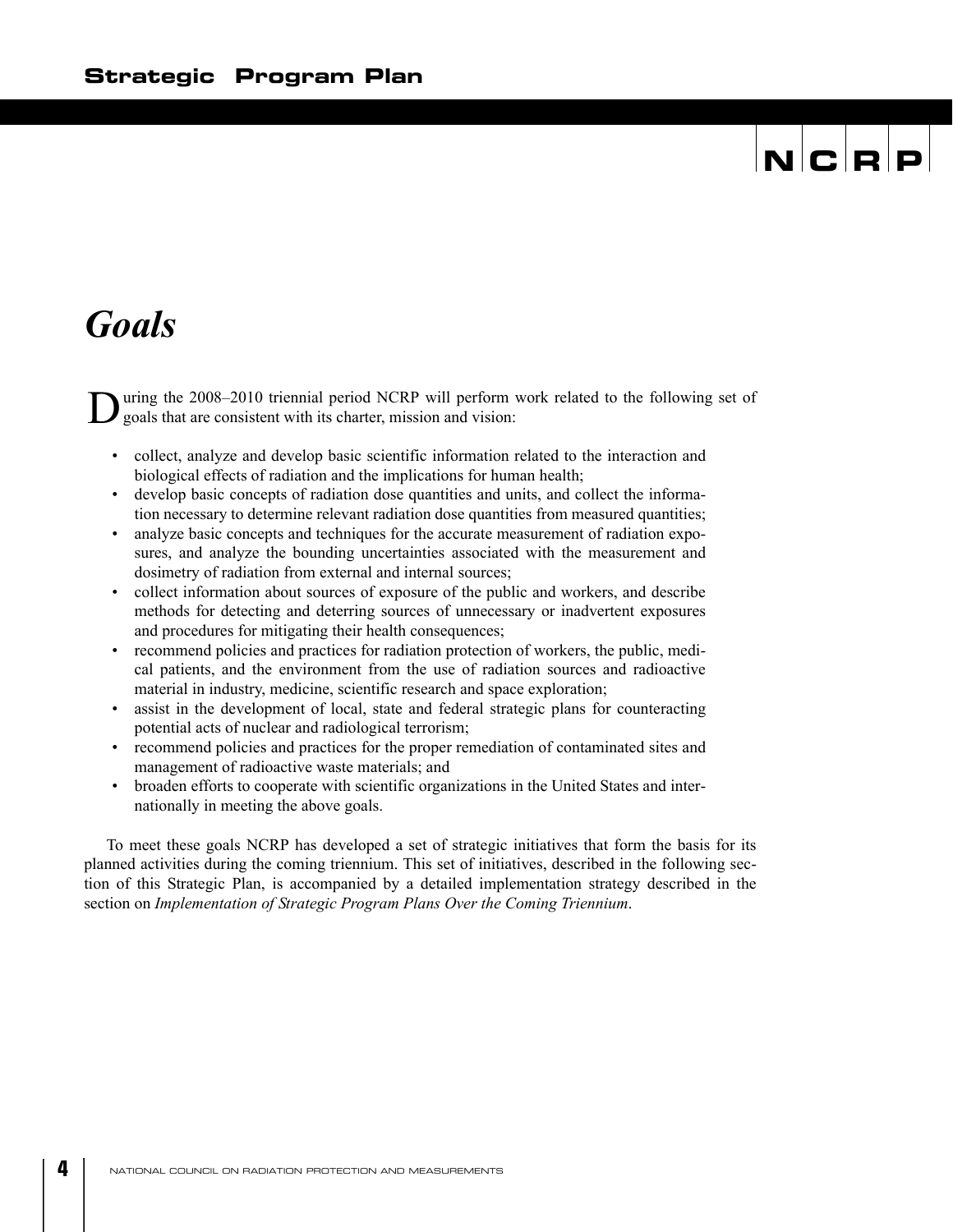### *Critical Issues & Strategic Program Plan*

n preparing this Strategic Program Plan, the leadership of NCRP carefully reviewed the world's In preparing this Strategic Program Plan, the leadership of NCRP carefully reviewed the world's literature on radiation protection and measurements, and the recent and ongoing activities of other organizations in the United States and worldwide in these areas. From this analysis several major initiatives for NCRP's activities during the coming triennium have been identified. In this section these initiatives are discussed in terms of the ways they address critical issues and their national and international importance. General strategies for addressing these initiatives are discussed, with a more detailed implementation plan presented in the following section on *Implementation of Strategic Program Plans Over the Coming Triennium*.

Strategic initiatives in five major areas of radiation science, medical applications of radiation, homeland security, radiation health and environmental protection, and radiation measurements and dosimetry will be the focus of NCRP's activities during the coming triennium. These five areas are the following:

### **Strategic Initiative 1:** *Low Dose and Low Dose-Rate Biological Effects and Implications for Human Health*

A subject of great contemporary interest in the field of radiological health is the analysis of potential human health effects of low doses of ionizing radiation at levels below 0.1 Sv. The applicability of the linear nonthreshold dose-response model in the low-dose range has been a subject of considerable debate and major research programs such as the one supported by the U.S. Department of Energy (DOE) over the past decade. NCRP Report No. 136, *Evaluation of the Linear-Nonthreshold Dose-Response Model for Ionizing Radiation* (2001) and the National Academy of Sciences report, *Health Risks from Exposure to Low Levels of Ionizing Radiatio*n*, BEIR VII* (2006) concluded that available data on biological effects of low radiation doses are not inconsistent with the linear nonthreshold model, but a report of the French Academy of Sciences on *Dose-Effect Relationships and Estimation of the Carcinogenic Effects of Low Doses of Ionizing Radiation* (2005) reached a different conclusion. A related subject of importance and conflicting views is the dose and dose-rate effectiveness factor for radiations of differing quality. From both scientific and regulatory policy perspectives, it is therefore a major objective of NCRP during the coming triennium to undertake two activities that address these issues in a definitive manner. The first of these activities will be the 2008 NCRP Annual Meeting on *Low Dose and Low Dose-Rate Radiation Effects and Models*, which will involve in-depth presentations on dose-response information obtained both from laboratory and human epidemiology studies. The second planned undertaking by NCRP is a major report on the subject of low-dose radiation effects, response models, and implications for human health and regulatory policy. Other activities that are planned in basic radiobiology include reports on uncertainties in radiation risk estimation and the biological effectiveness of photon and particle radiations of differing qualities. It is anticipated that this effort will receive cosponsorship by several federal agencies, including DOE, the U.S. Nuclear Regulatory Commission (NRC), and the U.S. Environmental Protection Agency (EPA).

**5**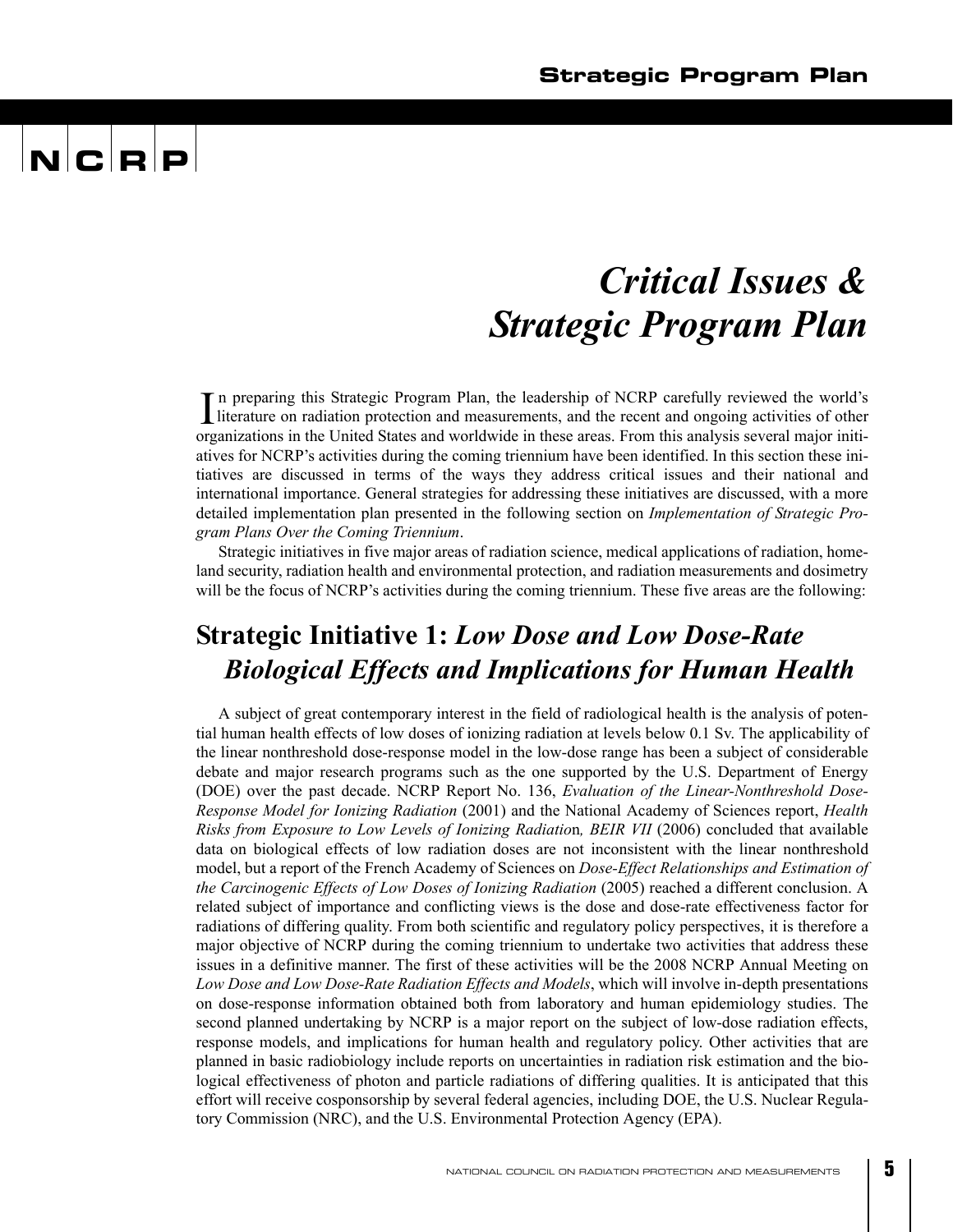### **Strategic Initiative 2:** *Radiation Protection in Medicine*

With primary support from a five-year grant awarded by the National Cancer Institute (NCI), NCRP will be preparing four new reports on cancer radiobiology and health protection issues related to the increasing use of radiation in medical diagnostic and therapeutic procedures. The basic radiobiology reports will be on the topics of "Genetic Susceptibility to Cancer" and "Second Cancers and Cardiopulmonary Effects After Radiotherapy or Other Medical Exposures." New reports related to medical radiation safety and health protection will be on "Radiation Safety Issues in Image-Guided Interventional Medical Procedures" and "Diagnostic Reference Levels in Medical Imaging with Recommendations for Application in the United States." In addition, NCRP plans to organize a major conference on patient doses in diagnostic medical procedures, primarily computed tomography (CT), and the need for training and credentialing of medical staff ordering and performing these procedures in hospitals, outpatient facilities, and emergency rooms. This conference will build on the successful 2007 NCRP Annual Meeting on *Advances in Radiation Protection in Medicine*, and will be cosponsored by the American College of Radiology (ACR) and other scientific organizations such as the American Association of Physicists in Medicine. With support from the Centers for Disease Control and Prevention (CDC), NCRP will also be preparing a report on "Risks of Radiation to the Developing Embryo, Fetus, and Nursing Infant."

### **Strategic Initiative 3:** *Preparation for and Response to Possible Acts of Nuclear or Radiological Terrorism*

Subsequent to the tragic events of September 11, 2001 NCRP has published several reports and commentaries, and conducted an annual meeting in 2004, on important steps to be taken in the interdiction of, preparedness for, and effective responses to possible acts of nuclear or radiological terrorism. During the coming triennium, NCRP will continue to provide recommendations and guidance to authorities at the regional, tribal, state and national levels on responses to potential acts of terrorism. The following is a summary of the areas in which NCRP reports and commentaries will be focused: (1) operational strategies and decision making in the aftermath of a nuclear or radiological terrorism incident; (2) performance requirements and testing criteria for security surveillance systems at ports-ofentry into the United States; (3) protecting against, mitigating, and treating traumatic injuries and longterm health and psychological effects of radiation exposure and other immediate stress effects such as thermal burns, shock, and contaminated shrapnel wounds resulting from a nuclear explosion; and (4) optimizing the cleanup and disposition of contaminated materials resulting from a nuclear or radiological terrorism incident. Primary support for reports in the first three of these areas has been requested from the U.S. Department of Homeland Security (DHS), and from EPA in the fourth area.

### **Strategic Initiative 4:** *Worker, Public Health, and Environmental Radiation Protection*

Governmental agencies and their contractor organizations have made significant progress during the past decade in the improvement of worker health and in facilitating the cleanup of legacy nuclear

**6**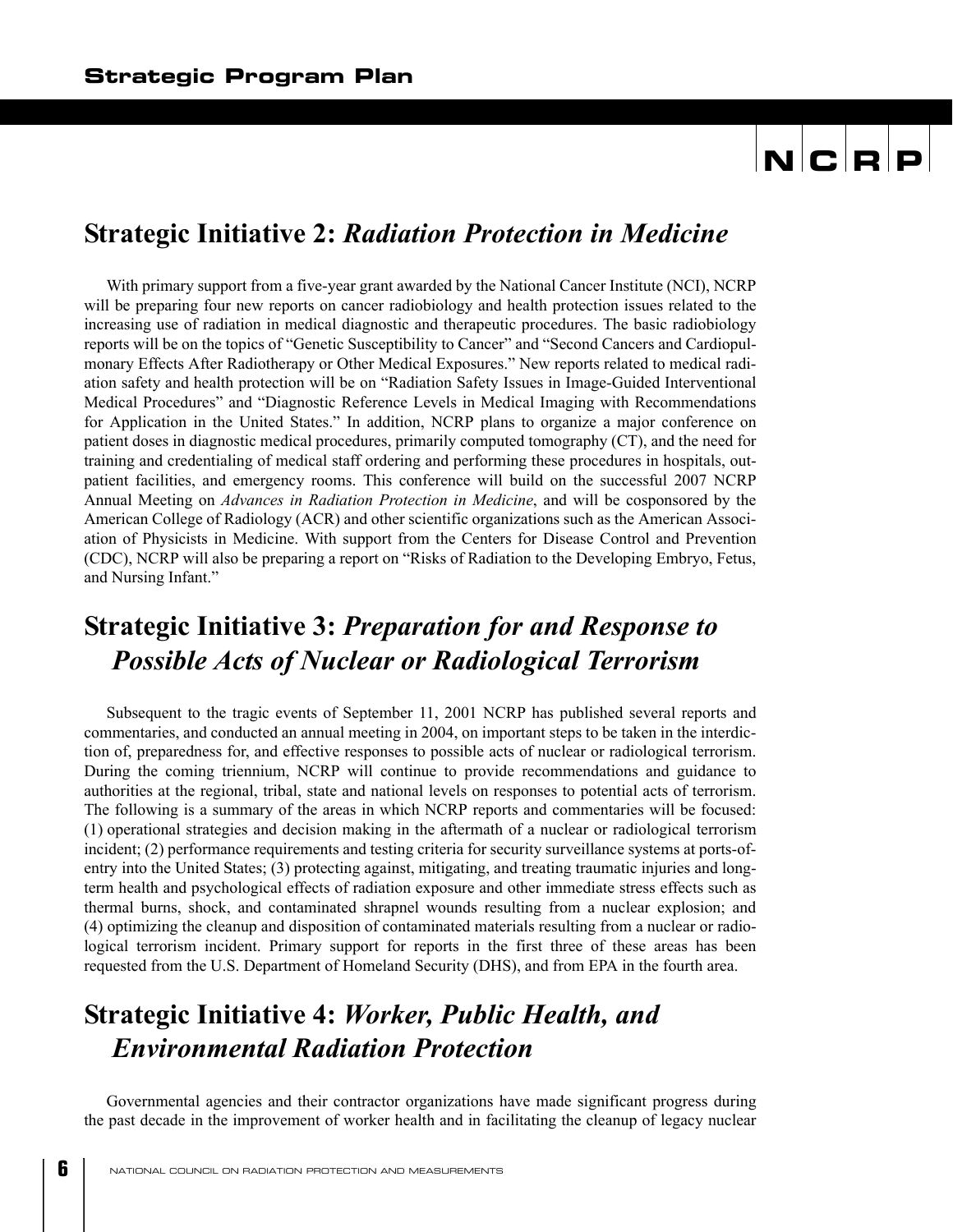## $\mathbf{N}$   $\mathbf{C}$   $\mathbf{R}$   $\mathbf{P}$

wastes and remediation of the affected environment. However, a number of operational and strategic goals in fully meeting the ultimate objectives of DOE and other government agencies remain to be addressed. NCRP plans to prepare several reports and commentaries that address these issues, including the following. In the area of worker health, NCRP plans to prepare publications on: (1) response to, and investigation of, radiological accidents and incidents; (2) self-assessment procedures for radiation safety programs; and (3) mechanisms for reaching an acceptable compromise between safe operations with radioactive materials and radiation sources and maintaining a high level of security. In the area of environmental protection and waste management, NCRP plans to prepare publications on: (1) design of effective effluent and environmental monitoring systems, (2) environmental management of lands contaminated with naturally-occurring radioactive material (NORM), (3) performing environmental remediation at nuclear waste sites without destruction of natural resources and ecosystems, and (4) development of cost-effective strategies for cleanup and restoration of nuclear waste sites and facilities formerly used for weapons production. The primary sponsor for reports in this area will be DOE, with additional support of reports on operational radiation safety and environmental management from the Health Physics Society (HPS) and EPA.

### **Strategic Initiative 5:** *Analysis of Uncertainties in Radiation Measurement and Dosimetry and Basic Principles and Practices in Radiation Dose Reconstruction*

Since 2004 NCRP has been providing technical and administrative support to the Veterans' Advisory Board on Dose Reconstruction (VBDR), which was formed under Public Law 108-183 to provide review and oversight of procedures used in radiation dose reconstruction and claims adjudication for atomic veterans who occupied Hiroshima and Nagasaki, Japan following the atomic-bomb detonations in 1945, were prisoners of war at those locations in Japan at the time of the A bombs, or participated in atmospheric nuclear tests from 1945 to 1962. The technical component of NCRP's services to VBDR includes the preparation of three major reports on uncertainties in external and internal radiation measurements and dosimetry, and the fundamental principles of radiation dose reconstruction. The first of these three reports, *Uncertainties in the Measurement and Dosimetry of External Radiation*, was completed in 2007. A high priority is being placed on completing the second report on *Uncertainties in Internal Radiation Dosimetry* and the third report on *Basic Principles and Practices in Radiation Dose Reconstruction* in the 2008 to 2009 time frame. These three reports are expected to serve as definitive documents for assessing uncertainties in radiation dosimetry and performing dose reconstruction procedures in several important areas of human exposure, including atomic veterans, workers who participated in nuclear weapons production, medical exposures, astronaut space missions, public exposures from nuclear accidents and fallout from past nuclear weapons tests, and other situations involving the exposure of a large number of individuals to radiation (*e.g*., following possible future acts of nuclear or radiological terrorism). Support for the preparation of these reports is being provided by the Defense Threat Reduction Agency (DTRA) and the U.S. Department of Veterans Affairs (VA).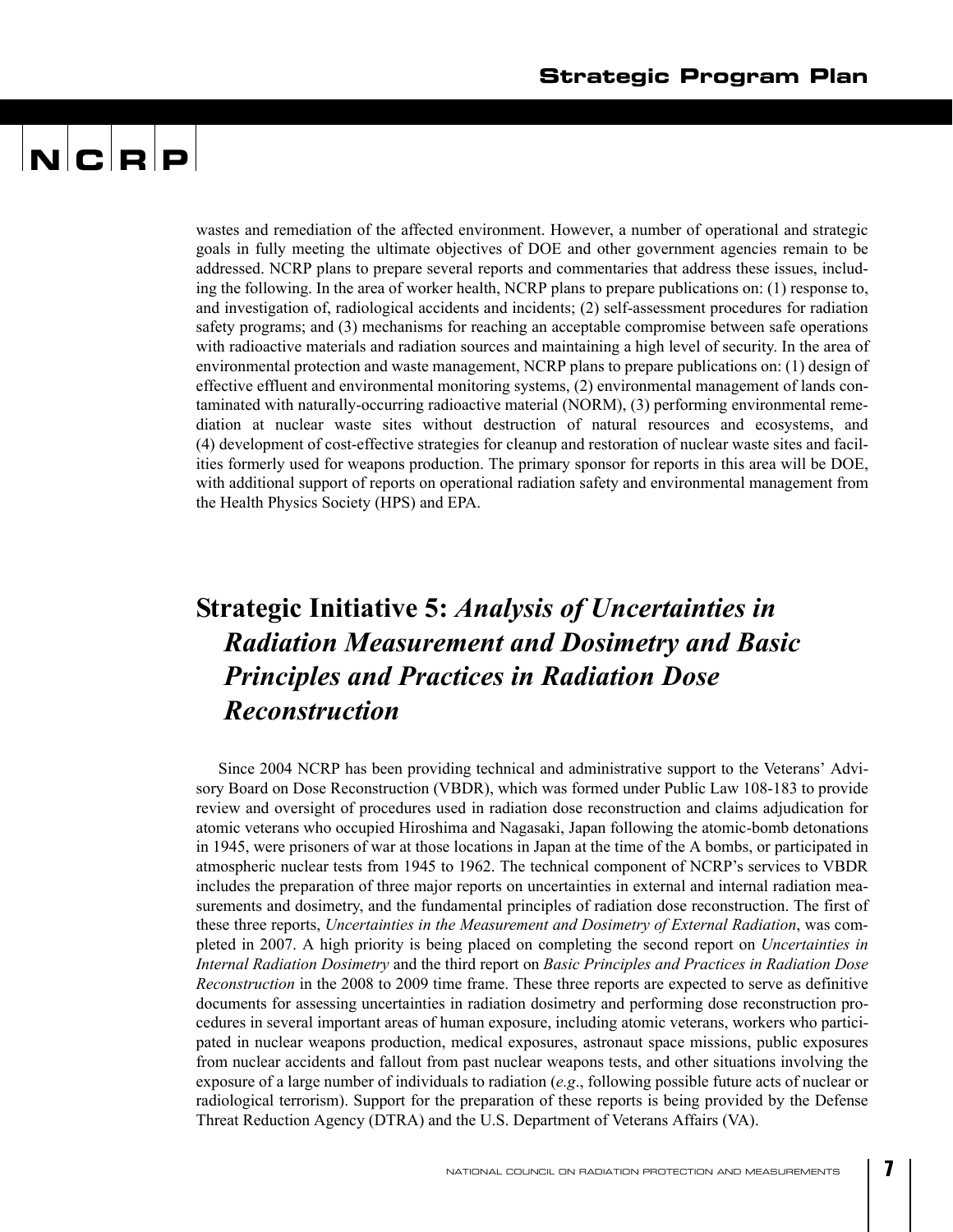### **Strategic Initiative 6:** *Safety, Health and Environmental Protection Issues in Advanced Reactor Design and Spent-Fuel Processing*

Two areas of great interest and possible major report activities by NCRP in the future are the effort in the United States and worldwide to develop advanced nuclear power reactors and to reprocess spent nuclear fuels. A major initiative of DOE and the nuclear power industry has been the design of Generation-3+ and Generation-4 reactors that will incorporate inherently safe operating features to minimize the possibility of uncontrolled fission events, reduce the production of nuclear wastes, reduce life-cycle operational and energy production costs, and limit the use of plutonium-based fuel and achieve proliferation resistance. Several designs of these advanced power reactors have been proposed that utilize a closed fuel cycle to efficiently manage spent nuclear fuel for support of continued and expanding nuclear energy production. To foster international cooperation in the design and production of advanced nuclear reactor and fuel technology, the United States has supported the formation of a Global Nuclear Energy Partnership (GNEP) involving several nations worldwide, including China, France, Japan, Russia, and the United Kingdom, that will participate in the development of promising new nuclear technologies. NCRP will be looking for opportunities to assist the leaders of the GNEP initiative in the United States, namely, DOE and NRC, in evaluating the safety, nuclear waste, and health and environmental protection issues associated with the design and deployment of advanced power reactor systems and management of spent nuclear fuel. These subjects will be major topics in the 2009 NCRP Annual Meeting on *Future of Nuclear Power Worldwide: Safety, Health and Environment*. It is anticipated that the primary sponsors of future NCRP report activities related to this strategic initiative will be DOE and NRC.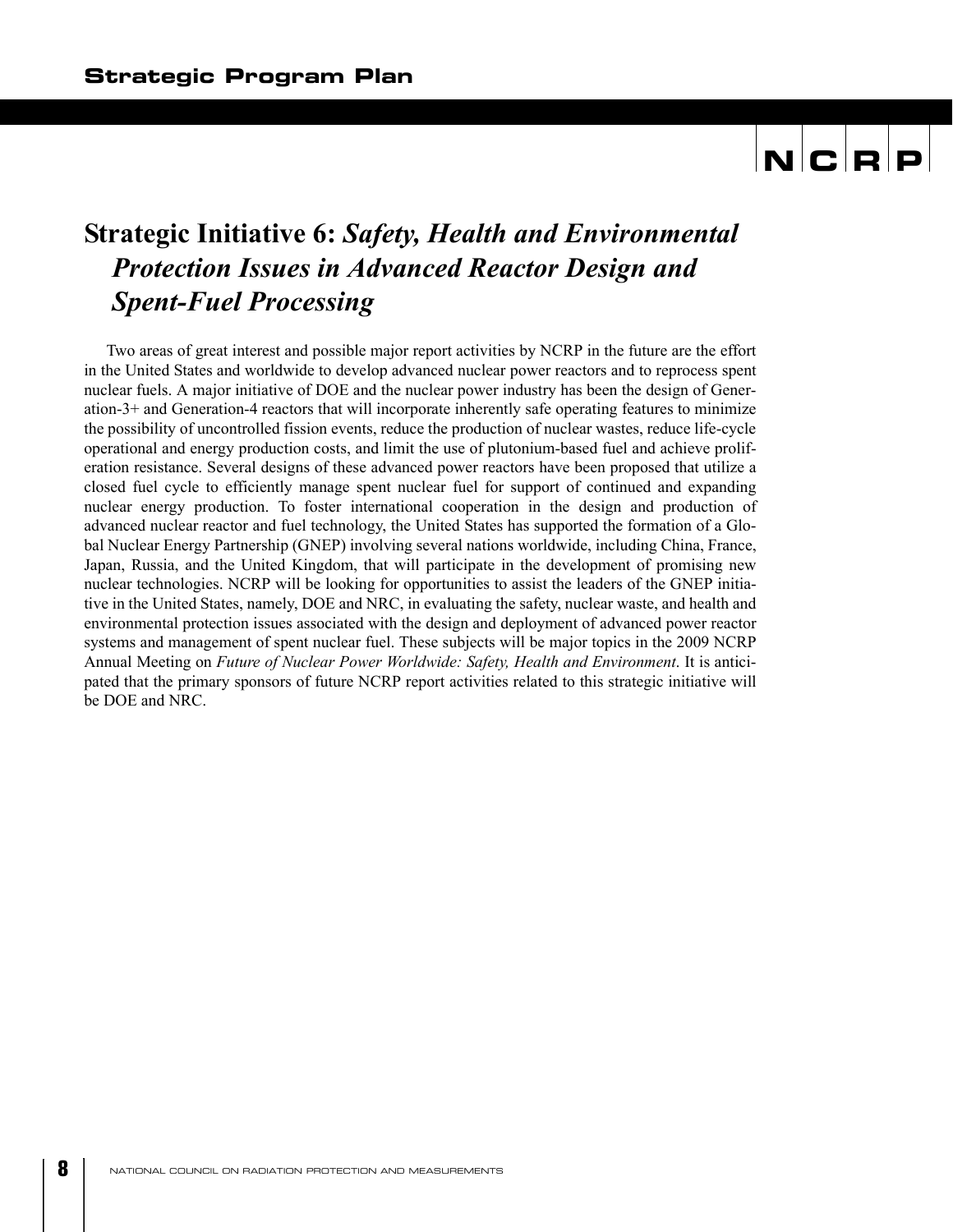### *Implementation of Strategic Program Plans Over the Coming Triennium*

he operational framework of NCRP is built upon six Program Area Committees (PACs) that pro-The operational framework of NCRP is built upon six Program Area Committees (PACs) that provide oversight and guidance for the preparation of new reports, commentaries, and annual meeting programs that address critical issues and NCRP's strategic goals in radiation protection and measurements. These PACs and the Vice Presidents that lead them are:

- PAC 1: Basic Criteria, Epidemiology, Radiobiology and Risk (William F. Morgan)
- PAC 2: Operational Radiation Safety (David S. Myers)
- PAC 3: Nuclear and Radiological Security and Safety (John W. Poston, Sr.)
- PAC 4: Radiation Protection in Medicine (Jerrold T. Bushberg)
- PAC 5: Environmental Radiation and Radioactive Waste Issues (S.Y. Chen)
- PAC 6: Radiation Measurements and Dosimetry (Thomas F. Gesell)

In response to the increase in NCRP's efforts related to homeland security, primarily in counteracting potential incidents of nuclear and radiological terrorism, PAC 3 was formed in 2007. The members of PAC 3 will provide oversight of new reports related to nuclear and radiological safety and security beginning in 2008. Several reports in the area of counteracting nuclear and radiological terrorism are currently underway with oversight by PACs 2, 4 and 6. These reports will remain within the PACs to which they are currently assigned, but critical peer reviews of draft reports will be coordinated with PAC 3. As a result of the fact that NCRP's current and planned future reports related to homeland security span a broad range of areas in operational safety, medical countermeasures, and radiation dosimetry, liaison members from each of the other five PACs have been appointed as members of PAC 3.

PAC 3 was originally formed in the 1990s as Scientific Committee 89 and was focused on oversight of NCRP reports in the field of nonionizing radiation. Although NCRP has retained expertise in this area, activities related to the preparation of publications in this area have declined in recent years. As a result, the status and membership of the former PAC 3 have been changed to an advisory role and will be involved should new opportunities for funding of reports on subjects related to nonionizing radiation become available. The former PAC 3 has been renamed as the Nonionizing Radiation Advisory Panel.

The scientific committees operating under the six PACs are listed in Appendix C. In addition to the PACs, an "Advisory Panel on Public Policy" was formed in 2006. To an increasing extent the content of publications and annual meetings of NCRP relate to issues that involve radiation risks and potential impacts on members of the public. The Advisory Panel consists of scientists with experience and expertise in public policy and is called upon to advise NCRP on the content of proposed new reports and to recommend members of new scientific committees who can provide guidance on issues related to public policy.

The strategic goals and programmatic plans of NCRP for 2008–2010 have been formulated within this operational framework. It should be noted at this point that all of the six major strategic initiatives that form the focus of NCRP's activities during the coming triennium, as described in the preceding section, fall within the oversight of specific PACs. Operationally, when new strategic initiatives and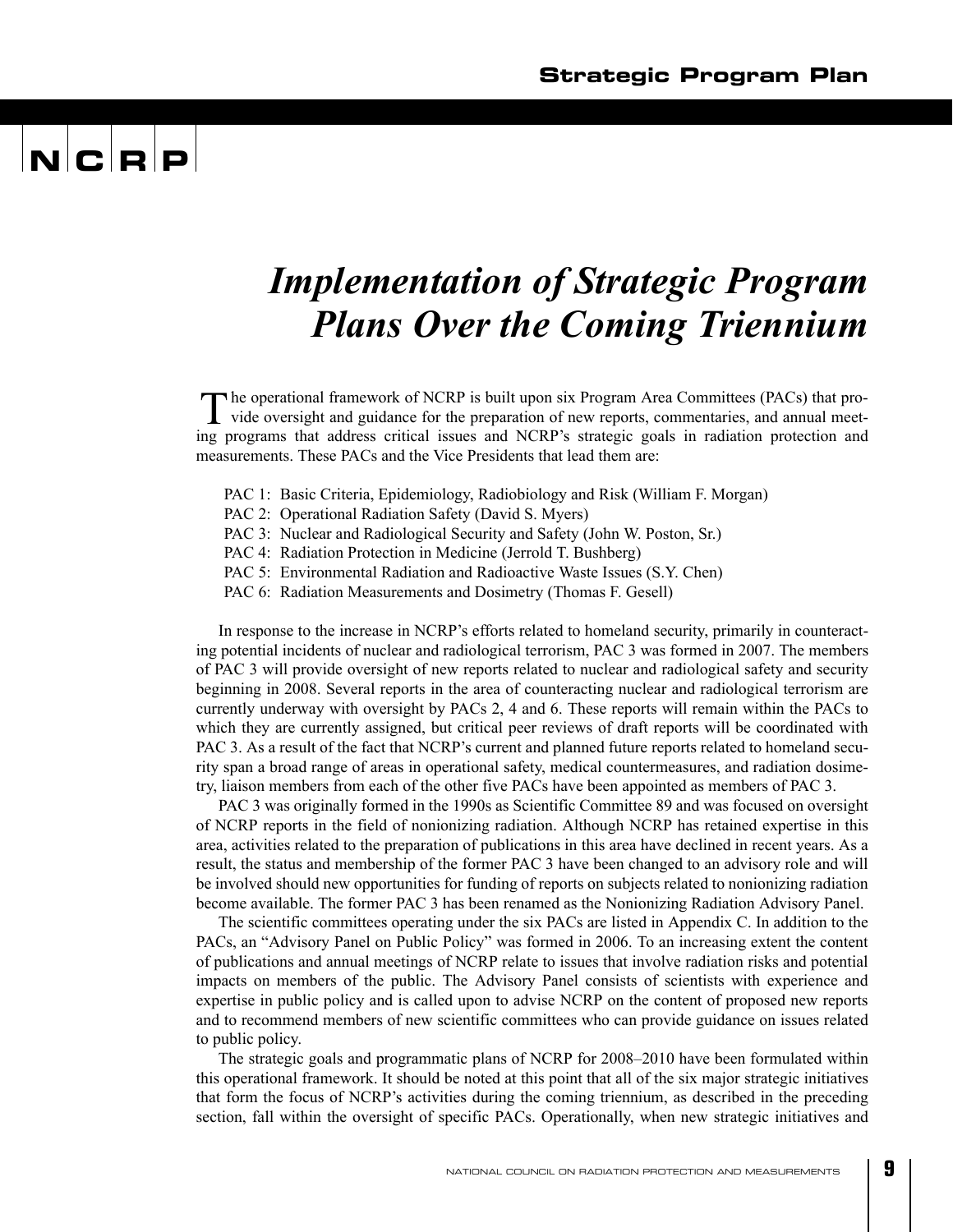reports of a scientifically crosscutting nature are undertaken by NCRP, the report activities and progress are jointly reviewed by all pertinent PACs. New report activities related to nuclear and radiological terrorism will be within PAC 3, while ongoing activities in this area will remain within the purview of PACs 2, 4 and 6. In the case of Strategic Initiative 4 on radiation protection of human and environmental health, the planned new report activities fall within PAC 2 and PAC 5. Several PACs, specifically 1, 2, 3 and 5 are expected to participate in planning the 2009 NCRP Annual Meeting and preparing new reports related to Strategic Initiative 6.

The *Strategic Program Implementation Plan* that follows is organized on the basis of key functions, recent accomplishments, and plans for new activities in each of the PACs over the period 2008–2010. Recent accomplishments in each Program Area are briefly described because, in many instances, they have set the stage for future report and conference activities to be undertaken by NCRP. The Strategic Program Plans for NCRP's six Program Areas form the foundation for implementation of strategic initiatives and related activities during the coming triennium.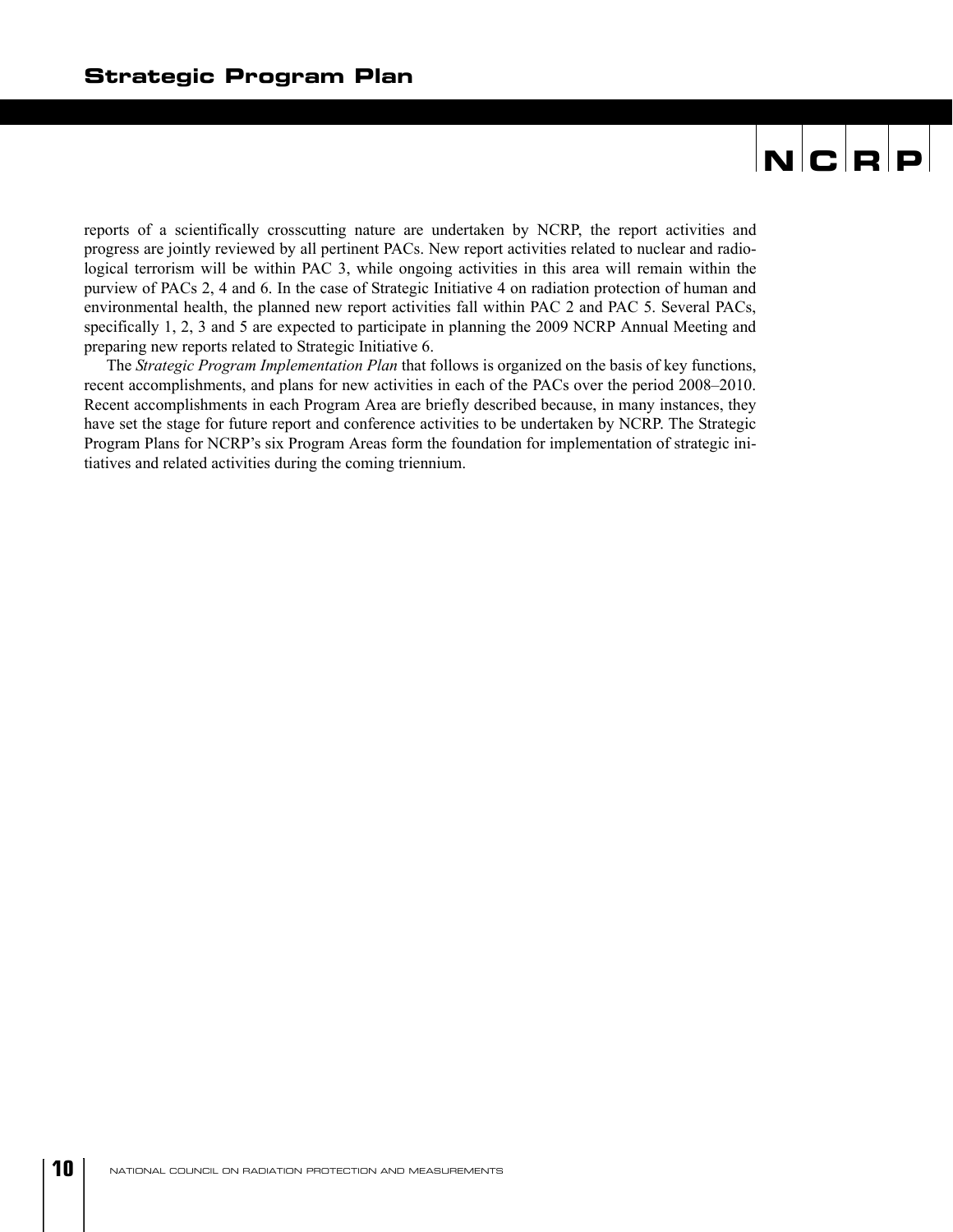## $\mathbf{N}$   $\mathbf{C}$   $\mathbf{R}$   $\mathbf{P}$

### **Program Area Committee 1:** *Basic Criteria, Epidemiology, Radiobiology, and Risk*

#### *Key Functions*

PAC 1 has existed since the formation of NCRP's original predecessor organization, the U.S. Advisory Committee on X-Ray and Radium Protection, in 1929. Initial efforts involved the preparation of a series of reports on protection against x-ray and radium health effects that were published in the 1930s. In more recent years PAC 1 has produced several NCRP reports, commentaries and statements on limits of exposures of workers and members of the public to all forms of ionizing radiation. NCRP's last major report on radiation exposure limits was published in 1993 (Report No. 116, *Limitation of Exposure to Ionizing Radiation*). In addition to evaluating and updating exposure limits, PAC 1 reviews on a continuing basis new radiobiological and epidemiological data, and determines the potential implications of this information for human risk coefficients used in formulating radiation protection guidance. The implementation of new activities related to Strategic Initiative 1 on low-dose radiation effects will be carried out under the oversight of PAC 1. In reports involving both basic radiobiology and medical implications (*e.g*., genetic susceptibility to radiation-induced cancer), close coordination and joint oversight will be maintained between PAC 1 and PAC 4.

#### *Recent Accomplishments*

Recent activities of PAC 1 related to assessment of radiation health risks and recommendations of exposure limitations have been the following:

- Two NCRP annual meetings have focused on future radiation protection guidance (2003) and a retrospective evaluation of human health effects resulting from the Chernobyl accident (2006). The 2003 meeting peer-reviewed proceedings were published in *Health Physics* [Vol. **87**(3), 2004], and featured papers on future directions in developing radiation exposure limits based on new radiobiological and epidemiological information. The 2006 meeting peer-reviewed proceedings were published in *Health Physics* [Vol. **93**(5), 2007], and contained a comprehensive epidemiological analysis of health effects among liquidators, cleanup workers, and members of the public exposed to radiation released from the Chernobyl power reactor accident.
- NCRP Statement No. 10 was published in 2004 to reaffirm and clarify recommendations on public exposure limitations.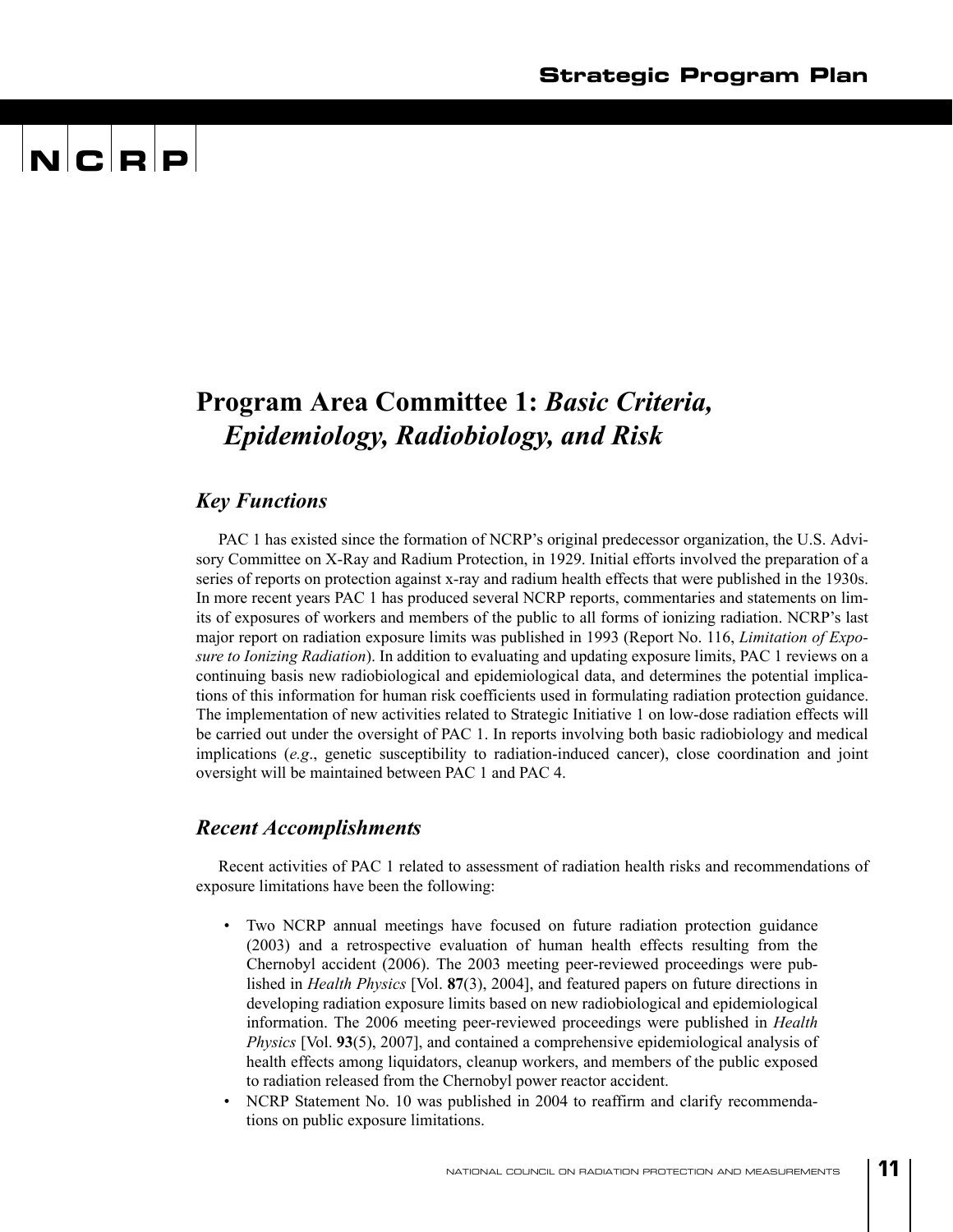- Report No. 150 on *Extrapolation of Radiation-Induced Cancer Risks from Nonhuman Experimental Systems to Humans* was published in 2005. This report provided a comprehensive review of experimental laboratory data at the molecular, cellular, organ, and whole-animal levels in relation to the estimation of radiation-induced cancer risks in humans.
- Report No. 153 on *Information Needed to Make Radiation Protection Recommendations for Space Missions Beyond Low-Earth Orbit* was published in 2006. Report No. 153 analyzes the unique radiation environment that will be encountered by astronauts during interplanetary missions and the information needed to evaluate potential health risks and implement effective methods of radiation protection.
- NCRP will complete Report No. 159 on *Risk to the Thyroid from Ionizing Radiation* in 2008. This report presents an analysis of benign and cancerous conditions of the thyroid and mortality risks from radiation exposure of the thyroid from external and internal sources.

#### *Strategic Goals for 2008–2010*

During the coming triennium PAC 1 will undertake several new conference and report activities of great importance in analyzing the response of humans to low doses of radiation of differing qualities. The focal areas of work by scientific committees operating under PAC 1 are the following:

- A major planned effort will be the preparation of a comprehensive report on the "Biological Effects of Low Radiation Doses and the Implications for Human Health." As discussed in the preceding section of this Strategic Plan, the preparation of this report will be preceded by the 2008 NCRP Annual Meeting on *Low Dose and Low Dose-Rate Radiation Effects and Models*. Requests for funding of the report have been submitted to several federal agencies with a direct interest in the preparation of a definitive report on low-dose radiation biological and health effects.
- Another major report to be undertaken in 2008 will be on the topic of "Uncertainties in the Estimation of Radiation Risks and Probability of Disease Causation." This report will provide an authoritative analysis of all major aspects of uncertainty in relating radiation doses to the risk of contracting diseases, including cancer, noncancer health effects, and genetic defects. The report will provide a definitive basis upon which estimates of exposure to external and internal sources of radiation can be related to the probability of contracting these diseases. The report will be of long-term value to various government agencies that are analyzing radiation-related health effects among populations of exposed individuals, including energy workers previously involved in nuclear weapons production, atomic veterans exposed to radiation from atmospheric nuclear testing or who were prisoners of war in Hiroshima and Nagasaki, Japan, at the time of detonation of atomic bombs in 1945 or who occupied those locations after the atomic bombs were detonated, members of the public exposed to radiation releases from nuclear power plants and fallout from nuclear accidents and weapons testing, and individuals exposed to radiation during widely used medical diagnostic and therapeutic procedures. It is expected that the preparation of this report will be sponsored by CDC's National Institutes of Occupational Safety and Health.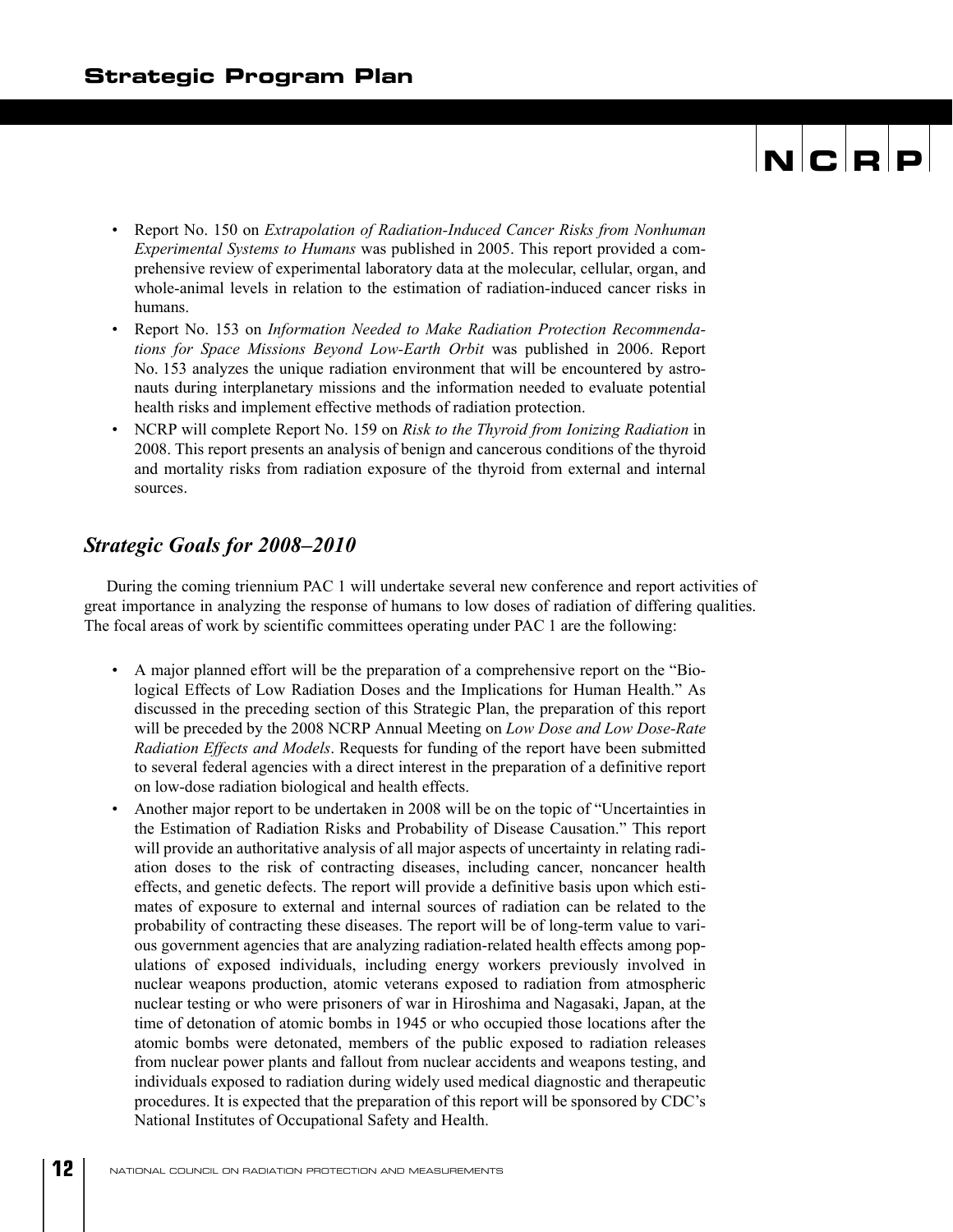• One of the goals of NCRP during the 2008–2010 period will be to undertake a new report on the "Biological Effectiveness of Photons and Particle Radiations Over a Broad Range of Energies and Dose Rates." Over the years the International Commission on Radiological Protection (ICRP) has proposed several sets of values for the quality factors (and, more recently, for the radiation weighting factor values) for neutrons and charged particle radiations. The most recent recommendations are contained in ICRP Publication 92 (2003) and the 2007 ICRP recommendations. Because of the importance of these factors in calculations of equivalent dose and effective dose, which are fundamental quantities in radiation protection, it is important at this time to prepare a report that comprehensively analyzes the basis and most appropriate values for radiation weighting factors. A comparison will be made between the use of quality factors, which are related to the linear energy transfer (LET) values as a function of energy for various particle radiations, and the radiation weighting factors. An important factor in this analysis will be the evaluation of relative biological effectiveness (RBE) values for high-LET radiations which underlie the recommended values of quality and radiation weighting factors. Many of the neutron RBE values used for this purpose are based on data from radiation experiments with small animals, and it is generally accepted that interactions of high-LET neutron radiations with tissue are dependent on animal size and therefore differ for laboratory rodents and humans. The analysis will also be extended to the RBE and dose and dose-rate effectiveness factor for stochastic health effects of low-energy x rays. A quantitative determination of these variations with x-ray energy is necessary for establishing radiation weighting factor values at low energies, and for calculating effective doses and cancer risks from exposure to low doses of lowenergy x rays in mammography, other medical imaging procedures, and from various occupational and public radiation sources. This report will be undertaken as a joint activity of PAC 1 and PAC 6, and collaborations with ICRP and the International Commission on Radiation Units and Measurements are anticipated. Requests for sponsorship of this report have been made to several federal government agencies.

It is a goal of NCRP to complete three publications in the coming triennium that were brought to the point of Council review in 2007. These are the following:

- An update of Report No. 78, *Evaluation of Occupational and Environmental Exposures to Radon and Radon Daughters in the United States*, published in 1984, has been extensively revised following Council review and a second Council review is planned for 2008. This report presents an extensive evaluation of the dosimetry of radon and radon progeny, epidemiology studies on lung cancer risk in underground miners, animal studies to characterize risks of both lung cancer and nonrespiratory neoplasms resulting from radon exposure, epidemiological studies on cancer risk associated with residential radon exposure, and laboratory studies to characterize deoxyribonucleic acid (DNA) damage and repair in cells exposed to radon. Initial sponsorship of this report was received from EPA, and a request will be made for supplemental funding to complete the report.
- A report entitled "Impact of Individual Susceptibility and Previous Radiation Exposure on Radiation Risk for Astronauts" is planned for Council review in 2008. Advances in genetic techniques have made it possible to define large numbers of radiation-induced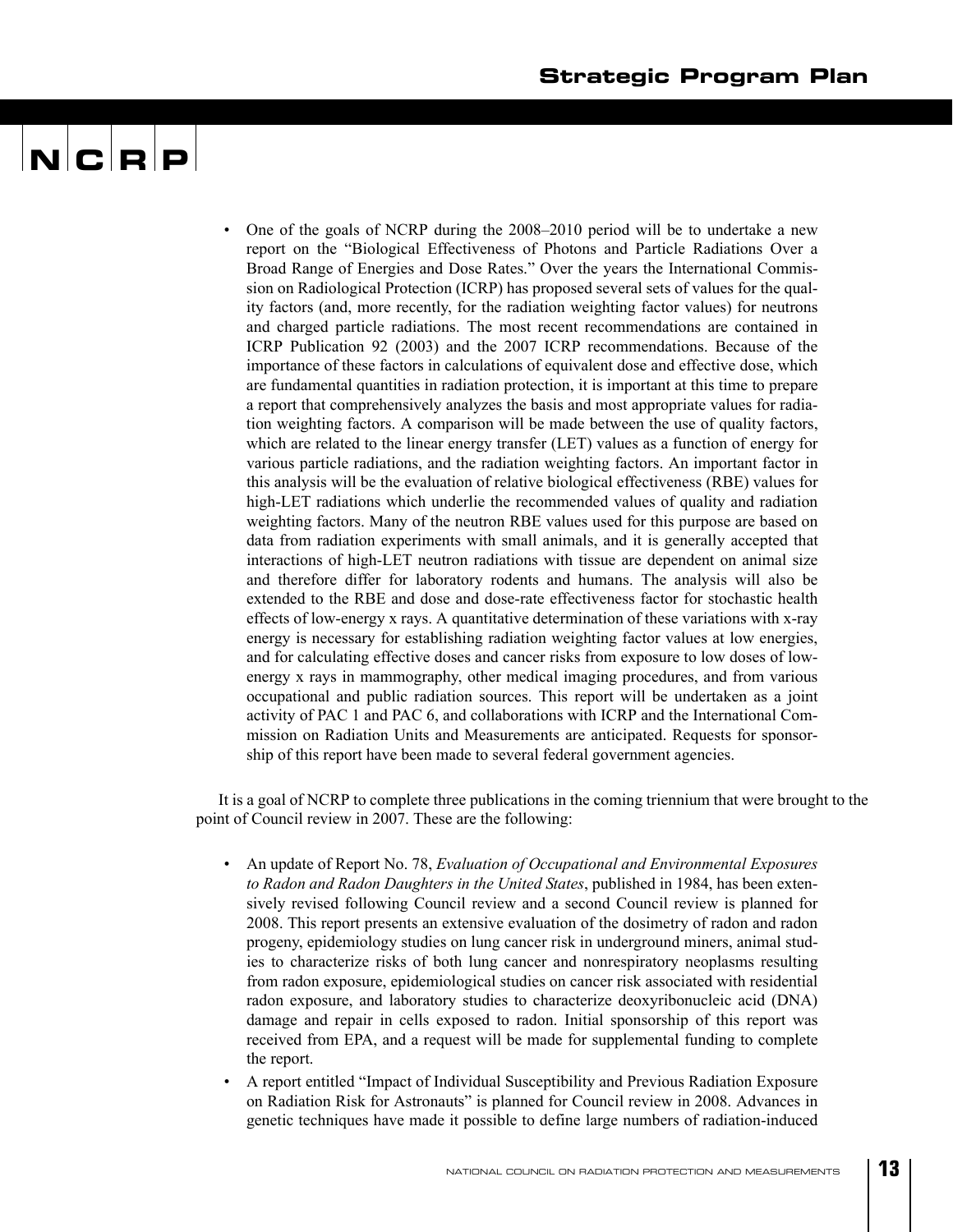gene modifications that may increase an individual's risk for cancer. An analysis of the impact of genetic background on risk and the future potential to use this information is a major thrust of this report. The report also evaluates the extent to which biological damage induced by past radiation exposures may be additive or interactive with cellular and tissue alterations produced by radiation exposure during space exploration by astronauts. The report discusses the regulatory, legal and ethical issues associated with radiation-related genetic sensitivity and previous radiation exposure on the magnitude of an astronaut's radiation risk from prolonged space missions. Initial funding was received from the National Aeronautics and Space Administration (NASA), and supplemental funds have been received for completing the report.

• A commentary on "Radiation Protection and Science Goals for Short-Term Lunar Missions" provides a critical review and suggestions for changes in a draft NASA document on permissible exposure limits for astronauts during short-term lunar missions. The major issues addressed in this commentary are short-term and career dose limits for astronauts in lunar missions of up to 180 days duration, and application of as low as reasonably achievable (ALARA) principles in shielding designs for Earth-to-moon transfer vehicles, lunar habitats, and extravehicular activities in space or on the moon's surface.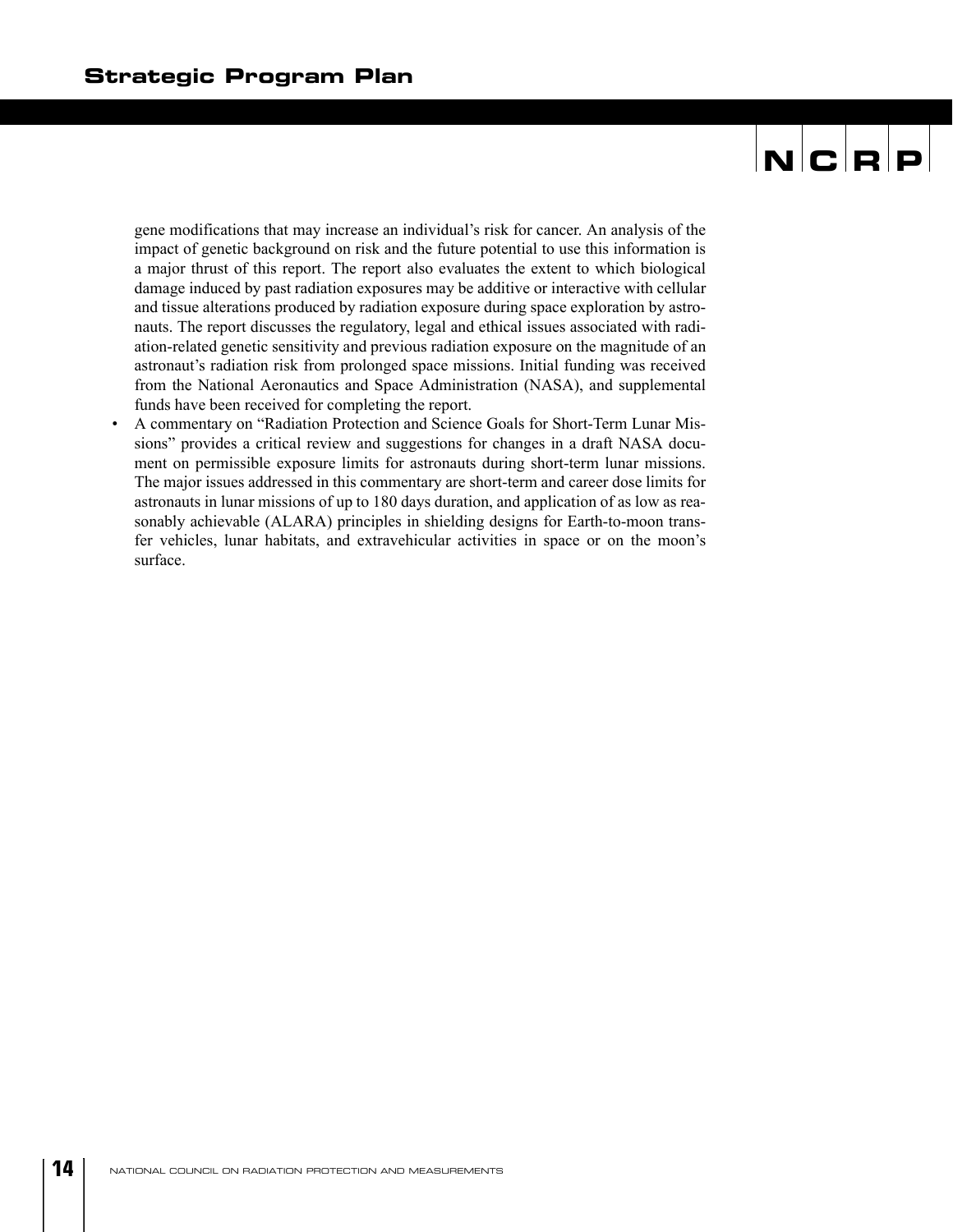## $\mathbf{N}$   $\mathbf{C}$   $\mathbf{R}$   $\mathbf{P}$

### **Program Area Committee 2:** *Operational Radiation Safety*

#### *Key Functions*

The primary functions of PAC 2 are to prepare reports that serve as a national resource for information on operational radiation safety, and to formulate guidance regarding the application of operational radiation safety principles.

#### *Recent Accomplishments*

NCRP has made many important contributions on the scientific basis and implementation of operational safety programs in industry, medicine, research facilities, universities, homeland security, and space exploration. Noteworthy recent accomplishments by scientific report committees operating within PAC 2 include:

- NCRP recently published four reports on radiation shielding in medicine, dentistry and veterinary facilities: Report No. 145 on *Radiation Protection in Dentistry* (2003), Report No. 147 on *Structural Shielding Design for Medical X-Ray Imaging Facilities* (2004), Report No. 148 on *Radiation Protection in Veterinary Medicine* (2004), and Report No. 151 on *Structural Shielding Design and Evaluation for Megavoltage X- and Gamma-Ray Radiotherapy Facilities* (2005). These reports provide extensive recommendations and detailed technical information on the design, construction, and radiation protection requirements for x-ray imaging facilities used in both diagnostic and therapeutic medical, dental and veterinary facilities.
- NCRP Report No. 144 on *Radiation Protection for Particle Accelerator Facilities* (2003) provides definitive guidance on radiological safety aspects of the design and operation of particle accelerators with energies above 5 MeV up to the highest available energies.
- In 2005 NCRP published Commentary No. 19 on *Key Elements of Preparing Emergency Responders for Nuclear and Radiological Terrorism*. This publication provides important information on radiation detection and personal protection equipment for emergency responders, management of radiation exposures for emergency responders involved in life-saving and other critical actions, advice regarding decontamination of equipment and individuals, and training exercises for emergency responders.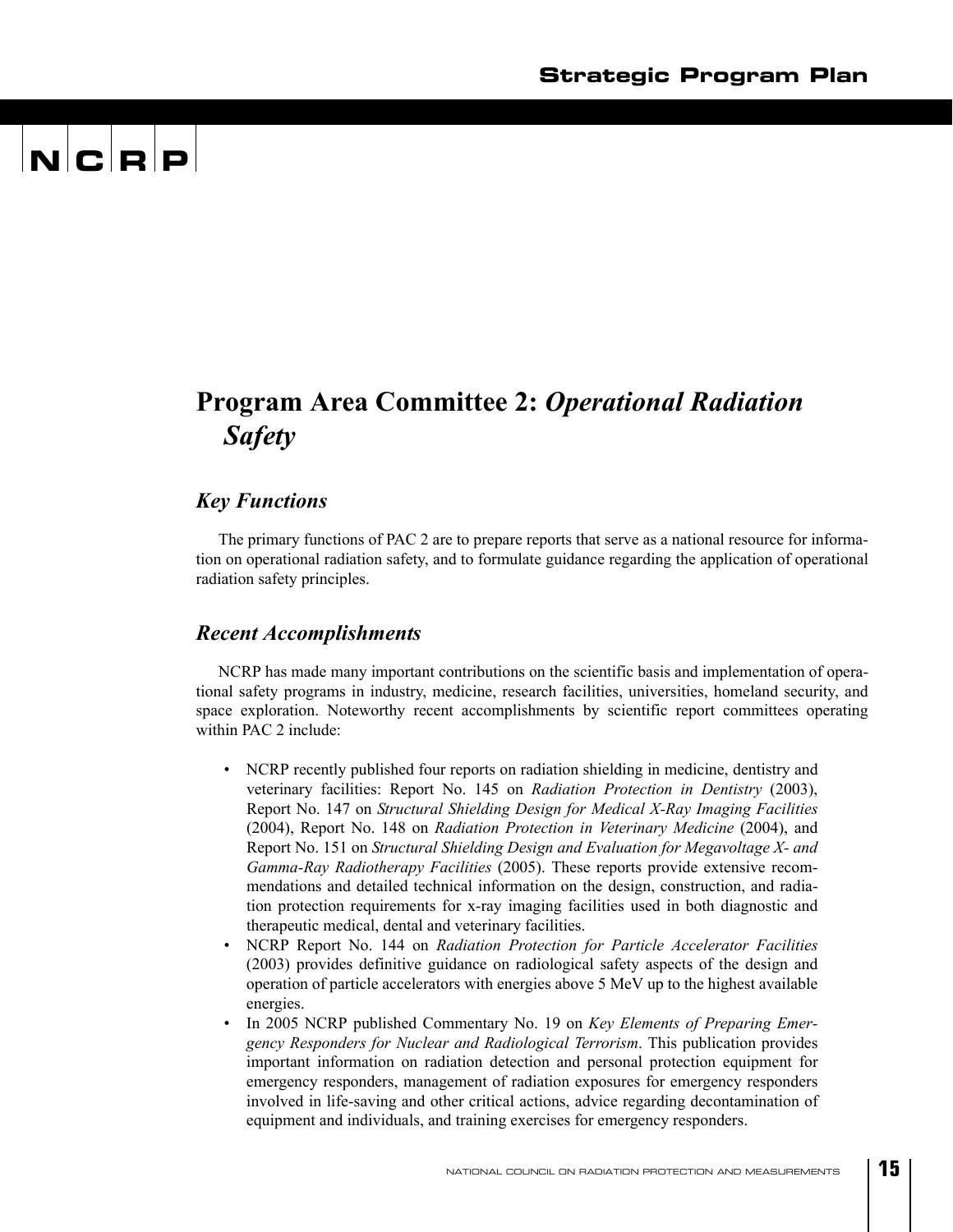• NCRP Report No. 157 on *Radiation Protection in Educational Institutions* was issued in 2007. The report provides radiation protection guidance for educational institutions that use radioactive materials or radiation-producing equipment for training and research, or for other purposes such as radiation applications in the student health clinic. Guidance is provided both for ionizing radiation and nonionizing radiation sources such as lasers and microwave-producing equipment.

#### *Strategic Goals for 2008–2010*

Several major report activities will be carried out under PAC 2 as an integral part of NCRP's strategic initiatives during the coming triennium described in the preceding section of this Strategic Plan.

- A report sponsored by DHS will be completed and published by 2010 on "Key Decision Points and Information Needed by Decision Makers in the Aftermath of a Nuclear or Radiological Terrorism Incident." The report will summarize the roles and responsibilities of decision makers at the local, regional, state and federal levels, and will describe the information that must be acquired and communicated as a basis for the decision-making process. The resulting document will be useful both for training purposes and for deployment in the field in the aftermath of an act of nuclear or radiological terrorism. The report will be valuable as supplementary information in support of the U.S. National Response Plan, the National Incident Management System, and other federal and state guidance. The report will provide a framework for pre-event planning and training processes, essential policy recommendations, issues to be addressed and key decision points, actions to be taken to protect public health, safety and security, and information needed by decision makers to initiate appropriate actions during all phases of response to an act of nuclear or radiological terrorism. The completion of this report will be under the joint oversight of PAC 2 and PAC 3.
- NCRP plans to prepare a report on "Balance Between Safe Operations with Radioactive Materials and Radiation Sources and Their Security." As a result of increased concerns over acts of nuclear or radiological terrorism, there is a need to evaluate the extent of information made available in the public domain about the types of radioactive materials and radiation sources used in easily accessible locations within, for example, universities, government laboratories, research organizations, and industrial facilities. Concerns also exist about the safety and security of transporting radioactive materials. It is a common practice to post information on radioactive materials and radiation sources at the entrance to laboratories or other radiation facilities, and the types of work done with these materials and sources are often described in statements of research activities and capabilities of various organizations that use them for training, research, or the production of products. These postings are frequently made in response to operational or regulatory requirements, but can also create vulnerability to misuse or acts of terrorism. This report will evaluate the appropriate compromises that should be considered while meeting safety requirements and protecting radioactive materials and radiation sources from threats of inappropriate uses or terrorist actions. DOE sponsorship has been requested for preparation of this report.
- In 2007 NCRP initiated a commentary on "Self-Assessment of Radiation Safety Programs" that will be completed during the coming triennium. A self-assessment is a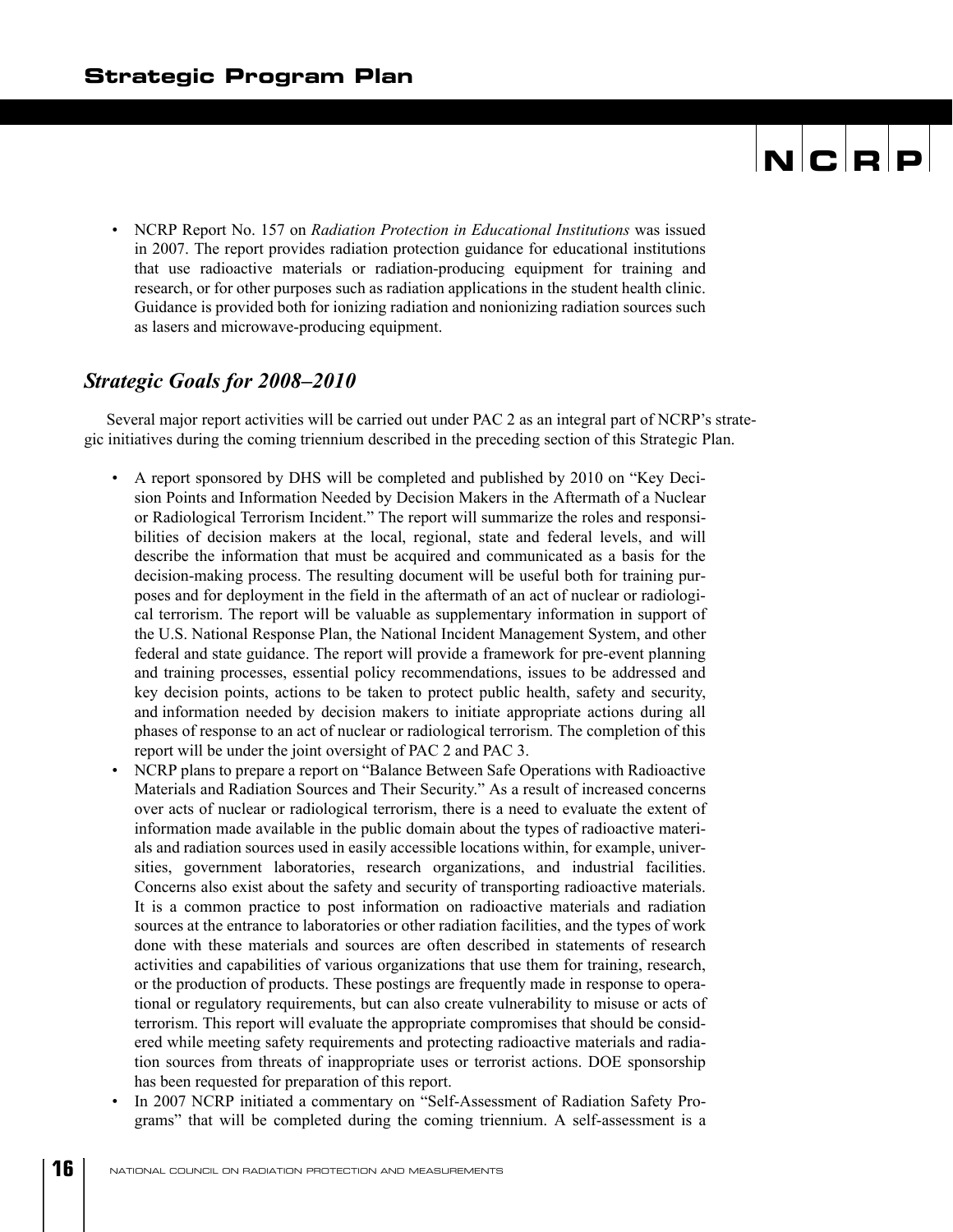proactive component of an effective management plan for a radiation safety program. This commentary will describe the types of self-assessments, their purposes, and the techniques for conducting them. It will also cover the frequency, the program areas to be assessed, the documentation, and the follow-up actions to be taken in self-assessment procedures. The commentary will consider multiple self-assessment program elements, including the ALARA principle, engineered and administrative controls, posting of hazards, personnel protective equipment, internal and external dosimetry, radiation safety training, radioactive materials management, radiation safety procedures and work permits, workplace monitoring, radiation instrumentation, contamination control, effluent monitoring, radioactive waste handling, storage and disposition, and emergency procedures. The commentary will discuss the documentation, reporting, and tracking of the findings of self-assessments, and provide guidance for corrective actions. Funding to initiate this report has been received from HPS, and cosponsorship has been requested from DOE.

• As a component of NCRP's medical radiation protection initiative, a report will be published on "Radiation Safety Issues for Image-Guided Interventional Medical Procedures." Preparation of this report was initiated in 2007, and it will be completed and published during the coming triennium. NCRP will review the existing literature on image-guided interventional procedures (IGIPs), and evaluate the most common highdose IGIPs with regard to radiation dose and safety issues. The report will provide recommendations on (1) optimizing imaging protocols, (2) managing procedures time, (3) available radiation protection equipment and dose-reduction features, (4) tracking and trending patient and physician radiation dose, and (5) physician credentialing for use of IGIP equipment for these specialized procedures. Emphasis will be placed on the more complex IGIPs that have the highest potential for long duration and have previously led to significant radiation injuries to patients or clinical staff. The preparation of this report is being supported by NCI, and it will be prepared under the joint oversight of PAC 2 and PAC 4.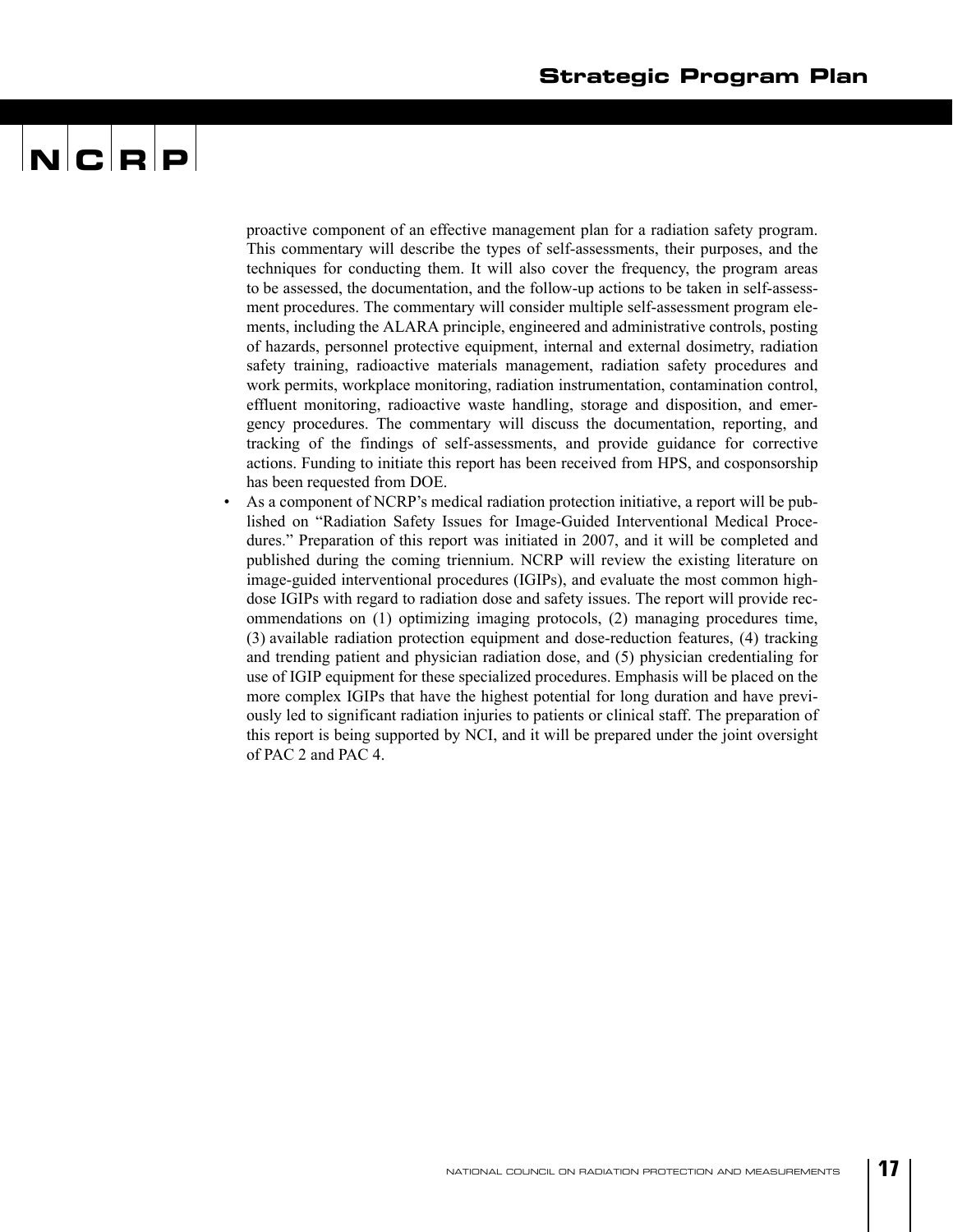### **Program Area Committee 3:** *Nuclear and Radiological Security and Safety*

#### *Key Functions*

The primary goals of PAC 3 are to provide guidance and recommendations for response to nuclear and radiological incidents of both an accidental and deliberate nature. The major elements of reports under the oversight of PAC 3 will include: (1) identify important steps to be taken in the interdiction of, preparedness for, and effective responses to possible acts of nuclear and radiological terrorism; (2) define performance requirements, instrumentation, and testing criteria for security surveillance systems; (3) develop operational strategies and optimization procedures for early, intermediate and latephase responses to a nuclear or radiological incident; (4) recommend effective methods for protecting against, mitigating, and treating traumatic injuries and long-term health and psychological effects of radiation exposure; and (5) analyze methods for optimizing the cleanup, site restoration, and disposition of contaminated materials resulting from a nuclear or radiological incident.

#### *Recent Accomplishments*

One month after the tragic events of September 11, 2001, NCRP issued its landmark Report No. 138 on *Management of Terrorist Events Involving Radioactive Material.* NCRP has subsequently issued several publications of relevance to counteracting potential acts of nuclear and radiological terrorism. These publications are:

- Commentary No. 19 (2005) on *Key Elements of Preparing Emergency Responders for Nuclear and Radiological Terrorism*; a PowerPoint presentation that summarizes the recommendations of the commentary is available on the NCRP website at http:// www.ncrponline.org/PDFs/Congressional\_testimony\_11-15-07.pdf. Additional discussion of the contents of this commentary is contained under the PAC 2 *Recent Accomplishments*.
- Peer-reviewed articles in the proceedings of the 2004 NCRP Annual Meeting on *Advances in Consequence Management for Radiological Terrorism Events* were published in *Health Physics* [Vol. **89**(5), 417–588 (2005)];
- Three publications have been issued on operational safety and radiation exposure limitations in new technologies being developed for detection of weapons and nuclear materials: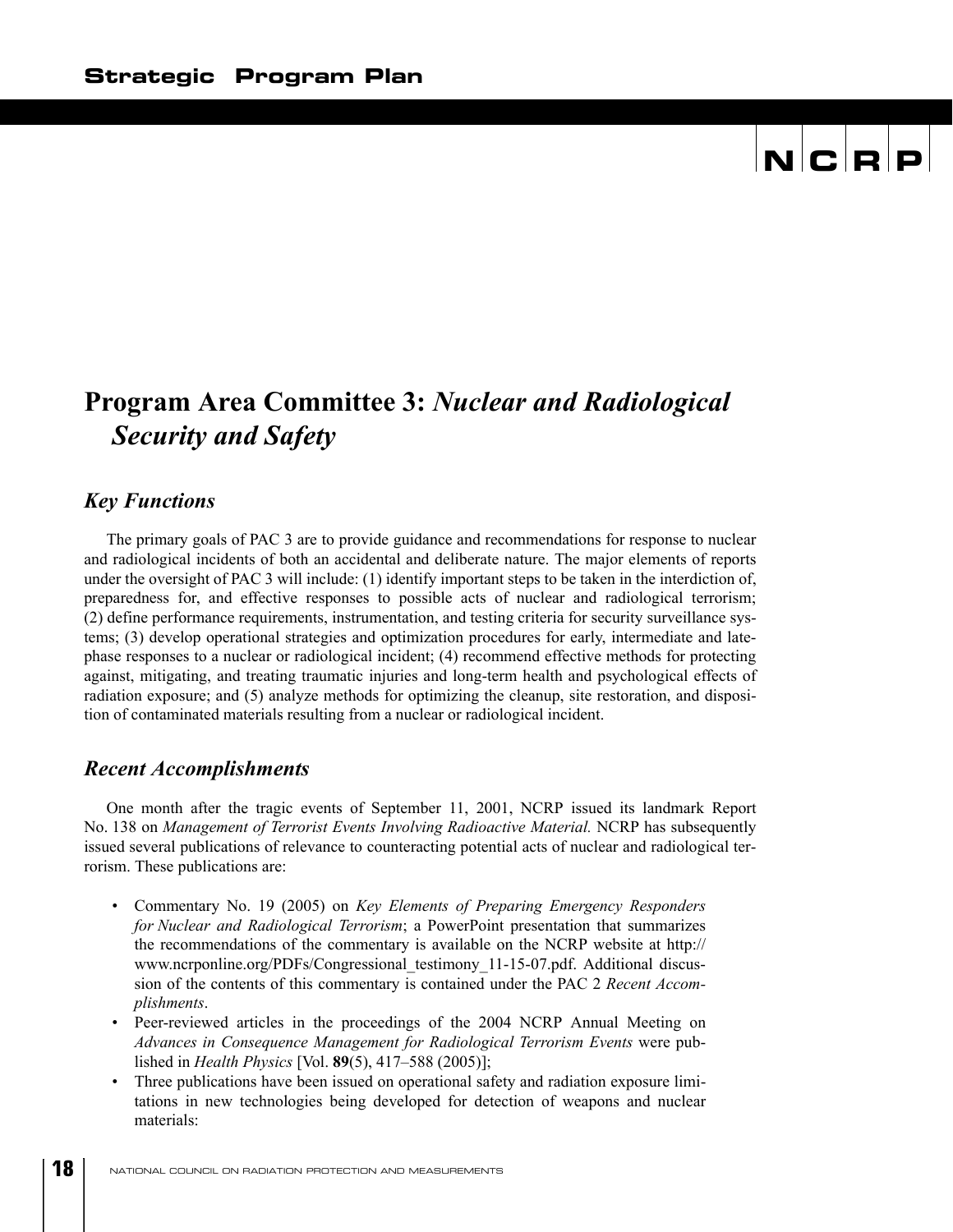## $\mathbf{N}$   $\mathbf{C}$   $\mathbf{R}$   $\mathbf{P}$

- Commentary No. 16 (2003) on *Screening of Humans for Security Purposes Using Ionizing Radiation Scanning Systems*;
- Commentary No. 17 (2003) on *Pulsed Fast Neutron Analysis System Used in Security Surveillance*; and
- Commentary No. 20 (2007) on *Radiation Protection and Measurement Issues Related to Cargo Scanning with Accelerator-Produced High-Energy X Rays*.

#### *Strategic Goals for 2008–2010*

As discussed in the *Strategic Program Plans* section of this report, additional reports by NCRP in the areas of nuclear and radiological security and safety are expected to be undertaken in the coming triennium with support from DHS and other agencies. Several specific focal areas are the following:

- An important step toward addressing the national need for guidance on key issues in preparing for, and responding to, acts of nuclear or radiological terrorism, has been taken by NCRP in preparing a report with sponsorship of DHS on "Key Decision Points and Information Needed by Decision Makers in the Aftermath of a Nuclear or Radiological Terrorism Incident." This report is being prepared under the joint oversight of PAC 2 and PAC 3. A discussion of the content of the report is contained in the PAC 2's *Strategic Goals for 2008–2010*.
- NCRP is in an advanced stage of preparation of two reports that provide recommendations on decontamination and medical management of radioactively contaminated individuals. These reports, which have been supported by the U.S. Navy and CDC and will be completed in 2008, are:
	- *Management of Persons Contaminated with Radionuclides,* and
	- *Population Monitoring and Decontamination Following a Nuclear or Radiological Incident.*

Both reports have been initiated under the purview of PAC 4, but the final stages of review and publication will be under the joint oversight of PAC 3 and PAC 4. A discussion of the content of these reports is contained in the PAC 4's *Strategic Goals for 2008–2010*.

• NCRP plans to undertake a report with DHS sponsorship on "Contaminated Wounds in Victims of a Radiological Terrorism Incident." This report will build on information contained in NCRP Report No. 156 (2006) on *Development of a Biokinetic Model for Radionuclide-Contaminated Wounds and Procedures for Their Assessment, Dosimetry and Treatment.* Primary components of the planned report are as follows: (1) dosimetric quantities will be calculated using element-specific biokinetic models for about 300 radionuclides, including absorbed and equivalent doses to tissues and organs from both low- and high-LET radiations, detriment-weighted doses as a measure of risk (using gender-specific tissue weighting factors when appropriate); intake retention fractions for organs in which a deposition of specific radionuclides is expected, and the urinary, fecal and total body excretion fractions; (2) extensive data will be provided on dosimetric parameters, including dose conversion coefficients; and (3) guidance will be provided on medical management of contaminated wounds, including examples using biokinetic models in activities such as surgical excision of radioactive material and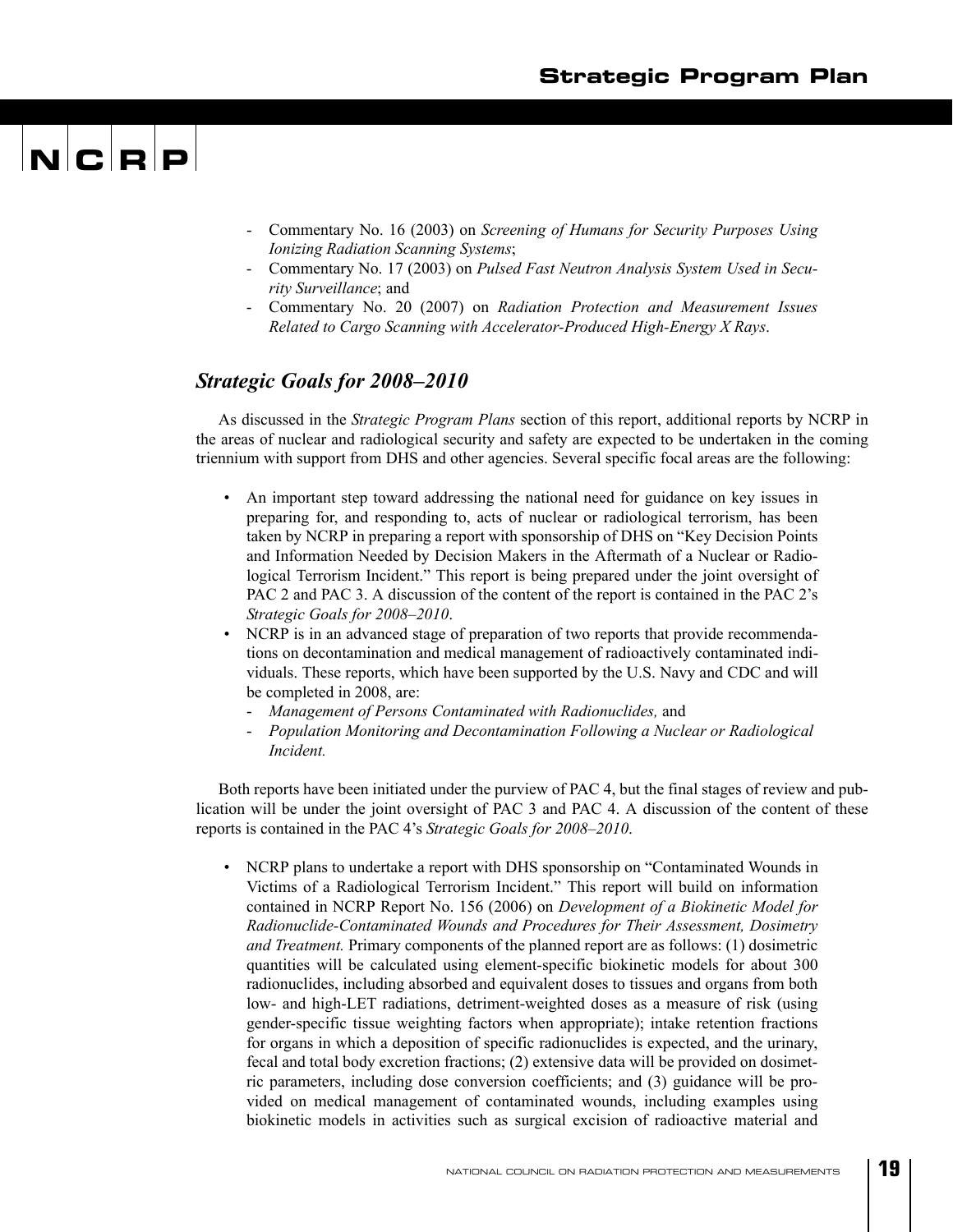chemical decorporation therapy. This report will be prepared under the joint oversight of PACs 3, 4 and 6.

- NCRP plans to prepare a report on "Recommendations on the Performance Requirements and Testing Criteria for Stationary and Mobile Portal Monitors." The Domestic Nuclear Detection Office (DNDO) of DHS has undertaken a program to support the design, construction and deployment of portal monitors for the detection of highly enriched uranium and other potentially dangerous nuclear and radiological materials in cargo containers at U.S. ports-of-entry. The monitors will be designed for both stationary and mobile operation, and will function as advanced spectroscopic portals for the dual role of detection of radiation and identifying radiological materials. NCRP will prepare a report that provides a comprehensive analysis and guidance on the design, performance testing, data recording, and deployment of portal monitoring systems with advanced spectroscopic portal capabilities. The primary goals of the guidance will be to assist DNDO with defining testing criteria needed to ensure that portal monitors meet the required performance metrics, development of a database for recording the test results on portal monitors, and establishment of training programs needed to ensure that the operators of portal monitoring systems are capable of deploying them in a manner that acquires and records the necessary data. This report will be prepared under the joint oversight of PAC 3 and PAC 6.
- NCRP plans to prepare a report on "Response to and Investigation of Radiological Accidents and Incidents." This report, which has been proposed to DOE, will provide an overview of the key elements of mounting an effective response to radiological accidents and deliberate incidents (such as acts of terrorism) ranging in magnitude from small to large. The report will involve the development of a set of health risk-based criteria for evaluating accidents and incidents. These criteria will provide a framework for (1) determining the significance and the reporting thresholds for a broad range of radiological events; (2) carrying out response actions that minimize impacts on human health and the environment; (3) performing appropriate follow-up investigative actions; and (4) developing strategies for future operational improvements and the implementation of more effective safety, security and preventive measures. The report will describe general principles, and provide broad guidance, for the conduct of optimal response actions to radiological incidents of both accidental and deliberate origins. This report will be prepared under the joint oversight of PAC 2 and PAC 3.
- Two other reports related to optimized cleanup and restoration of urban sites contaminated by a nuclear or radiological terrorism incident, and disposition of the resulting contaminated materials, are expected to be undertaken with DHS sponsorship. These report activities will be under the joint oversight of PAC 3 and PAC 5, and are described in more detail under the PAC 5's *Strategic Goals for 2008–2010*.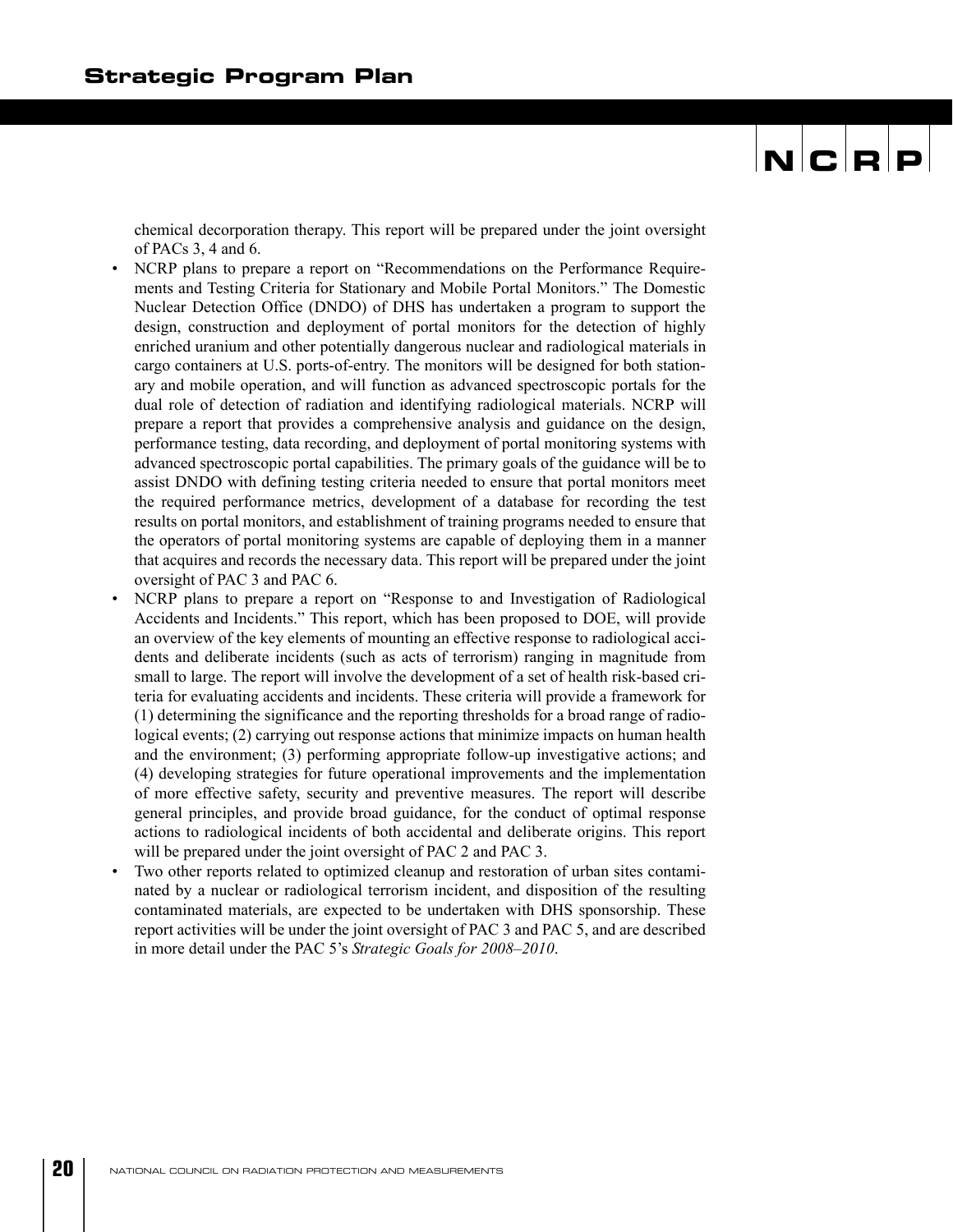## $\mathbf{N}$   $\mathbf{C}$   $\mathbf{R}$   $\mathbf{P}$

### **Program Area Committee 4:** *Radiation Protection in Medicine*

#### *Key Functions*

PAC 4 provides recommendations on methods for reducing or eliminating unnecessary radiation exposures of patients and medical practitioners in diagnostic and therapeutic procedures. Evaluation is made of potential secondary effects on patients of radiological medical procedures. PAC 4 also develops recommendations on effective radiation protection training and credentialing requirements for medical personnel. In addition, reports being prepared under the joint oversight of PAC 3 and PAC 4 provide guidance on the management and medical treatment of persons exposed to radiation through possible future acts of nuclear or radiological terrorism.

#### *Recent Accomplishments*

Notable recent accomplishments by NCRP in the area of radiation protection in medicine include:

- A major recent accomplishment was the successful 2007 NCRP Annual Meeting on *Advances in Radiation Protection in Medicine*. In the 2007 Annual Meeting, prominent physicians, medical physicists, and experts in radiation health effects addressed key questions about how to maximize medical benefits to patients while controlling and minimizing their risks from exposure to ionizing radiation. Topics discussed at the meeting included patient doses and associated health risks in diagnostic radiology, nuclear medicine, and interventional radiology. The peer-reviewed proceedings of the meeting will be published in *Health Physics* in 2008.
- NCRP continued its long tradition of providing guidance on the safe use of ultrasound in medicine with the publication in 2002 of Report No. 140 on *Exposure Criteria for Medical Diagnostic Ultrasound: II. Criteria Based on All Known Mechanisms*. This report provides an update and extension of earlier NCRP Reports No. 74, *Biological Effects of Ultrasound: Mechanisms and Clinical Implications* (1983) and No. 113, *Exposure Criteria for Medical Diagnostic Ultrasound: I. Criteria Based on Thermal Mechanisms* (1992) that considered primarily thermal mechanisms of ultrasound interactions with tissue.
- An important medical report published by NCRP in 2004 is Report No. 149 on *A Guide to Mammography and Other Breast Imaging Procedures*. This report is an update of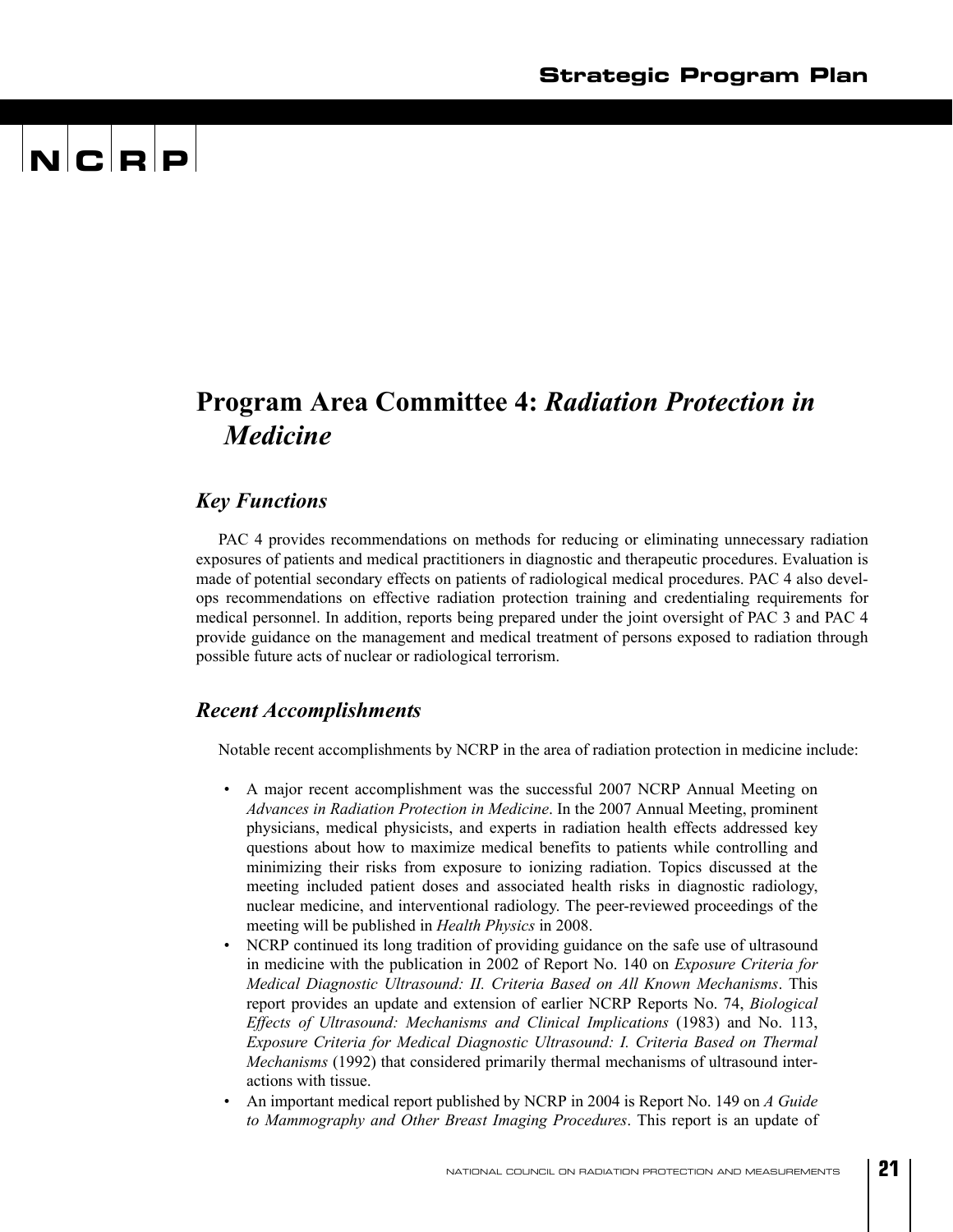Report No. 85 (1986) on *Mammography – A User's Guide*, and provides state-of-the-art information on the equipment and imaging techniques for obtaining optimum mammograms. The report provides an analysis of factors that influence image quality and the relationship between image quality and patient dose and long-term cancer risk.

• Report No. 155 on *Management of Radionuclide Therapy Patients* was issued in 2006, and supersedes Report No. 37, *Precautions in the Management of Patients Who Have Received Therapeutic Amounts of Radionuclides*, that was published in 1970. The report provides radiation protection guidance for physicians, medical physicists, healthcare professionals, visitors to medical facilities, family members of radionuclide therapy patients, and members of the general public who may be in the proximity of, or involved in the care of, persons treated with therapeutic quantities of radioactive material.

#### *Strategic Goals for 2008–2010*

During the 2008–2010 triennium scientific committees operating under PAC 4 will be working on several reports and conferences related to radiation protection in medicine and topics associated with the management and treatment of contaminated individuals. These activities will be of direct significance in meeting the goals of Strategic Initiatives 2 and 3 described in the preceding section of this Strategic Plan.

During the 2008–2010 triennium PAC 4 scientific committees will prepare with support from an NCI grant three reports in the areas of basic cancer radiobiology and operational radiation safety and dose controls in medicine. A related report on "Radiation Safety Issues for Image-Guided Interventional Medical Procedures," discussed above under the PAC 2's *Strategic Goals for 2008–2010*, will be prepared under the joint oversight of PAC 2 and PAC 4. A concise summary of the content of the new PAC 4 reports, all of which will be completed in the coming triennium, follows:

- A report will be prepared on "Genetic Susceptibility to Cancer," which will provide recommendations on radiation protection in medicine related to genetic predisposition to cancer. This report will build on recent advances in understanding the molecular mechanisms in genetic diseases that involve defects in DNA repair and replication, and increases in the knowledge of biomarkers and polymorphic DNA repair genes associated with susceptibility to radiation-induced cancer. The NCRP report will include an assessment of the impact of the current state of knowledge of genetic susceptibility on staging radiotherapy or multimodality therapy regimens. The preparation of this report is under the joint oversight of PAC 1 and PAC 4.
- A report will be prepared on "Second Cancers and Cardiopulmonary Effects After Radiotherapy," which will provide a focused review of the present state of knowledge on the incidence of second cancers after medical exposures to ionizing radiation or combined radiotherapy and chemotherapy. Second malignancies frequently occur following high-dose chemotherapy or radiotherapy of primary cancers in many tissues, especially those treated in pediatric patients. The report will address the organs demonstrating heightened sensitivity to second cancers and late effects such as elevated cardiopulmonary diseases. Genetic factors that influence second cancer incidence and other factors such as age at exposure that modulate the risk of second tumors will be discussed. The current state of knowledge on the cellular and molecular bases of second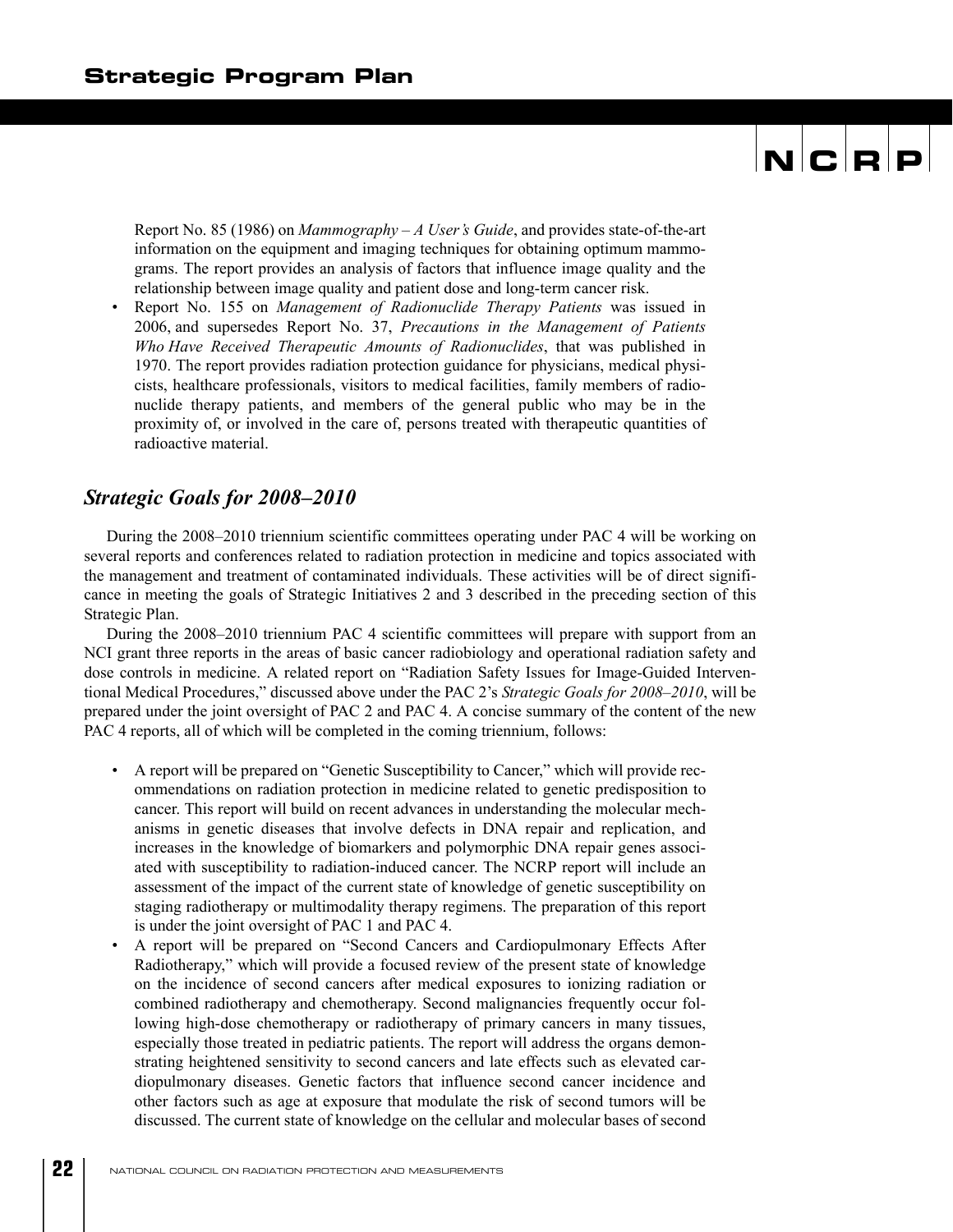## $\mathbf{N}$   $\mathbf{C}$   $\mathbf{R}$   $\mathbf{P}$

cancer formation will be evaluated. The preparation of this report is under the joint oversight of PAC 1 and PAC 4.

• NCRP will prepare a report on "Diagnostic Reference Levels in Medical Imaging and Recommendations for Applications in the United State," which will provide a practical tool in diagnostic radiology and nuclear medicine for managing the radiation doses received by patients in medical imaging procedures. This report will provide recommendations on: (1) optimizing imaging protocols, (2) managing procedure time, (3) available radiation protection equipment and dose-reduction features, (4) tracking and trending patient and physician radiation doses, and (5) physician training and credentialing in the use of IGIP equipment for these specialized procedures.

During the current triennium NCRP has undertaken several reports within PAC 4 that involve an analysis of medical exposures of members of the U.S. population and the monitoring, decontamination and treatment of individuals contaminated with radionuclides. A high priority will be placed on completion of the following two reports under the joint oversight of PAC 3 and PAC 4:

- A report on "Management of Persons Contaminated with Radionuclides" was initiated in 2005 and will be completed in 2008. This report will be both an update and an extension of NCRP Report No. 65, *Management of Persons Accidentally Contaminated with Radionuclides*, that was published in 1980. The original report was focused primarily on individuals contaminated with one or more radionuclides at a nuclear facility. However, a broader range of contamination events has occurred in subsequent years, and there is now significant concern about deliberate releases of radionuclides through an act of terrorism. Accordingly, the new report will consider a larger number of radionuclides, including many that are considered primary candidates for possible radiological terrorism incidents. The report will be a multipurpose handbook that provides quick reference information for early post-exposure actions, as well as guidance for longer-term management and treatment of exposed persons. Preparation of this report has been cosponsored by the U.S. Navy and CDC.
- A report on "Population Monitoring and Decontamination Following a Nuclear or Radiological Incident" was initiated in 2006 with sponsorship by CDC and publication is expected by 2009. This report will provide a comprehensive set of recommendations on the monitoring and decontamination of members of the public who may be internally contaminated as a result of a nuclear accident or an act of nuclear or radiological terrorism. These recommendations will be directed to responders at the federal, state and local levels. Consideration will be given to the breadth of information, procedures and facilities necessary to respond effectively to the possible exposure of a general population of victims comprised of persons of different ages and health status.

During the coming triennium NCRP also plans the preparation of another report and organizing a conference related to radiation protection in medicine. These planned activities are described below.

• NCRP plans to prepare a report with CDC sponsorship on "Risks of Radiation to the Developing Embryo, Fetus, and Nursing Infant," that will significantly update and extend information contained in Report No. 54, *Medical Radiation Exposure of Pregnant and Potentially Pregnant Women* (1977) and Commentary No. 9, *Considerations*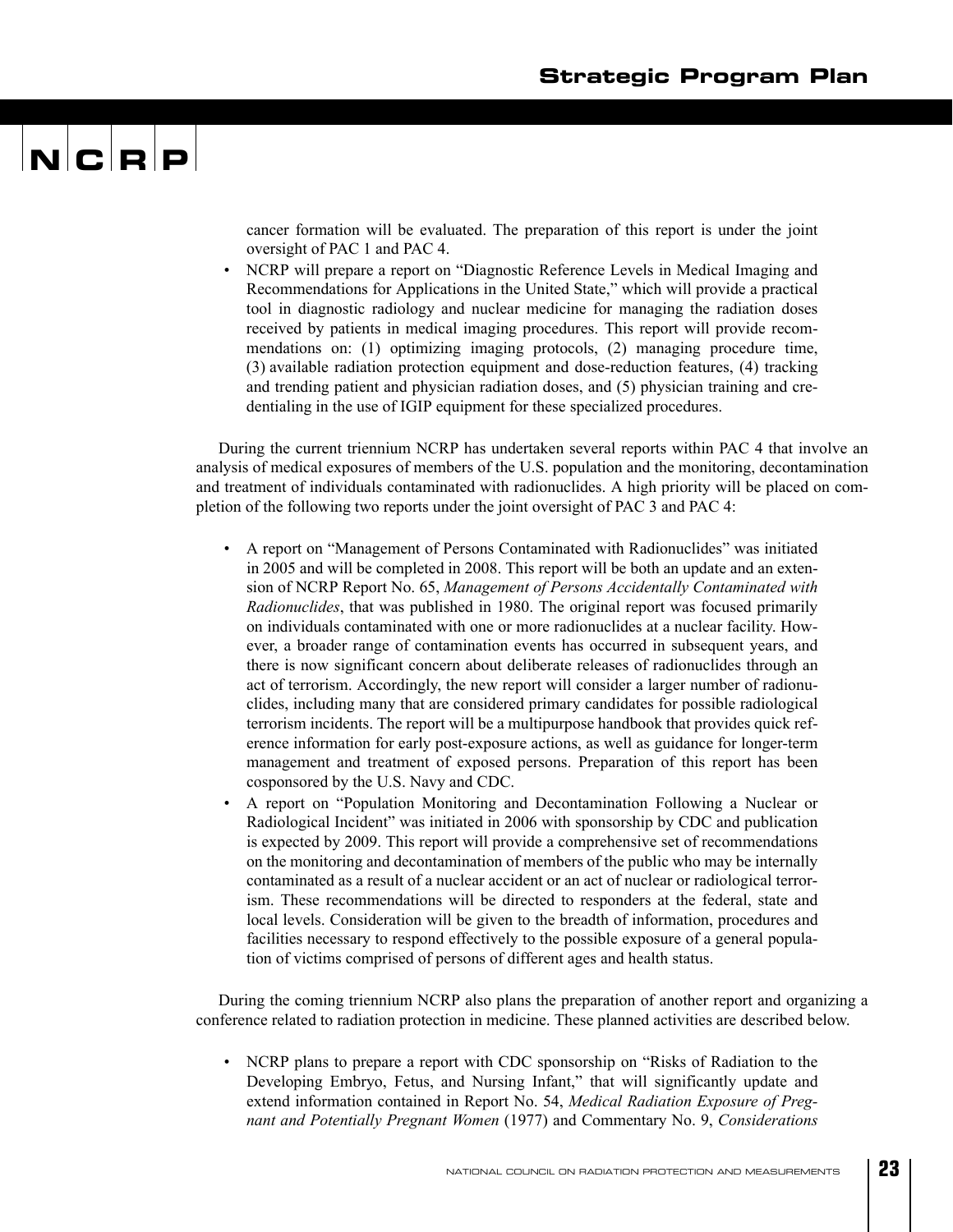*Regarding the Unintended Radiation Exposure of the Embryo, Fetus or Nursing Child* (1994). Subsequent advances have been made in determining the potentially adverse effects of both pre- and postconception maternal irradiation, as well as irradiation at various stages of pregnancy and of newborn children. In addition, there have been significant increases in recent years in the use of diagnostic radiological procedures such as CT to which pregnant or potentially pregnant women are exposed. The report will provide a comprehensive discussion of birth defects and developmental abnormalities that can result from irradiation of an embryo, fetus, or nursing child based on information gained from studies on *in utero* and postnatal exposures of atomic-bomb survivors and inadvertent medical or occupational exposures of pregnant and nursing women. Quantitative estimates will be made of doses to embryos, fetuses, and nursing children from external radiation sources or radionuclides administered to the mother. The report will also present information on effective methods of communicating the risks of radiation exposure to pregnant women, and conveying to them the scientific basis for decisions of whether and when diagnostic or therapeutic radiological procedures should be performed with minimal risk to the developing embryo or fetus. Preparation of the report will be under the joint oversight of PAC 1 and PAC 4 since it relates both to radiation exposure guidance and to assessing potential risks of maternal radiation in medical procedures on the developing embryo or fetus and the nursing infant.

• NCRP is planning a conference on "Patient Doses in Medical Imaging Procedures," with a focus on the use of CT in emergency room situations. It is anticipated that this conference will be cosponsored by ACR and other scientific organizations, and will provide a comprehensive review of CT doses received by patients, including children, operational controls on doses, the importance and optimum use of CT in emergency rooms, and the importance of adequate training and credentialing of medical staff ordering and administering CT and other radiological imaging procedures.

NCRP is also giving consideration to the preparation of a statement on "Ethical and Radiation Protection Recommendations for Studies on Human Subjects." Although ethical principles have been codified internationally in the Declaration of Helsinki (1975) and in the United States by the National Institutes of Health (1997), neither address the radiation exposure standards to be followed in research studies involving radiation exposures of humans. The proposed statement will provide specific guidance on this subject. The statement will provide recommendations on performing individual-specific risk/benefit analyses; guidelines for minimizing radiological risks without compromising scientific objectives; the scope of information to be provided to potential research subjects as part of the informed consent process; and will provide guidance on procedures involving children or persons of diminished mental capacity. It is anticipated that this statement will represent an important extension of existing national and international guidance on the ethical conduct of radiation studies with human subjects. In the preparation of the statement, NCRP will utilize the experience and insights of members of its Advisory Panel on Public Policy.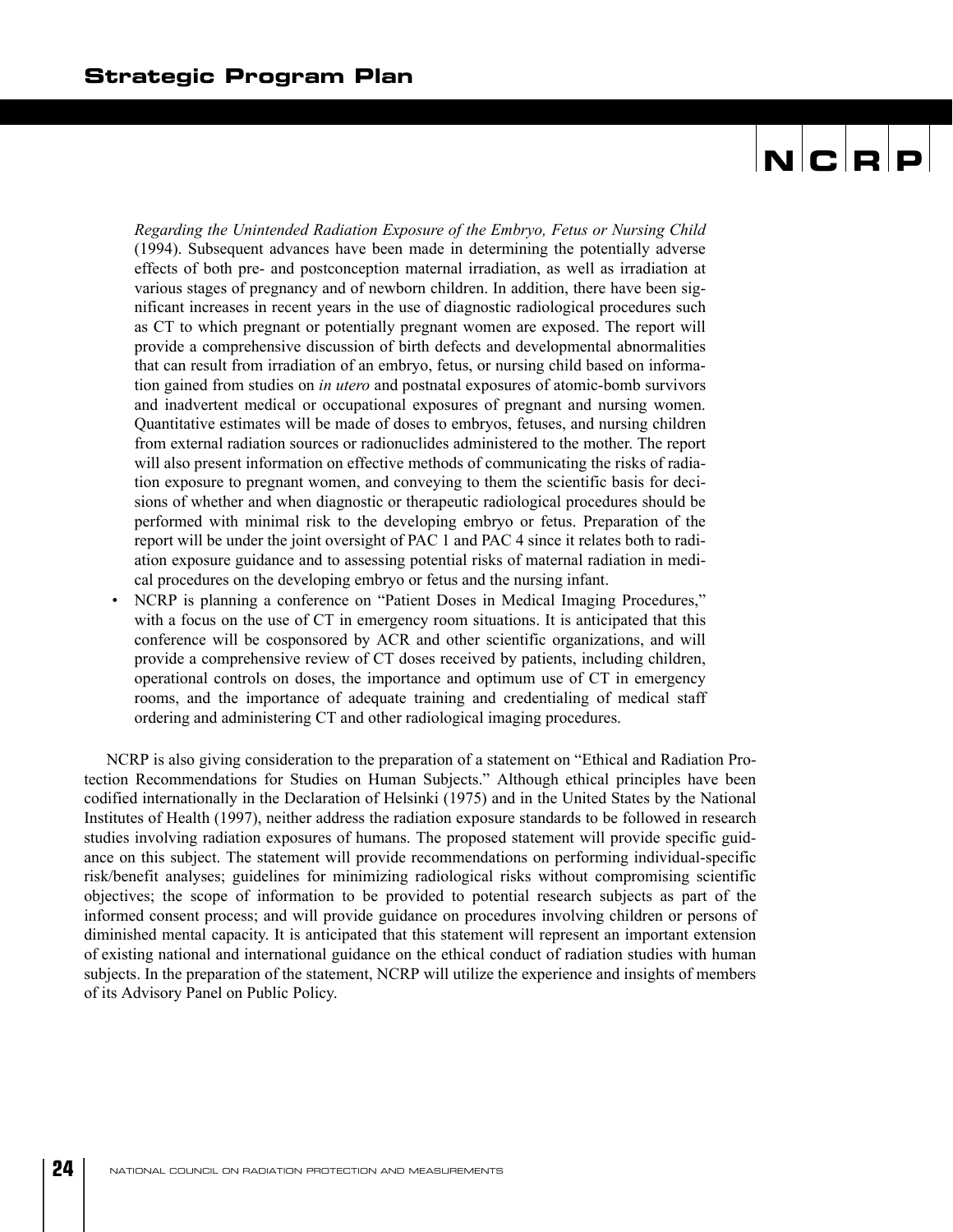## $\mathbf{N}$   $\mathbf{C}$   $\mathbf{R}$   $\mathbf{P}$

### **Program Area Committee 5:** *Environmental Radiation and Radioactive Waste Issues*

#### *Key Functions*

The primary function of PAC 5 is to prepare definitive reports that serve as a scientific foundation for assessing the health risks of, and mitigation procedures for, environmental sources of radiation and radioactive and mixed wastes. PAC 5 also provides technical guidance on nuclear waste cleanup and environmental restoration, and on managing the disposition of radioactive and mixed wastes. In addition, PAC 5 will provide joint oversight with PAC 3 of planned new reports on the cleanup and restoration of urban sites contaminated as the result of a possible future act of nuclear or radiological terrorism.

#### *Recent Accomplishments*

NCRP has conducted an annual meeting and published several important reports in recent years on management and disposition of radioactive materials, releases of these materials to the environment, and the cleanup of nuclear facilities. Specific accomplishments include:

- The successful 2005 NCRP Annual Meeting was on the topic *Managing the Disposition of Low-Activity Radioactive Materials*, and the proceedings were published in 2006 in *Health Physics* [Vol. **91**(5)]. Papers presented at the meeting discussed regulatory, commercial and social aspects of developing methods for the disposal or reuse of low-level radioactive materials in a cost-effective manner that is protective of human health. The 2005 Annual Meeting provided additional information on the disposition of low-activity radioactive wastes to that contained in NCRP Report No. 141 (2002) on *Managing Potentially Radioactive Scrap Metal*.
- Report No. 143 on *Management Techniques for Laboratories and Other Small Institutional Generators to Minimize Off-Site Disposal of Low-Level Radioactive Wastes* was published in 2003, and addresses the problems encountered by small organizations that generate low-activity wastes. The report evaluates all aspects of process refinements and waste reduction techniques that can reduce the quantity of low-level wastes generated by laboratories and other organizations that utilize relatively small amounts of radioactive materials.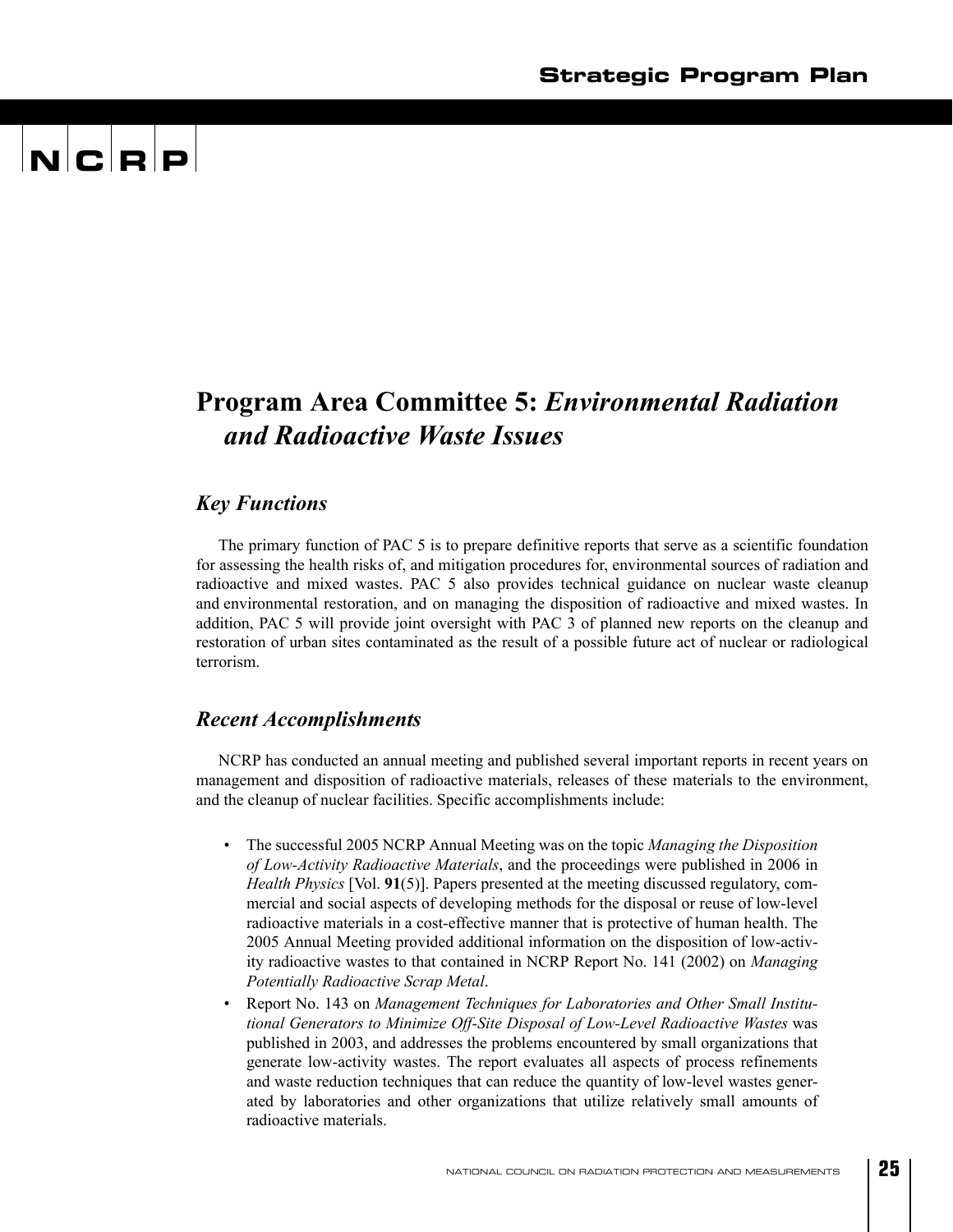- Report No. 146 (2004) on *Approaches to Risk Management in Remediation of Radioactively Contaminated Sites* analyzes current policies and practices used by NRC under the License Termination Rule and by EPA under the Comprehensive, Environmental Response, Compensation, and Liability Act (1980) (Superfund) regulations and the National Oil and Hazardous Substances Pollution Contingency Plan in the remediation of radioactively contaminated sites. The report delineates the similarities and differences in the regulatory approaches of NRC and EPA in remediating contaminated sites.
- Report No. 154 (2006) on *Cesium-137 in the Environment: Radioecology and Approaches to Assessment and Management* summarizes the current state of knowledge on radiocesium in the environment and identifies future management issues concerning 137Cs-contaminated ecosystems. It provides a review of knowledge of the sources and levels of radiocesium worldwide, natural processes that underlie highly varied behavior of cesium in aquatic and terrestrial ecosystems, transport parameters for dose and risk assessment models, and practical approaches to mitigating the environmental and health impacts of radiocesium contamination.

#### *Strategic Goals for 2008–2010*

During the coming triennium the areas of emphasis in reports prepared under the oversight of PAC 5 will be on the monitoring, avoidance and cleanup of environmental contamination by radioactive materials, including those produced by potential acts of nuclear or radiological terrorism. Many of these reports will be directly related to NCRP Strategic Initiatives 3 and 4 over the 2008–2010 period described under *Critical Issues and Strategic Program Plans*.

Reports related to the cleanup and restoration of urban areas contaminated by a deliberate act of terrorism are the following.

- NCRP plans to prepare a report on the topic "Approach to Optimizing Decision Making for Late Phase Recovery from Nuclear or Radiological Terrorism Incidents." A key issue in optimization is the recovery of numerous critical public infrastructures or personal properties in urban areas that may have been contaminated by radioactive materials and deemed to be unfit for reuse or occupancy. The report will be a component of the protective action guidelines originally prepared by DHS and being completed by EPA for response to an act of nuclear or radiological terrorism. The proposed NCRP report will identify key elements and the basic framework for optimization in the latephase recovery effort following a terrorist act. It will also identify key decision factors involved in restoring or remediating the critical infrastructures (*e.g.,* medical facilities) and the affected components of the community, develop hierarchical parameters for characterizing the priority actions to be taken in returning the community to normalcy, and develop the basis and approach for implementing optimization to support decision making, including the identification of necessary tools and techniques. Sponsorship for the preparation of this report has been requested of EPA, and the report will be under the joint oversight of PAC 3 and PAC 5.
- A related report planned by NCRP with DHS sponsorship is on the topic "Management and Long-Term Safe Containment of Contaminated Materials Generated Following a Nuclear or Radiological Terrorism Incident." This report will address the many issues in disposition and safe long-term containment of radioactive wastes generated during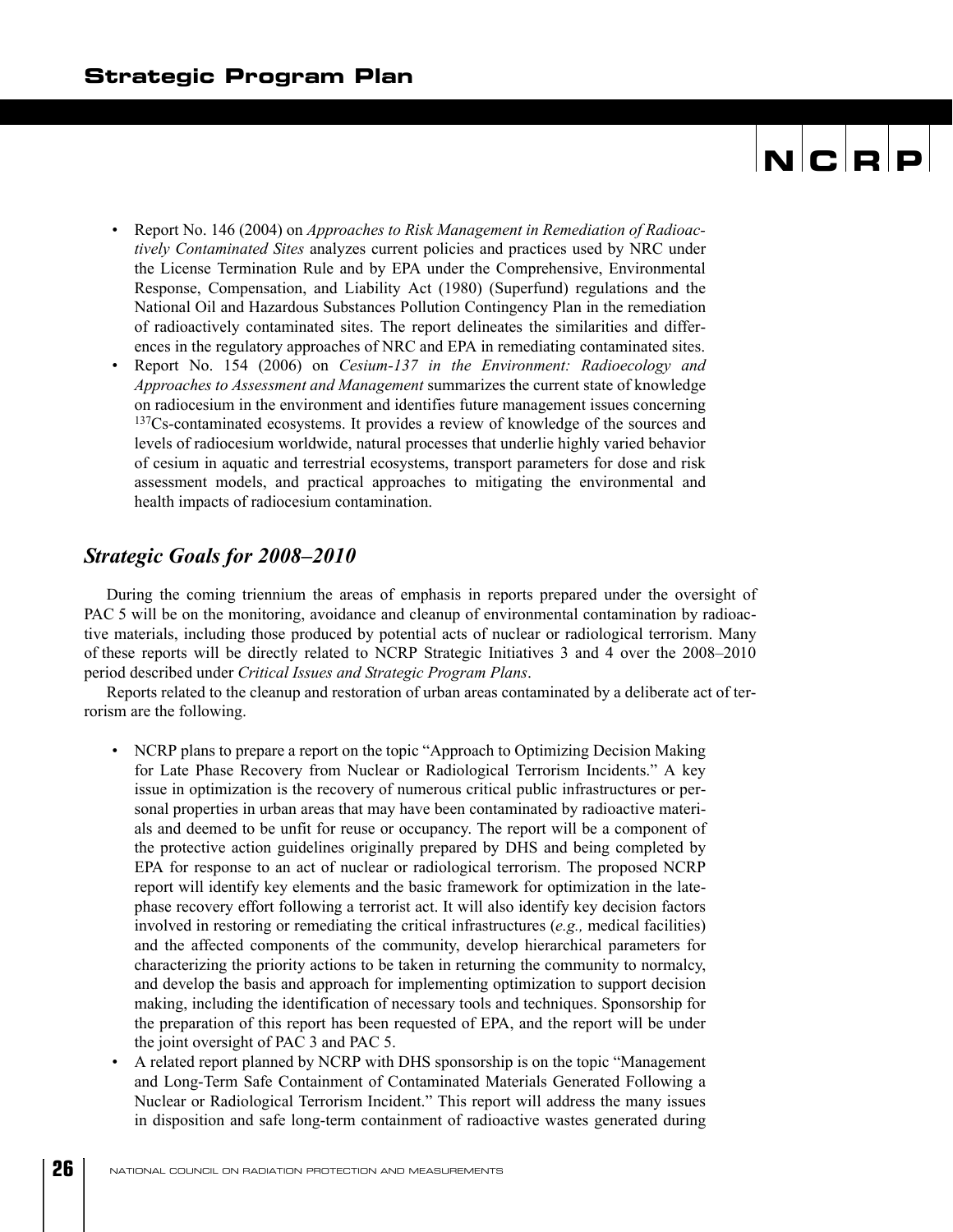## $\mathbf{N}$   $\mathbf{C}$   $\mathbf{R}$   $\mathbf{P}$

the cleanup of a nuclear or radiological terrorism incident. The primary components of the report will include: (1) the description of scenarios and associated levels of radioactivity in possible terrorism acts; (2) the volumes, physical and chemical characteristics, and levels of radioactivity of materials generated by optimized cleanup activities; and (3) the disposition options for managing these contaminated materials, including the separation and possible reuse of minimally contaminated materials, the safe handling and packaging of more highly contaminated materials, and the selection of long-term disposal options that comply with regulatory requirements and expectations on containment stability and public safety over a period of hundreds to thousands of years. The report will also address radiation protection of individuals involved with the preparation, packaging, transport, and final disposition of the more highly radioactive waste materials. The preparation of this report will be under the joint oversight of PAC 3 and PAC 5.

During the coming triennium NCRP plans to prepare five reports related to environmental monitoring, radioactive contamination of land, facilities and commercial products, and the cleanup and environmental restoration of nuclear waste sites and contaminated nuclear facilities. Sponsorship of these report activities has been requested from DOE and other federal government agencies.

- NCRP will publish a report on "Design of Effective Effluent and Environmental Monitoring Programs" by 2009. This report will provide a comprehensive description of the key elements of procedures to be used in establishing an effective radiological monitoring and surveillance program at nuclear facilities. The report will describe the required radiation detection equipment and state-of-the-art modeling approaches for determining radionuclide transport pathways and potential doses to members of the public from releases of radionuclides. The quality control processes that must be integrated into the program, and the applicable regulatory requirements that must be met, will be described in detail.
- NCRP plans to prepare a report on "Developing Cost-Effective Strategies for the Cleanup and Restoration of DOE Nuclear Waste Sites and Facilities Formerly Used for the Production of Special Nuclear Materials and Weapons." At the present time there are millions of curie of high-level radioactive and mixed wastes stored in tanks at several sites managed by DOE. Many of the facilities that were utilized for the production of nuclear weapons during the Cold War era are still in operation or in early stages of decommissioning. Although extensive planning for the ultimate disposition of stored nuclear wastes (for example, by vitrification and long-term underground storage at Yucca Mountain) has been a priority of DOE for nearly two decades, there are still many unresolved questions about the stability and security of the wastes, as well as the long-term radiological protection of the public should problems with waste containment occur. There are also significant unresolved issues related to the optimal approaches to be taken in the decommissioning and demolition of laboratories used for the production of materials for nuclear weapons, including the cleanup of radioactive waste materials that have escaped into the subsurface environment and are moving through the vadose zone and aquifers toward bodies of publicly accessible water. Other issues of great interest and concern are the appropriate cleanup levels of residual radioactivity and the safe reuse of land for new DOE laboratories or commercial businesses once the former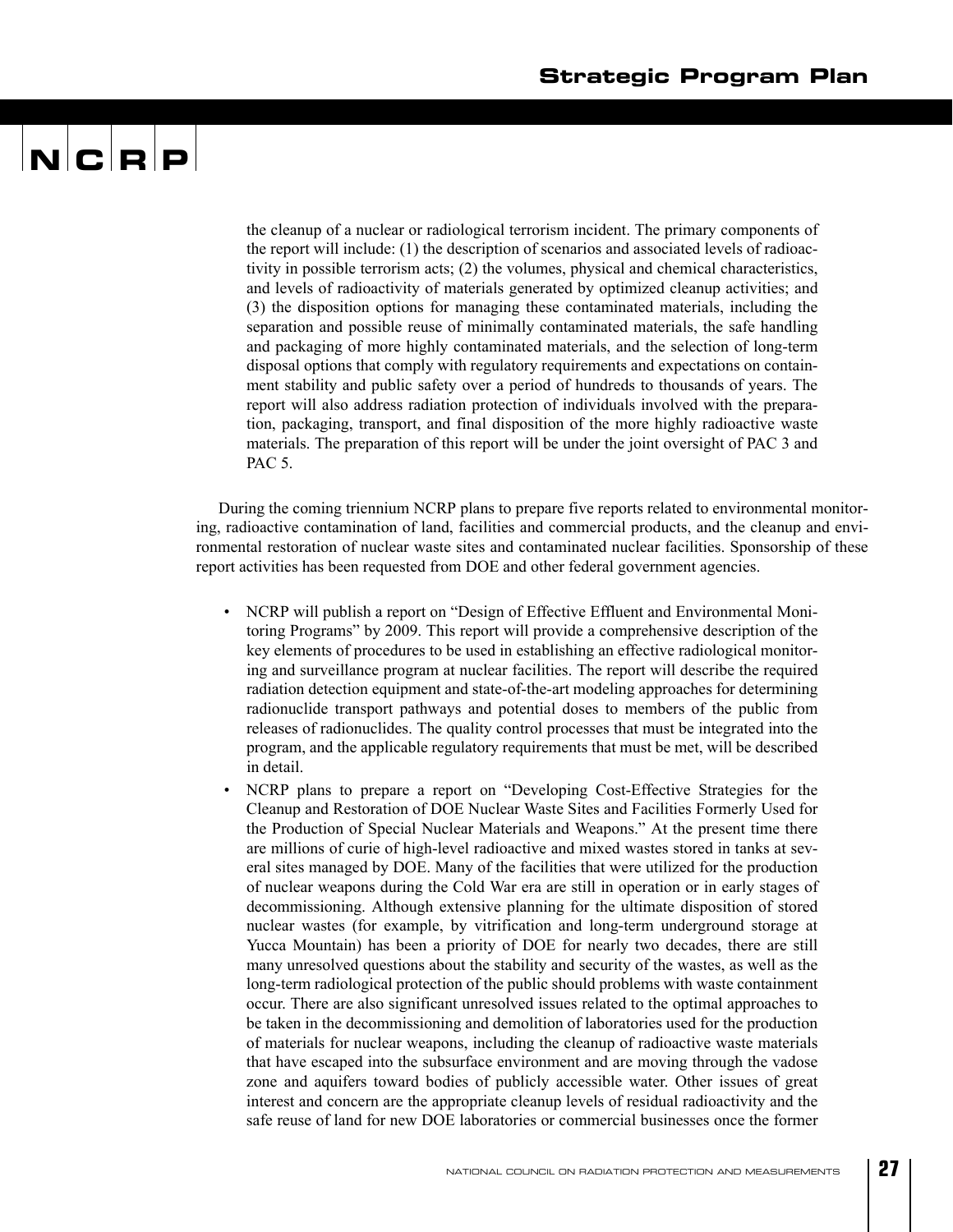nuclear facilities have been demolished. The NCRP report will address all of these issues and make recommendations on safe and publicly acceptable targets for cleanup and the reuse of land formerly occupied by nuclear waste sites and production facilities.

- NCRP plans to prepare a critically needed report on "Performing Environmental Restoration at DOE Sites That is Protective of Public Health Without the Destruction of Natural Resources and Ecosystems." There are many nuclear waste sites that are located on, or near, environmental areas with sensitive, and in some cases unique, natural ecosystems. The planning for cleanup and restoration of nuclear waste sites must take into account the need to preserve these natural resources to the maximum extent possible. The proposed NCRP report will present recommendations on the optimization strategies that can be employed for achieving nuclear cleanup goals while preserving natural terrestrial and aquatic ecosystems. There are several examples of cleanup at DOE nuclear sites that successfully met this goal (for example, at the Savannah River Site, Rocky Flats, and Hanford). The NCRP report will provide generic guidance for planning of cleanup and restoration activities that build upon these examples and are applicable to a wide range of nuclear sites that will be decommissioned and restored in the coming decades. The report will establish metrics for the preservation and long-term viability of natural flora and fauna in terrestrial and aquatic ecosystems, and present the basis for cleanup strategies consistent with these metrics.
- NCRP plans to prepare a report on "Environmental Management of Lands Contaminated with Naturally Occurring Radioactive Materials," such as the 226Ra present at former phosphate mines in southern Florida. There is a need to address public health concerns and to provide guidance on the cleanup and potential reuse of lands contaminated with NORM or technologically-enhanced NORM (TENORM). The proposed NCRP report will provide recommendations on the development of federal requirements and regulations in the cleanup and restoration of sites contaminated with NORM and TENORM. Although there are environmental cleanup standards in place for manmade radioactive contamination, there are no consistent federal or state regulatory controls or environmental management policies for NORM or TENORM contamination resulting from industrial practices associated with processing natural metal and mineral resources. The NCRP report will evaluate the environmental management issues associated with NORM and TENORM, and provide guidance to federal and state agencies on the scientific basis for establishing future cleanup regulations.
- A major concern of the U.S. government and the International Atomic Energy Agency (IAEA) has been the large number of unregulated and often uncontrolled sealed sources of radiation that exist worldwide and create problems as a result of entry into the metalrecycling and steel-making industries. In the United States the DOE National Nuclear Security Administration has undertaken a major program to recover these so-called "orphan sources" and has already recovered more than 15,000 sources from over 600 sites. IAEA recently held a meeting at its headquarters in Vienna, Austria to discuss the extent and resolution of problems with orphan sources in the scrap metal supply chain worldwide. The proposed NCRP report will provide "Guidance on the Management and Control of Recycled Orphan Radiation Sources," especially in the steel production industry. The key issues to be addressed are optimal methods for detecting the presence of radioactivity in slag, steel products and baghouse dust, and assessing the potential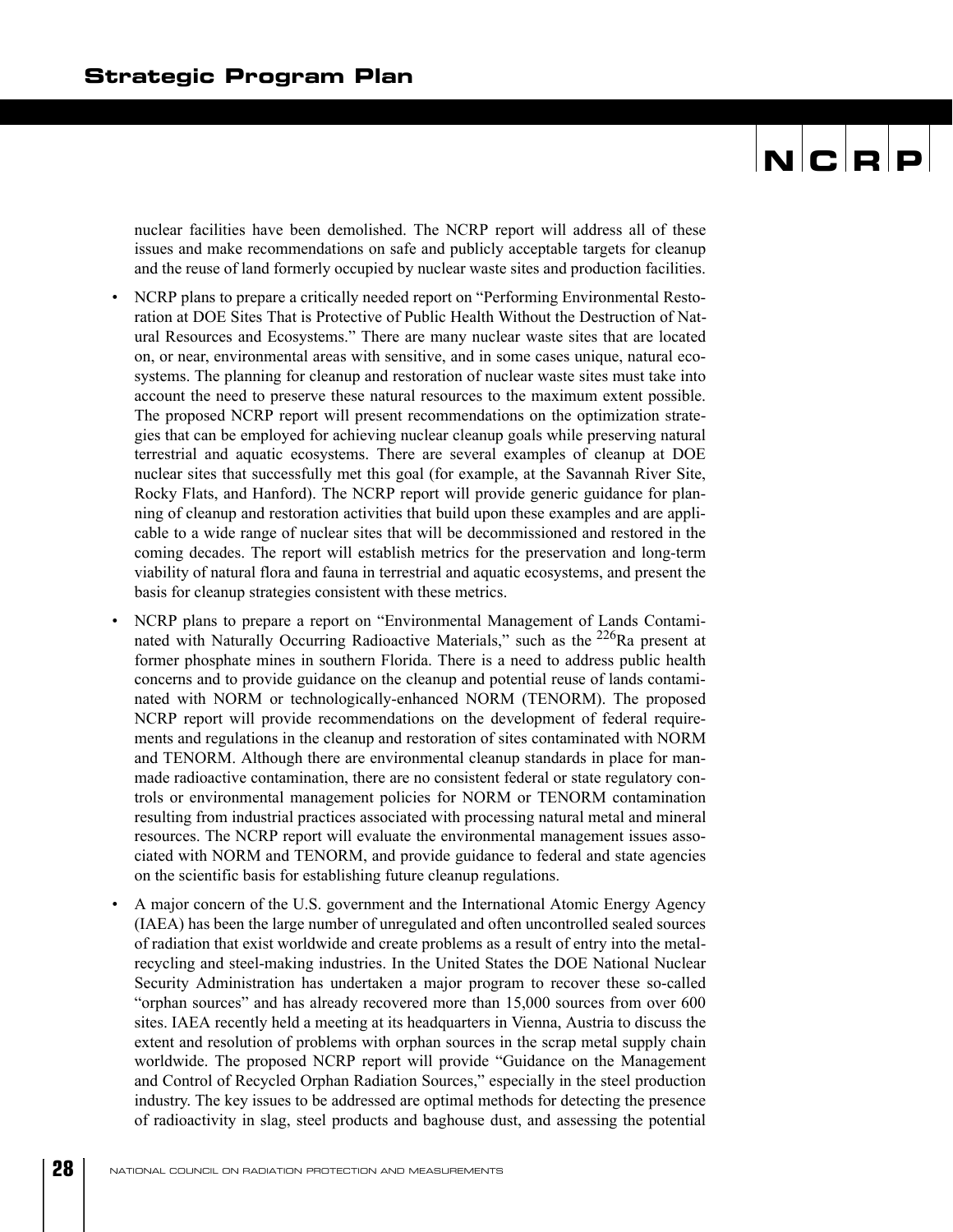impact of exposure to slightly contaminated steel products on public health. This report will be prepared under the joint oversight of PAC 2 and PAC 5.

As described above in *Critical Issues and Strategic Program Plans*, Strategic Initiative 6 is focused on safety, health and environmental protection in advanced reactor design and spent-fuel processing. PAC 5 will have a lead role in developing new NCRP activities related to this initiative since many of the important areas in which NCRP guidance will be valuable involve the role of advanced nuclear technology in minimizing nuclear wastes, enhancing environmental protection against contamination from uncontrolled nuclear incidents, and reducing dependence on carbon-based fuels that are the underlying cause of progressive global climate change.

An initial step in meeting the goals of this new strategic initiative will be the 2009 NCRP Annual Meeting focused on topics related to the safety, health and environmental protection aspects of new nuclear power reactor systems. The design features of Generation-3+ and Generation-4 reactors include the use of closed fuel cycles to efficiently manage spent nuclear fuel, new operational safety features and shielding designs, and reduced dependence on plutonium-based fuel and the utilization of proliferation-resistant fuels. In support of the operation of these reactors, several advanced concepts have been proposed to manage the reprocessing of spent nuclear fuels and utilize the resulting byproducts (for example, advanced uranium separation methods, pyrochemical processing, and the burning of recycled transuranics in "burner reactors").

It is expected that the 2009 NCRP Annual Meeting on *Future of Nuclear Power Worldwide: Safety, Health and Environment* will be an international conference with participation by representatives of the many nations and scientific organizations and governmental agencies that are engaged in the GNEP initiative. The peer-reviewed proceedings of the NCRP Annual Meeting will be published, and it is anticipated that NCRP will undertake several new report activities over the coming triennium related to the safety, nuclear waste management, and health and environmental protection aspects of the development and deployment of advanced nuclear power reactor systems. Oversight of these activities will include PAC 1 (issues related to the potential health effects of "exotic" fission products), PAC 2 and PAC 3 (operational safety and security of new nuclear power systems), and PAC 5 (environmental protection and potential benefits of expanding the use of inherently safe nuclear power systems and developing advanced fuel design and reprocessing technologies).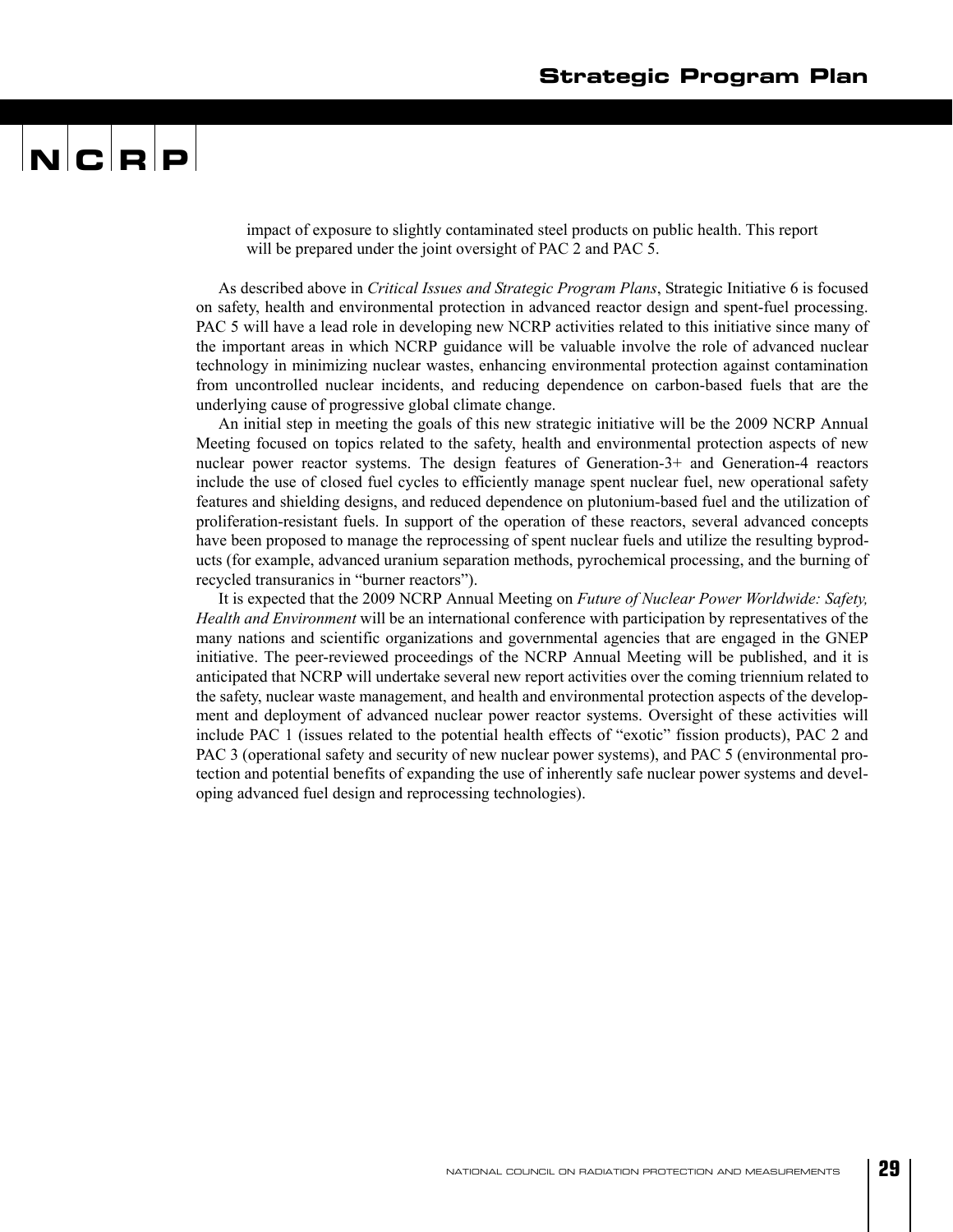### **Program Area Committee 6:** *Dosimetry and Measurements*

#### *Key Functions*

The primary functions of PAC 6 are to analyze the current state-of-the-art methods for use in radiation measurements and dosimetry, and applications of new technologies in medicine, industry, responses to radiological emergencies, and homeland security. A current focus of scientific committees operating under PAC 6 is on analyzing uncertainties in the dosimetry of both external and internal radiation, and the implications of these uncertainties in performing dose assessments and dose reconstructions for individuals exposed to radiation in industrial and medical procedures, environmental contamination from nuclear weapons production and atmospheric testing, nuclear accidents, and military operations.

#### *Recent Accomplishments*

The following important NCRP publications were completed under PAC 6 during the 2005–2007 triennium.

- Report No. 156 on *Development of a Biokinetic Model for Radionuclide-Contaminated Wounds and Procedures for Their Assessment, Dosimetry and Treatment* was issued in 2007. Report No. 156 uses both human and experimental laboratory data in developing a model of the deposition and retention of radioactive materials in wounds and their release into the systemic circulation, which depend upon the physical and chemical forms of the radionuclides involved, the depth of a wound and the extent of injury, the treatment administered, and the time elapsed between injury and treatment.
- Report No. 158 on *Uncertainties in the Measurement and Dosimetry of External Radiation* was completed by NCRP in 2007. This report discusses in depth the uncertainties associated with data obtained from personal dosimeters and area monitors for gamma, beta, neutron, charged-particle, and mixed radiation fields. The report describes concepts and factors that contribute to uncertainty in converting measurements to estimates of organ radiation doses, including statistical methods for combining the uncertainties associated with measurements and models to calculate the total uncertainty in organ dose estimates.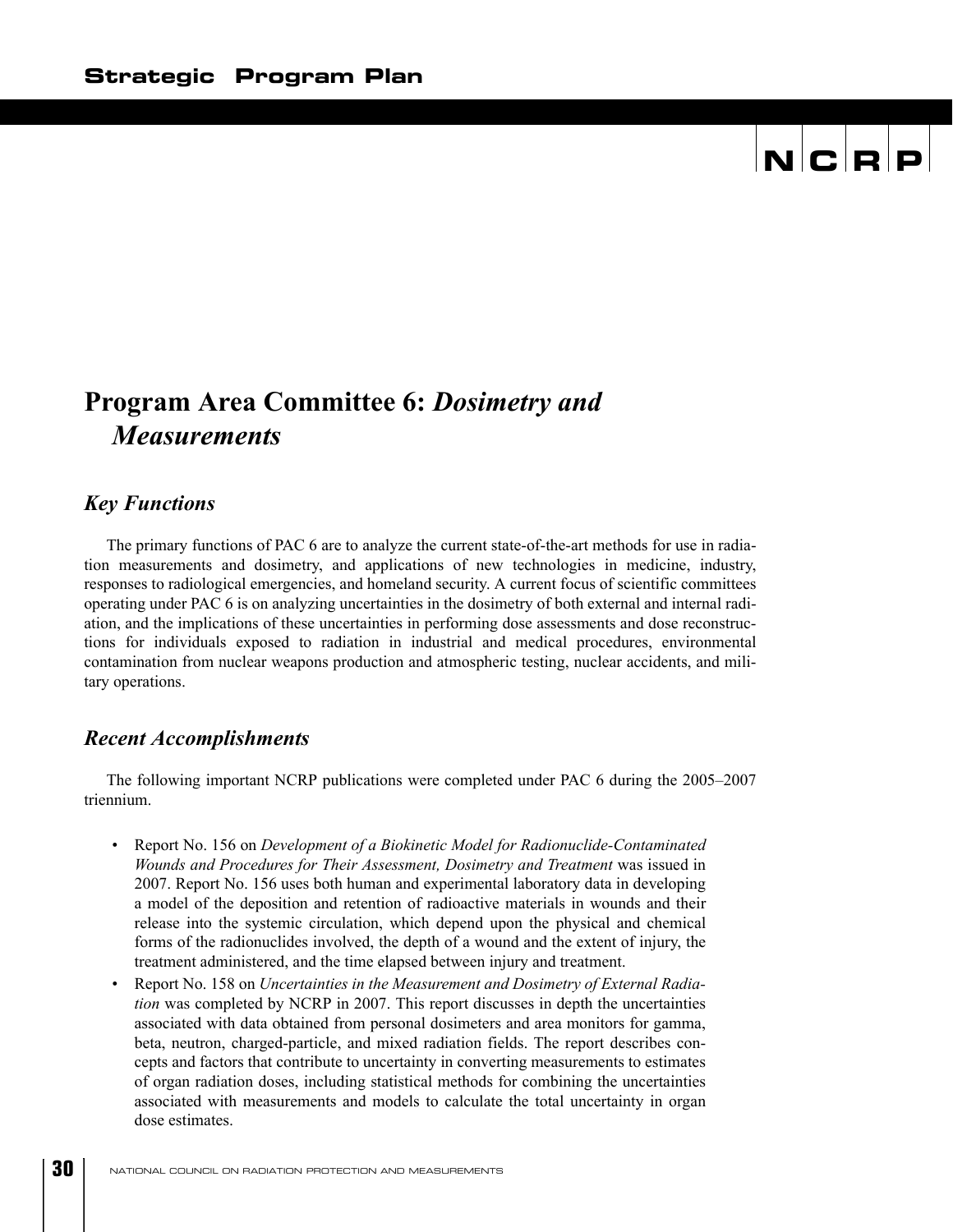## $\mathbf{N}$   $\mathbf{C}$   $\mathbf{R}$   $\mathbf{P}$

• NCRP Commentary No. 20 on *Radiation Protection and Measurement Issues Related to Cargo Scanning with Accelerator-Produced High-Energy X Rays* was issued in 2007. This commentary provides a comprehensive analysis of the health protection issues and radiation measurement technology to be utilized with the Cargo Advanced Automated Radiography System. This system is being designed and will be installed at many land and sea ports-of-entry into the United States for detection in cargo containers of special nuclear materials and other high atomic number elements that could be used as shielding for special nuclear materials and other radioactive materials that might be illegally transported into the United States for use in acts of nuclear or radiological terrorism.

#### *Strategic Goals for 2008–2010*

NCRP plans to complete several major reports related to radiation measurements, dosimetry, and dose reconstruction during the coming triennium that are essential components of Strategic Initiative 5 in this area.

• A report on "Ionizing Radiation Exposure of the United States Population" was initiated in late 2005 and publication is expected in 2008. This report, the preparation of which has been sponsored by NRC, EPA and CDC, will be an update of NCRP Report No. 93, *Ionizing Radiation Exposure of the Population of the United States*, that was published in 1987, and presents data on all sources of occupational, environmental and public radiation exposure. A primary rationale for undertaking this update was the recognition by NCRP that the number of medical procedures involving radiation, for example CT diagnostic imaging, has increased significantly over the last two decades. As discussed earlier in the description of the 2007 NCRP Annual Meeting, analysis of the current numbers of procedures and doses received by patients in diagnostic radiology, nuclear medicine, and interventional radiological procedures indicates a significant increase in the average medical dose to a member of the U.S. population relative to the 1980s. The average per capita medical dose has increased from about 0.5 mSv  $y^{-1}$  in the 1980s to a current level of about 3 mSv  $y^{-1}$ .

As discussed in the section on *Critical Issues and Strategic Program Plans*, an important part of NCRP's program to provide technical and administrative support to VBDR with cosponsorship of DTRA and VA, will be the publication of three major reports on uncertainties in external and internal radiation dosimetry and the basic principles and practices in dose reconstruction. As described above the first of these reports, on uncertainties in radiation measurements and dosimetry for external radiation, was completed in 2007. Other reports in this series that are expected to be published during the coming triennium are the following:

• NCRP initiated a report in 2005 on "Uncertainties in Internal Radiation Dosimetry" that is expected to be published by 2009. This report provides a comprehensive analysis of all sources of uncertainty in the measurements and models used to calculate organ doses from internally deposited radionuclides. Measurement uncertainties are discussed for bioassay data, whole- and partial-body counting, biodosimetry data, and environmental data. An extensive analysis is also made of uncertainties in models used to estimate organ doses, including estimates of intake by all routes, uptake to blood from the lungs,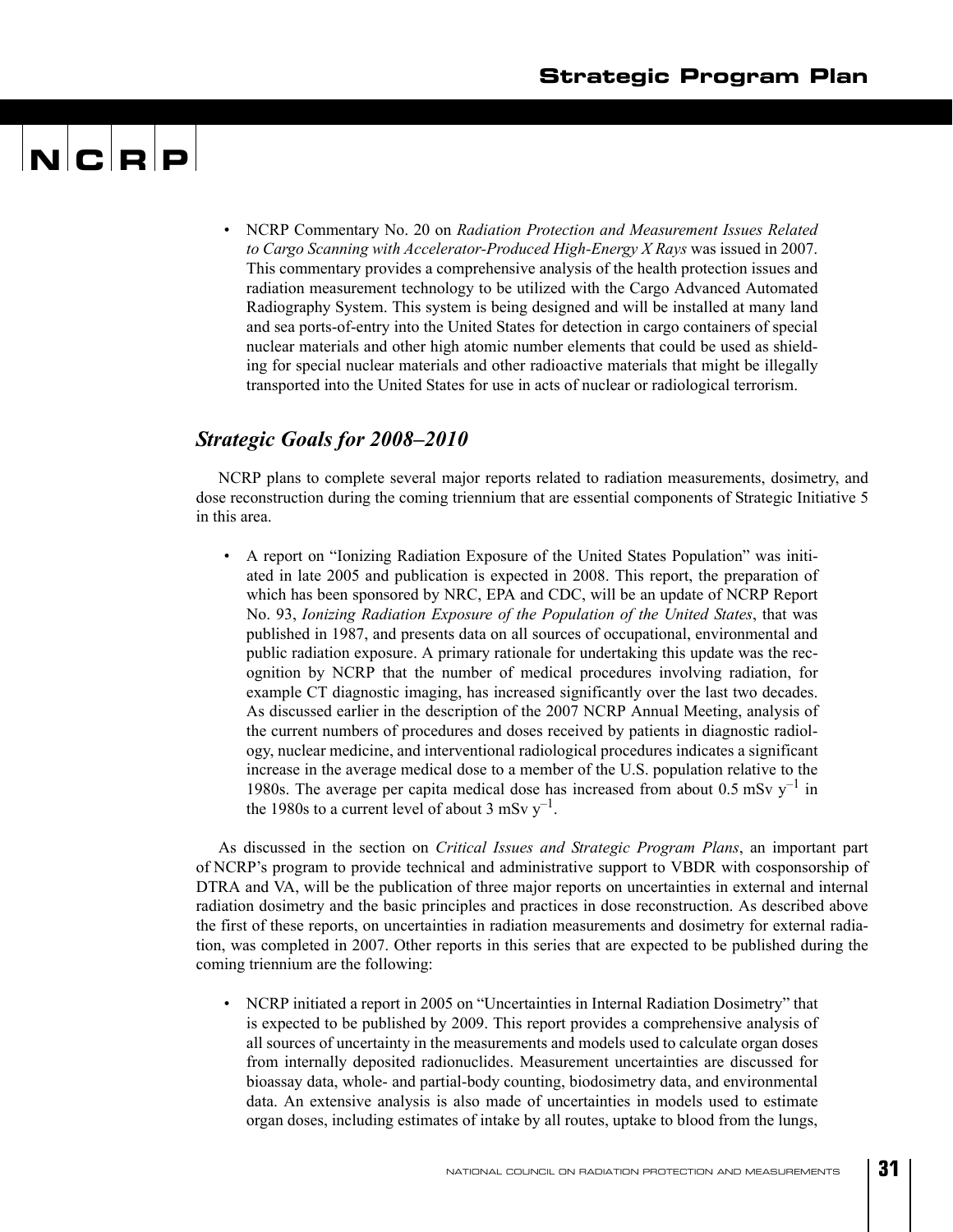## $|{\mathbf{N}}|{\mathbf{C}}|{\mathbf{R}}|{\mathbf{P}}|$

gastrointestinal tract and wounds, and distributions to bone and soft tissues. An assessment of uncertainty in dose estimation using both Bayesian and non-Bayesian (*e.g.,* Monte Carlo) methods are described. Examples of methods of uncertainty analysis for internal radiation doses are presented for a number of exposure scenarios.

- A report on "Principles and Practices in Radiation Dose Reconstruction" was initiated in 2006 and is expected to be published in 2009. The report focuses on all of the major aspects of radiation dose assessment and reconstruction, including: (1) the establishment of exposure scenarios and pathways of exposure to external and internal sources of radiation; (2) physical principles and calculational methods used to reconstruct radiation doses to specific organs and the whole body; (3) methods used to account for exposure to radiations of differing quality, including mixed radiation fields; (4) analysis of all sources of uncertainty in estimating doses, building on the results of NCRP reports on estimating uncertainties for external and internal sources of radiation, and including uncertainties associated with spatial and temporal variations in the radiation field, shielding by buildings or other structures, and resuspension of deposited radionuclides; and (5) clear methods of presenting exposure data and communicating the results of dose reconstructions to affected individuals. Several examples of dose reconstructions are presented to illustrate the results of this analysis.
- NCRP is also preparing two focused peer-review reports that relate to the dose reconstruction program. These reports are on the topics of "Skin Doses from Dermal Contamination" and "Evaluation of Inhalation Doses in Scenarios Involving Resuspension by Nuclear Detonations at the Nevada Test Site." These reports involve an evaluation of analyses contained in reports by SENES Consultants, Ltd. (Oak Ridge, Tennessee) and related scientific literature. The reports will be completed in 2008.

NCRP is considering an annual meeting during the coming triennium that will be focused on the many issues associated with accurate estimates of external and internal radiation, the associated uncertainties, the optimum procedures to be used in dose assessments and reconstructions, and the use of this information in acute and retrospective dose reconstructions and compensation programs for occupationally-exposed individuals and members of the general public. This meeting is expected to be of interest and importance for several federal agencies involved in dose reconstruction and claims compensation programs.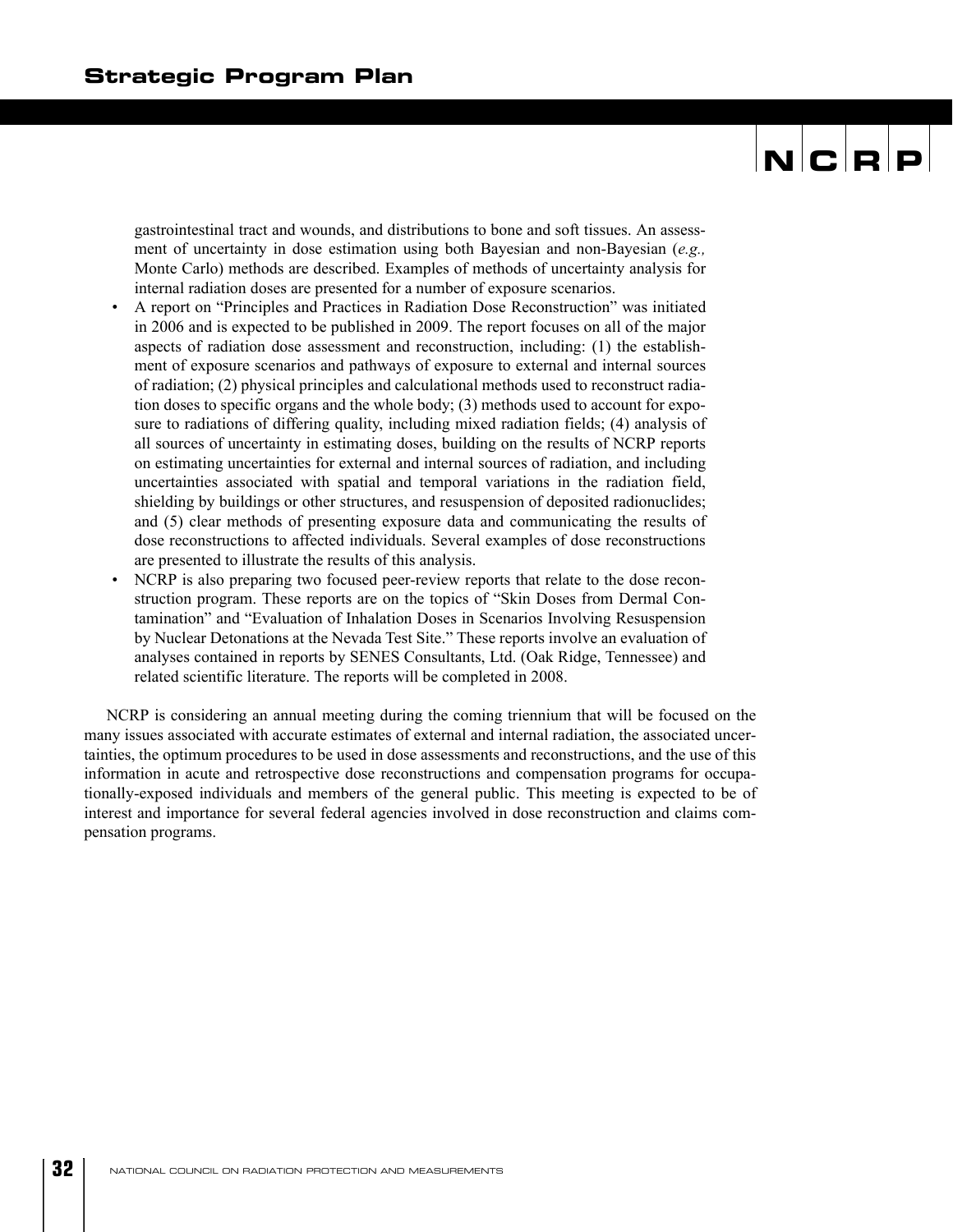### $\mathbf{N}$   $\mathbf{C}$   $\mathbf{R}$   $\mathbf{P}$

### **Advisory Panel on Public Policy**

#### *Key Functions*

NCRP is an important national source of information for the development of radiation safety programs and policies by federal, state and local governments, private sector organizations, and the medical community. In 2006 the NCRP Board of Directors completed an evaluation of the importance of NCRP's publications in providing the scientific basis for regulatory and public policy decisions by government agencies and by radiation safety officials in both government and the private sector. As an outcome of this review, the decision was made to form an Advisory Panel on Public Policy, which will have the following primary responsibilities: (1) identify policy implications of NCRP publications; (2) suggest members or serve as members of new NCRP scientific committees whose topics relate to public policy; (3) provide advice and wording on public policy issues when needed for NCRP reports; and (4) ensure that NCRP communications make it clear that NCRP's publications provide scientific information and recommendations to assist policy makers, but that NCRP does not participate directly in policy decisions. The Advisory Panel's activities are expected to be of value in strengthening NCRP's approach to, and management of, new report and conference activities with public policy implications.

#### *Recent Accomplishments*

The Advisory Panel has provided advice to the NCRP Directorate on undertaking new report activities on subjects related to exposure of members of the public to ionizing radiation, including recommendations on the use of radiation security screening systems at United States border crossings.

#### *Strategic Goals for 2008–2010*

NCRP will continue to request advice from members of the Advisory Panel on new report activities related to the preparation of guidance and recommendations on matters that involve policies on radiation exposure of workers or members of the general public.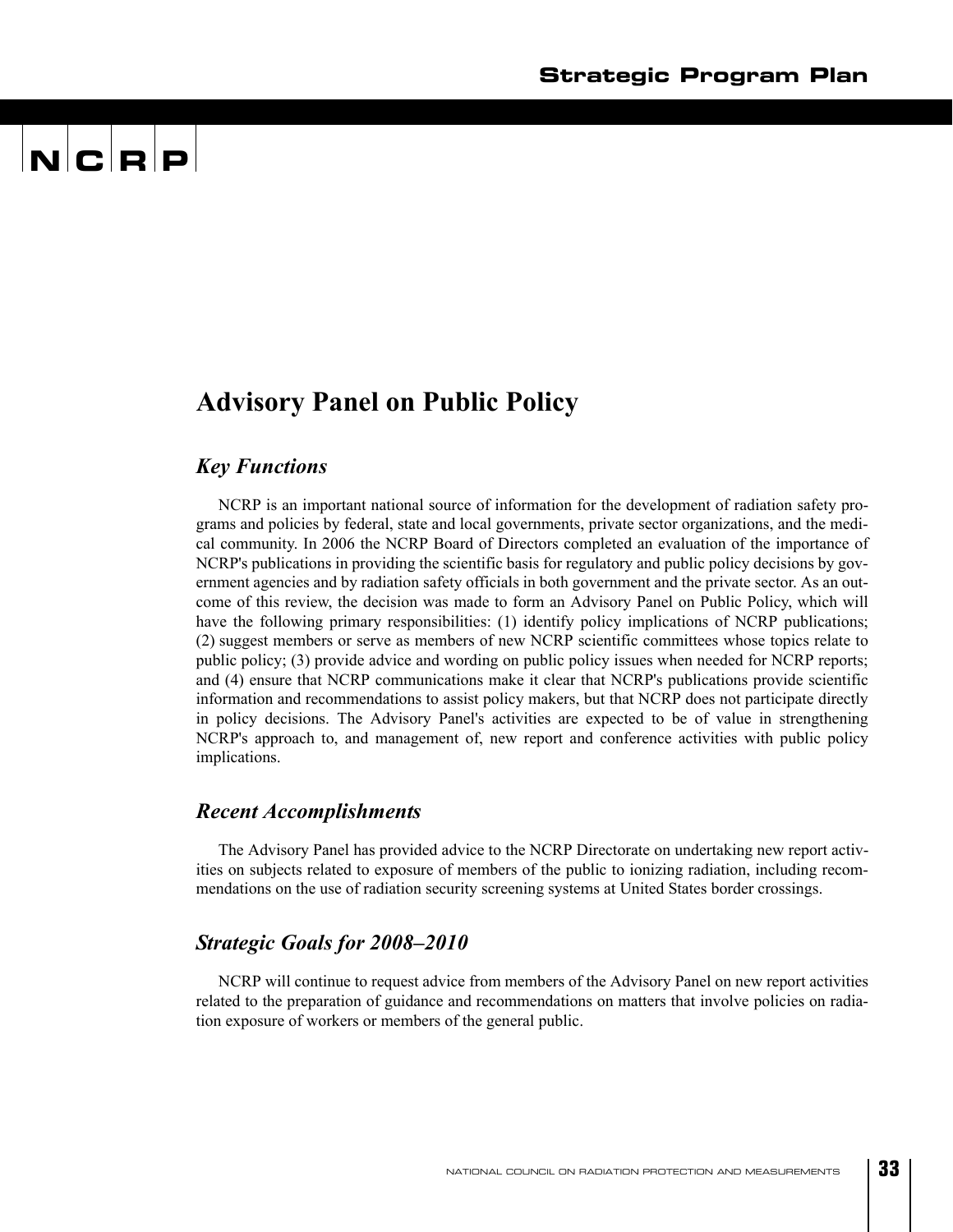### **Advisory Panel on Nonionizing Radiation**

#### *Key Functions*

The primary functions of this Advisory Panel are to analyze mechanisms of interaction of nonionizing radiation with biological systems, including humans, and to identify biological responses and potential human health effects. Evaluations are made of both theoretical and applied aspects of dosimetry and exposure assessment of humans to nonionizing radiation, as well as procedures for mitigating exposure in public and occupational settings. Recommendations are also established on acceptable exposure levels for nonionizing radiation in occupational, medical and public environments.

#### *Recent Accomplishments*

Reports by NCRP in this area in recent years have focused on the potential health risks and safe operations of wireless telecommunication systems emitting radiofrequency (RF) radiation. An NCRP Presidential report on the topic of wireless telecommunication safety issues for building owners and managers was issued in 2002. This report provided guidance on safety procedures to be followed in placing wireless telecommunication base stations on building rooftops. Commentary No. 18 (2003) on *Biological Effects of Modulated Radiofrequency Fields* provided an in-depth evaluation of the potential biological and health effects of the pulsed and amplitude-modulated RF fields used for wireless telecommunications.

#### *Strategic Goals for 2008–2010*

NCRP plans to continue its activities related to the safety of RF radiation in wireless telecommunications and other applications. NCRP is currently exploring opportunities for work related to health protection in the many applications of electromagnetic fields in medicine, including RF ablation of heart arrhythmias, localized therapy of tumors in the liver, breast and other tissues using RF hyperthermia, direct-current electric field therapy of localized tumors, induced current from alternating-current electric and magnetic fields to inhibit cellular regrowth after cancer therapy, and magnetic guidance of chemotherapy agents contained in liposomes to cancerous tissues using strong gradient magnetic fields. In many cases, there is a need for additional analysis of secondary tissue effects and more precise measurements and dosimetry of the applied electric, magnetic and electromagnetic fields.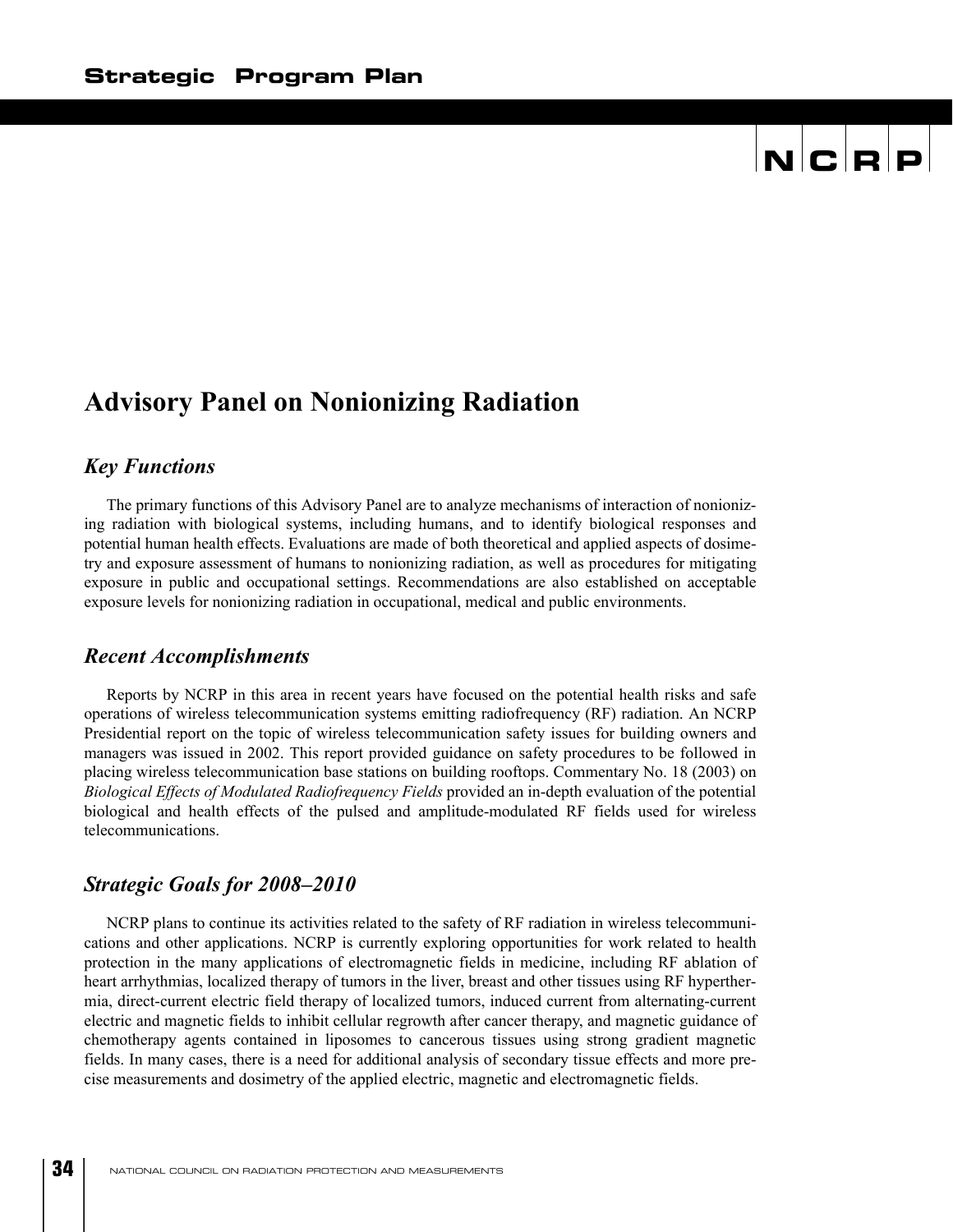### *Summary of Prospective Contributions to Radiation Safety, Health Protection, and Measurement Technology*

onsistent with its Congressional Charter, it is the primary objective of NCRP to provide guidance Consistent with its Congressional Charter, it is the primary objective of NCRP to provide guidance<br>
Con radiation health protection and measurements in areas of greatest national need. The Strategic Program Plan for 2008–2010 has been developed with meeting that goal as a priority for NCRP's reports and conferences. The relationship to national needs of NCRP's strategic initiatives and program objectives for the coming triennium is summarized in the following table.

#### **Areas of National Priority NCRP Reports and Conferences PACs** Radiation Exposure and Health Risks • 2008 annual meeting on low dose and low dose-rate radiation effects and models<sup>a</sup> 1 • Low-dose radiation biological and health effects report 1 • Uncertainties in radiation risk estimates and probability of disease causation 1 • Biological effectiveness of photons and particle radiations 1 and 6 • Radon health risks $^{a}$  1 Medical Radiation Protection • Genetic susceptibility to cancer 1 and 4 • Second cancers and cardiopulmonary effects after radiotherapy<sup>a</sup> 1 and 4 • Radiation safety in image-guided medical interventional procedures<sup>a</sup> 2 and 4 • Diagnostic reference levels in medical imaging and applications in United States 4 • Management of persons contaminated with radionuclides<sup>a</sup> 4 • Population monitoring and decontamination following a nuclear or radiological incident<sup>a</sup> 4

#### *Activities in Meeting National Needs for Guidance on Radiation Protection and Measurements*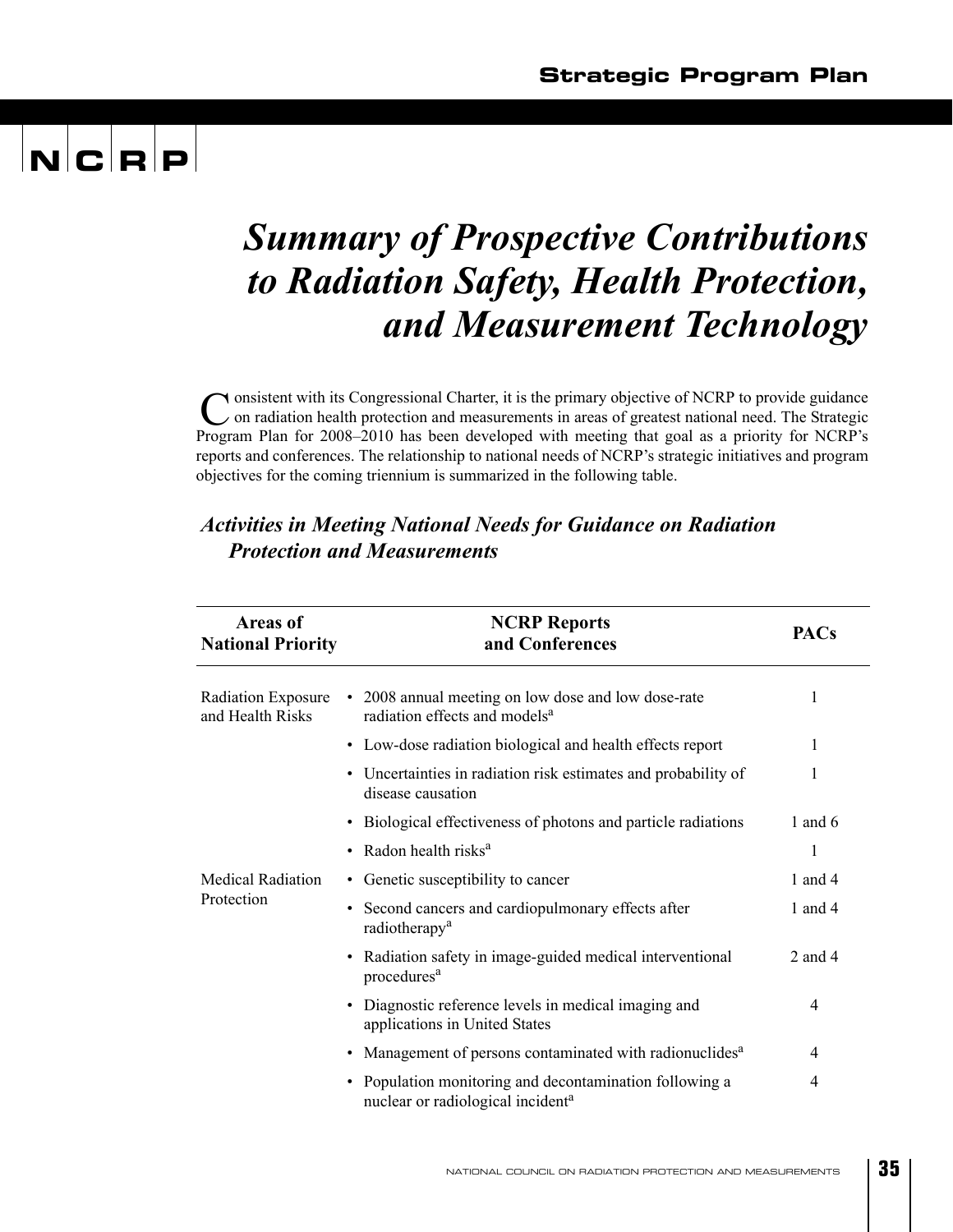$\overline{\phantom{0}}$ 

 $\overline{\phantom{a}}$ 

| <b>Areas of</b>                        | <b>NCRP Reports</b>                                                                                                   | <b>PACs</b>    |
|----------------------------------------|-----------------------------------------------------------------------------------------------------------------------|----------------|
| <b>National Priority</b>               | and Conferences                                                                                                       |                |
|                                        | • Radiation risks to the developing embryo, fetus, or nursing<br>child                                                | 1 and 4        |
|                                        | Conference on patient doses in medical imaging procedures<br>$\bullet$                                                | $\overline{4}$ |
| Homeland Security                      | • Information for decision makers in a nuclear or radiological<br>terrorism incident <sup>a</sup>                     | 2 and 3        |
|                                        | • Protection against and medical treatment of exposure<br>resulting from a nuclear or radiological terrorism incident | 3 and 4        |
|                                        | • Treatment of contaminated wounds in persons exposed in a<br>nuclear or radiological terrorism incident              | 3, 4 and 6     |
|                                        | • Decision making in late phase recovery from a nuclear or<br>radiological terrorism incident                         | 3 and 5        |
|                                        | Management and containment of contaminated materials<br>following nuclear or radiological terrorism incident          | 3 and 5        |
|                                        | • Performance requirements and testing criteria for portal<br>monitors                                                | 3 and 6        |
| Operational<br><b>Radiation Safety</b> | • Response to radiological accidents and incidents (including<br>terrorism acts)                                      | 2 and 3        |
|                                        | • Balance between radiological safety and security of<br>materials and sources                                        | 2              |
|                                        | Self-assessment of radiation safety programs <sup>a</sup>                                                             | 2              |
| Environmental<br>Cleanup and           | • Design of effective effluent and monitoring programs at<br>nuclear facilities <sup>a</sup>                          | 5              |
| Preservation                           | • Cost-effective strategies for cleanup and restoration of DOE<br>nuclear sites                                       | 5              |
|                                        | • Environmental restoration of DOE sites with preservation<br>of natural ecosystems                                   | 5              |
|                                        | • Environmental management of lands contaminated with<br>naturally-occurring radioactive material                     | 5              |
|                                        | Management and control of recycled orphan radioactive<br>$\bullet$<br>sources                                         | 2 and 5        |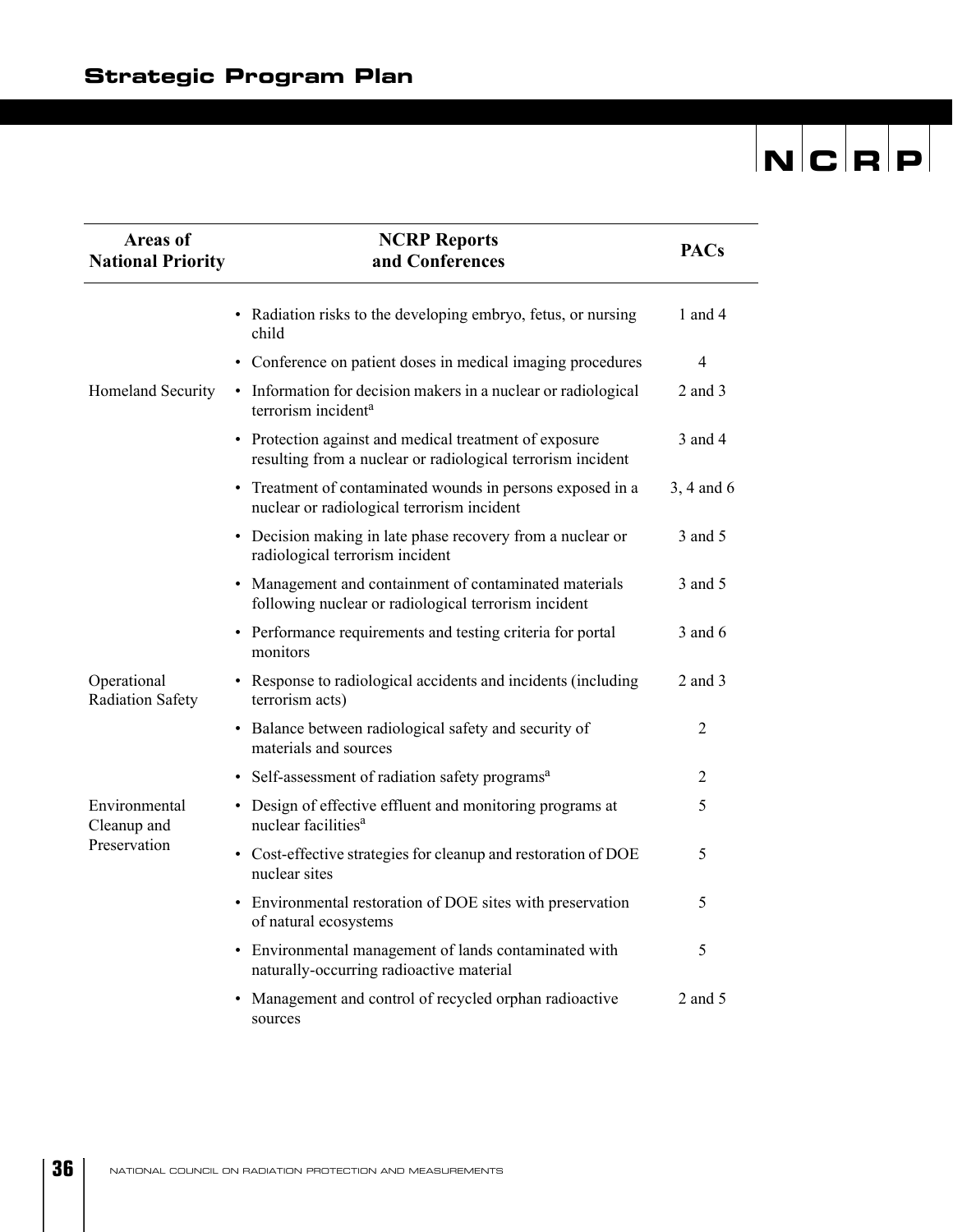| <b>Areas of</b><br><b>National Priority</b>   | <b>NCRP Reports</b><br>and Conferences                                                                                                      | <b>PACs</b>     |
|-----------------------------------------------|---------------------------------------------------------------------------------------------------------------------------------------------|-----------------|
| Measurements,<br>Dosimetry and Dose           | • Ionizing radiation exposure of the U.S. population <sup>a</sup>                                                                           | 6               |
| Reconstruction                                | Uncertainties in internal radiation dosimetry <sup>a</sup>                                                                                  | 6               |
|                                               | Basic principles and practices of radiation dose<br>reconstruction <sup>a</sup>                                                             | 6               |
|                                               | • Skin doses from dermal contamination <sup>a</sup>                                                                                         | 6               |
|                                               | • Inhalation doses from radiation resuspension at Nevada<br>Test Site <sup>a</sup>                                                          | 6               |
| Safety                                        | Astronaut Radiation • Prior radiation therapy and genetic background effects on<br>astronaut susceptibility to radiation risks <sup>a</sup> |                 |
|                                               | • Radiation protection in short-term lunar missions <sup>a</sup>                                                                            |                 |
| <b>Advanced Nuclear</b><br>Power Technologies | • 2009 annual meeting on safety, health and environmental<br>protection in advanced nuclear power reactor systems and<br>fuel technologies  | $1, 2, 3$ and 5 |

<sup>a</sup>NCRP activity that is currently in progress. A complete list of active committees is contained in Appendix C.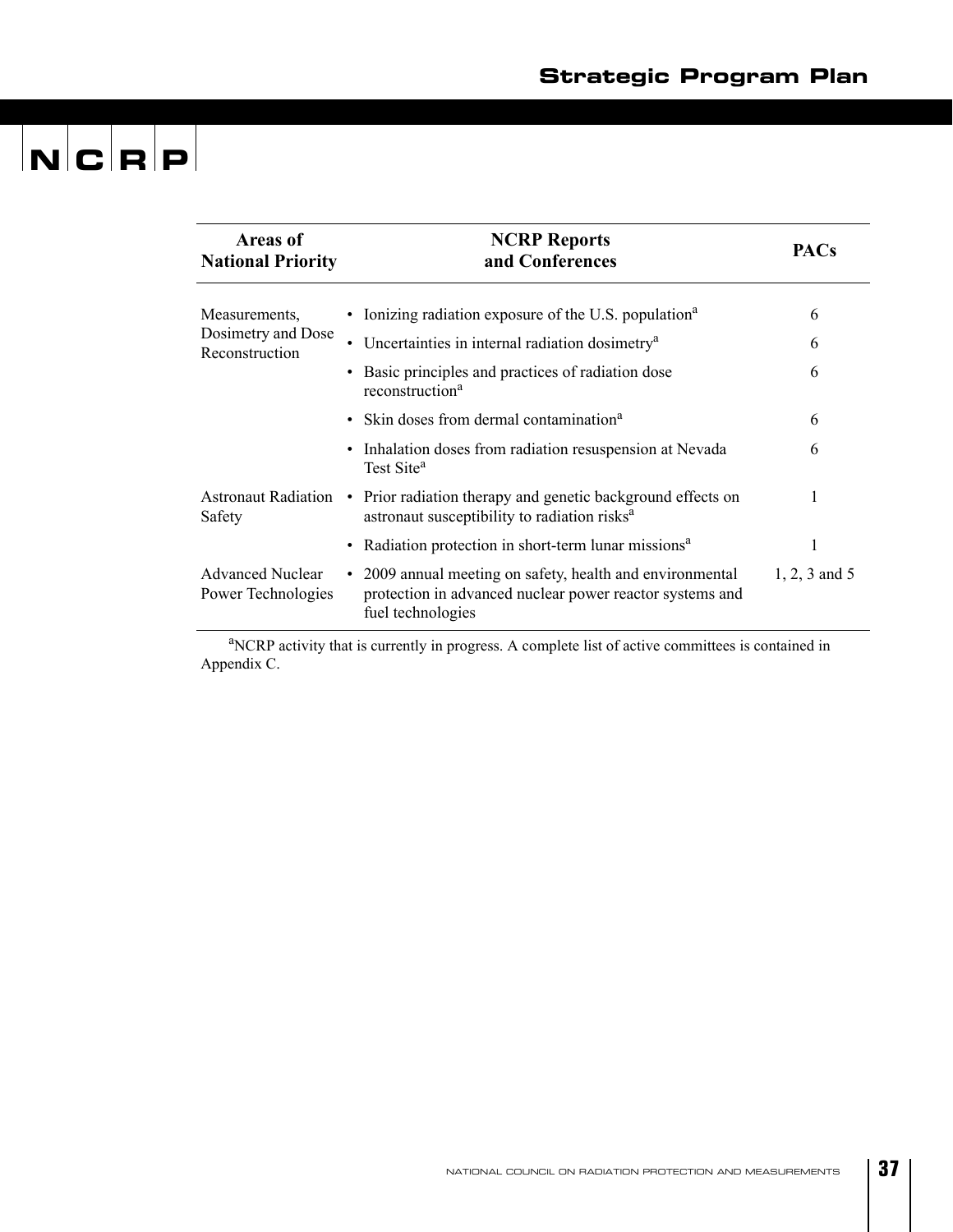### *Operational Goals & Objectives*

uring the 2005–2007 triennium NCRP has continued to meet its publication goals, reduce operat-During the 2005–2007 triennium NCRP has continued to meet its publication goals, reduce operating costs, and increase its sources of income and assets. An average of four reports have been published each year, along with the proceedings of the previous year's annual meeting. Operating costs have been reduced by outsourcing NCRP's information technology support, reducing the cost of maintaining a large archive of old report files, using "desktop publishing" methods, and establishing a "print-on-demand" agreement with NCRP's printer, Automated Graphics Systems, Inc. New sources of income have been implemented, including making electronic copies of NCRP's reports and commentaries available on its publications website (http://NCRPpublications.org), and establishing agreements for the dissemination of NCRP's publications and their content with a major data aggregator and webbased information resource, Knovel Corporation, and the eBook distributor NetLibrary. The assets of NCRP have grown by \$1.11 million since 2002 as a result of winning new grants and contracts, coupled with an increase in the margin between income and expenses.

During the coming triennium NCRP will continue to meet its productivity goals and implement its strategic planning initiatives through implementation of the following operational practices:

- develop long-term funding agreements with government sponsors, with a focus on contracts or grants extending for a period of five years or longer;
- use all available sources of information to closely match work by NCRP to important national issues and specific needs of sponsors;
- seek opportunities to present the current work and future plans of NCRP to representatives of government agencies, and to congressional staff and members of Congress with interest in, and direct responsibility for, major areas of national importance addressed in the NCRP Strategic Program Plan, including energy, environment, health, and national security;
- build new avenues of interaction with sponsoring organizations by utilizing knowledge and key contacts developed through relationships with past and present members of Council and collaborating scientific organizations;
- develop new and strengthen existing liaison relationships with scientific organizations that share common interests and goals with NCRP, including international organizations; and
- ensure on-time delivery of NCRP's products (publications, conferences, advisory statements) to all sponsors.

NCRP staff and technical staff consultants are listed in Appendix D.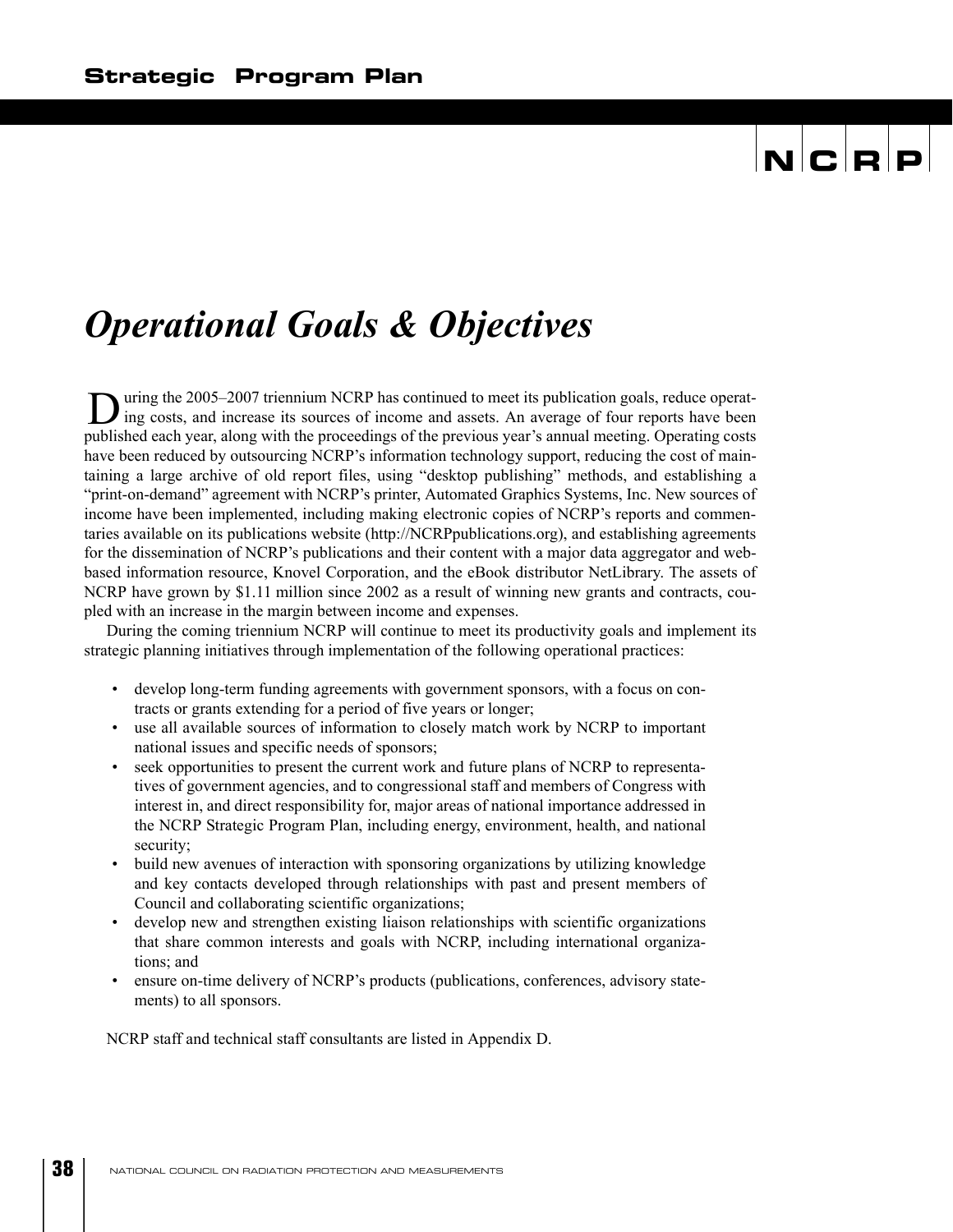### *Appendix A: Public Law 88-376*

#### CONGRESSIONAL CHARTER

88th Congress, H. R. 10437

July 14, 1964

Public Law 88-376

#### An Act

To incorporate the National Committee on Radiation Protection and Measurement

*Be it enacted by the Senate and House of Representatives of the* 

- *United States of America in Congress assembled,* That—
	- C. M. Barnes, Rockville, Maryland;
	-
	- E. C. Barnes, Edgewood, Pennsylvania; V. P. Bond, Setauket, Long Island, New York; C. B. Braestrup, New York, New York;
	- J. T. Brennan, Bethesda, Maryland;
	- L. T. Brown, Bethesda, Maryland;
	-
	- R. F. Brown, San Francisco, California; F. R. Bruce, Oak Ridge, Tennessee;
	- J. C. Bugher, Rio Piedras, Puerto Rico;
	-
	- D. R. Chadwick, Upper Marlboro, Maryland; R. H. Chamberlain, Philadelphia, Pennsylvania;
	- J. F. Crow, Madison, Wisconsin;
	- R. L. Doan, Idaho Falls, Idaho;
	- C. L. Dunham, Washington, District of Columbia;
	- T. C. Evans, Iowa City, Iowa; E. G. Fuller, Bethesda, Maryland;
	-
	-
	-
	-
	-
	-
	- R. O. Gorson, Philadelphia, Pennsylvania;<br>J. W. Healy, Chappaqua, New York;<br>P. C. Hodges, Chicago, Illinois;<br>A. R. Keene, Richland, Washington;<br>M. Kleinfeld, Brooklyn, New York;<br>H. W. Koch, Silver Spring, Maryland;<br>D. I. L
	-
	-
	- G. V. LeRoy, Chicago, Illinois; W. B. Mann, Chevy Chase, Maryland; W. A. McAdams, Schenectady, New York;
	-
	- G. W. Morgan, Kensinton, Maryland; K. Z. Morgan, Oak Ridge, Tennessee; H. J. Muller, Bloomington, Indiana; R. J. Nelsen, Rockville, Maryland;
	-
	-
	- R. R. Newell, San Francisco, California;
	- W. D. Norwood, Richland, Washington; H. M. Parker, Richland, Washington;
	- C. Powell, Bethesda, Maryland;
	-
	- E. H. Quimby, New York, New York; J. C. Reeves, Gainesville, Florida;
	- R. Robbins, Philadelphia, Pennsylvania; H. H. Rossi, Nyack, New York;
	-
	- E. L. Saenger, Cincinnati, Ohio;
	- T. L. Shipman, Los Alamos, New Mexico; P. J. Shore, Patchogue, New York;
	-
	- J. H. Sterner, Rochester, New York; R. S. Stone, San Francisco, California;
	- L. S. Taylor, Bethesda, Maryland;
	-
	- E. D. Trout, Corvallis, Oregon; R. F. Trum, Boston, Massachusetts;
	-
	- Shields Warren, Boston, Massachusetts; E. G. Williams, Jacksonville, Florida;
	- H. O. Wyckoff, Silver Spring, Maryland;

National Council on Radiation Pro-tection and Meas-urements, incor-poration.

78 STAT. 320.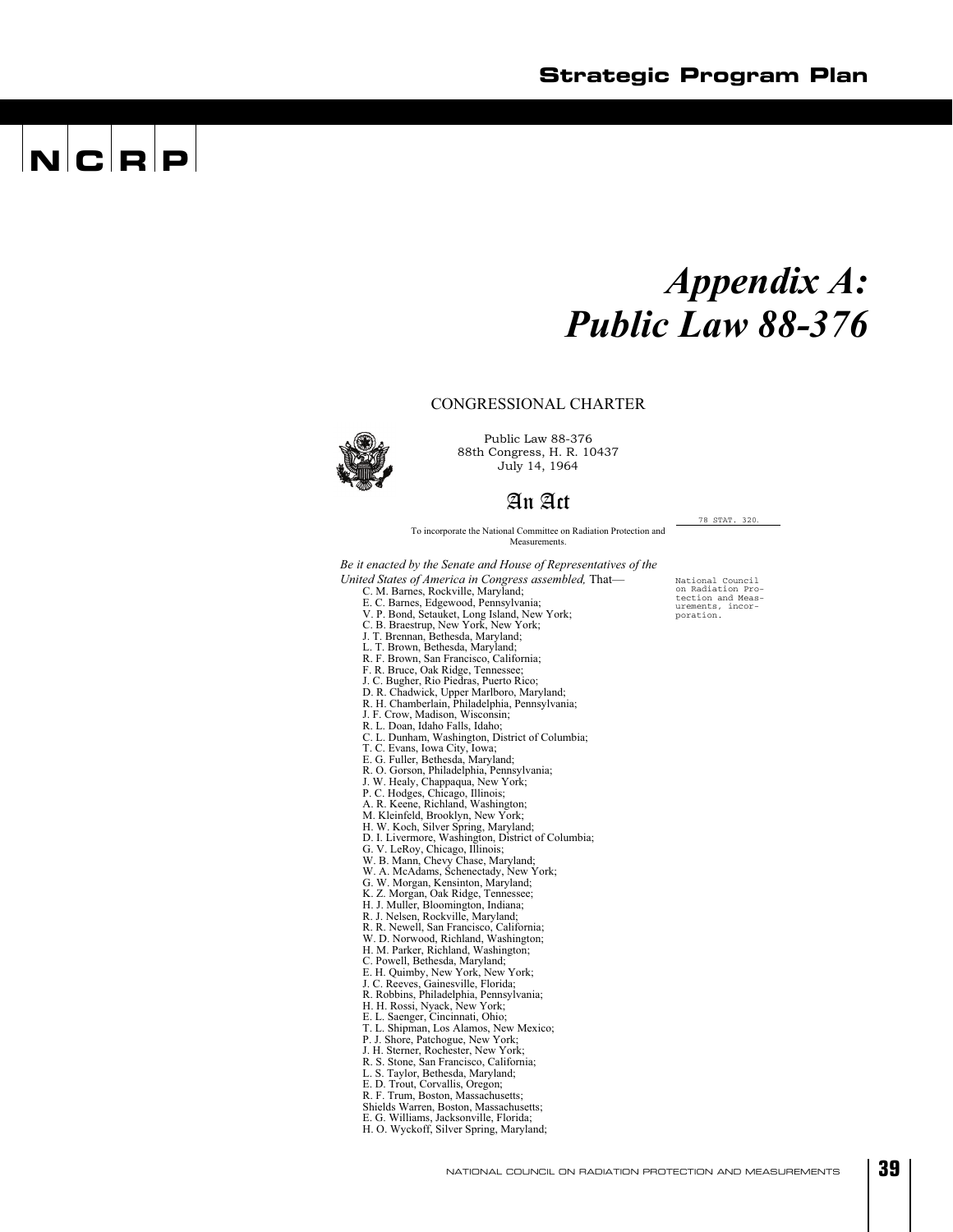#### **Pub. Law 88-376 – 2 – July 14, 1964**

and their successors, are hereby created and declared to be a body corporate, by name of the National Council on Radiation Protection and Measurements (hereinafter called the corporation), and by such name shall be known, and have perpetual succession and the powers, limitations, and restrictions contained in this Act.

#### COMPLETION OF ORGANIZATION

SEC. 2. The persons named in the first section of this Act are authorized to complete the organization of the corporation by the selection of officers and employees, the adoption of bylaws, not inconsistent with this Act, and the doing of such other acts as may be necessary for such purpose.

#### OBJECTS AND PURPOSES OF CORPORATION

SEC. 3. The objects and purposes of the corporation shall be—

(1) to collect, analyze, develop, and disseminate in the public interest information and recommendations about (a) protection against radiation (referred to herein as "radiation protection"), and (b) radiation measurements, quantities, and units, particularly those concerned with radiation protection;

(2) to provide a means by which organizations concerned with the scientific and related aspects of radiation protection and of radiation quantities, units, and measurements may cooperate for effective utilization of their combined resources, and to stimulate the work of such organizations;

(3) to develop basic concepts about radiation quantities, units, and measurements, about the application of these concepts, and about radiation protection;

(4) to cooperate with the International Commission on Radiological Protection, the Federal Radiation Council, the International Commission on Radiological Units and Measurements, and other national and international organizations, governmental and private, concerned with radiation quantities, units, and measurements and with radiation protection.

#### POWERS OF CORPORATION

SEC. 4. The corporation shall have power—

(1) To sue and be sued, complain and defend in any court of competent jurisdiction.

(2) To adopt, alter, and use a corporate seal.

(3) To choose such officers, directors, trustees, managers, agents, and employees as the business of the corporation may require.

(4) To adopt, amend, and alter bylaws not inconsistent with the laws of the United States of America or of any State in which the corporation is to operate, for the management of its property and the regulation of its affairs.

(5) To make contracts.

(6) To take and hold by lease, gift, purchase, grant, devise, or bequest, or by any other method, any property, real or personal, necessary or proper for attaining the objects and carrying into effect the purposes of the corporation, subject, however, to applicable provisions of law of any State or the District of Columbia (a) governing the amount or kind of such property which may be held by, or (b) otherwise limiting or controlling the ownership of any such property by a corporation operating in such State or the District of Columbia.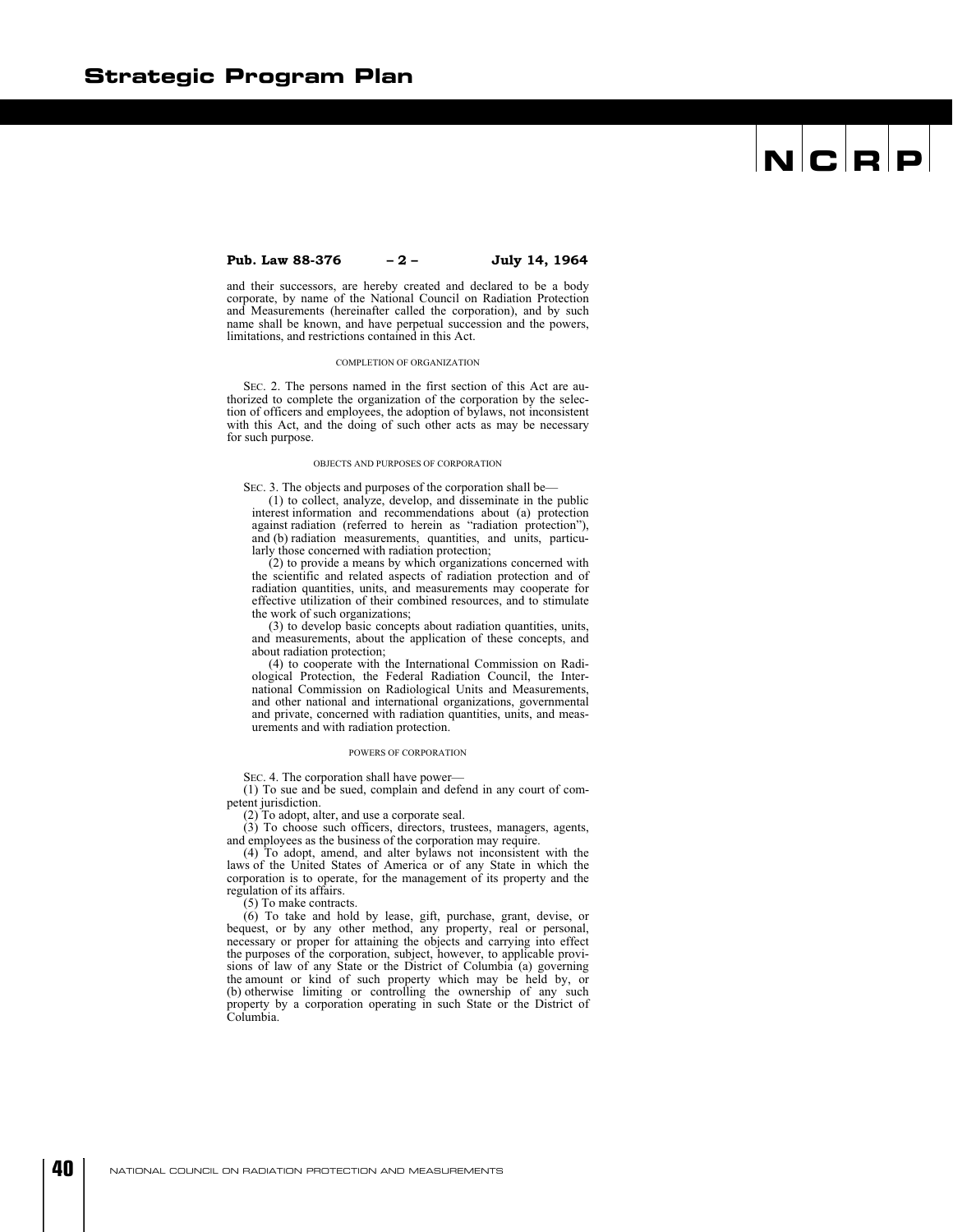### $\mathbf{N}$   $\mathbf{C}$   $\mathbf{R}$   $\mathbf{P}$

**July 14, 1964 – 3 – Pub. Law 88-376** 

(7) To transfer and convey real or personal property, and to mortgage, pledge, encumber, lease, and sublease the same.

(8) To borrow money for its corporate purposes and issue bonds or other evidences of indebtedness therefor, and to secure the same by mortgage, pledge, or lien, subject in every case to all applicable provisions of Federal or State law, or of the laws of the District of Columbia.

(9) To do any and all such acts and things necessary and proper to carry out the purposes of the corporation.

#### PRINCIPAL OFFICE ; SCOPE OF ACTIVITIES ; DISTRICT OF COLUMBIA AGENT

SEC. 5. (a) The principal office of the corporation shall be located in the District or Columbia, or in such other place as may later be determined by the board of directors, but the activities of the corporation shall not. be confined to that place and may be conducted throughout the various States, the Commonwealth of Puerto Rico, and the possessions of the United States, and in other areas throughout the world.

(b) The corporation shall maintain at all times in the District of Columbia a designated agent authorized to accept. service of process for the corporation, and notice to or service upon such agent, or mailed to the business address of such agent, shall be deemed notice to or service upon the corporation.

#### MEMBERSHIP ; VOTING RIGHTS

SEC. 6. (a) Eligibility for membership in the corporation and the rights and privileges of members shall, except as provided in this Act, be determined as the bylaws of the corporation may provide.

(b) Each member of the corporation, other than honorary and associate members, shall have the right to one vote on each matter submitted to a vote at all meetings of the members of the corporation.

#### BOARD OF DIRECTORS ; COMPOSITION ; RESPONSIBILITIES

SEC. 7. (a) Upon enactment of this Act the membership of the initial board of directors of the corporation shall be those persons whose names are listed in section 1 of this Act.

(b) Thereafter, the board of directors of the corporation shall be selected in such manner and shall serve for such term as may be prescribed in the bylaws of the corporation.

(c) The board or directors shall be the governing board of the corporation and shall, during the intervals between corporation meetings, be responsible for the general policies and program of the corporation. The board shall be responsible for the control of all funds of the corporation.

#### OFFICERS; ELECTION OF OFFICERS

SEC. 8. (a) The officers of the corporation shall be a president, one or more vice presidents, a secretary, a treasurer, and such other officers as may be prescribed in the bylaws. The duties of the officers shall be as prescribed in the bylaws of the corporation.

(b) Officers shall be elected annually at the annual meeting of the corporation.

#### USE OF INCOME ; LOANS TO OFFICERS, DIRECTORS, OR EMPLOYEES

SEC. 9. (a) No part of the income or assets of the corporation shall inure to any member, officer, or director, or be distributable to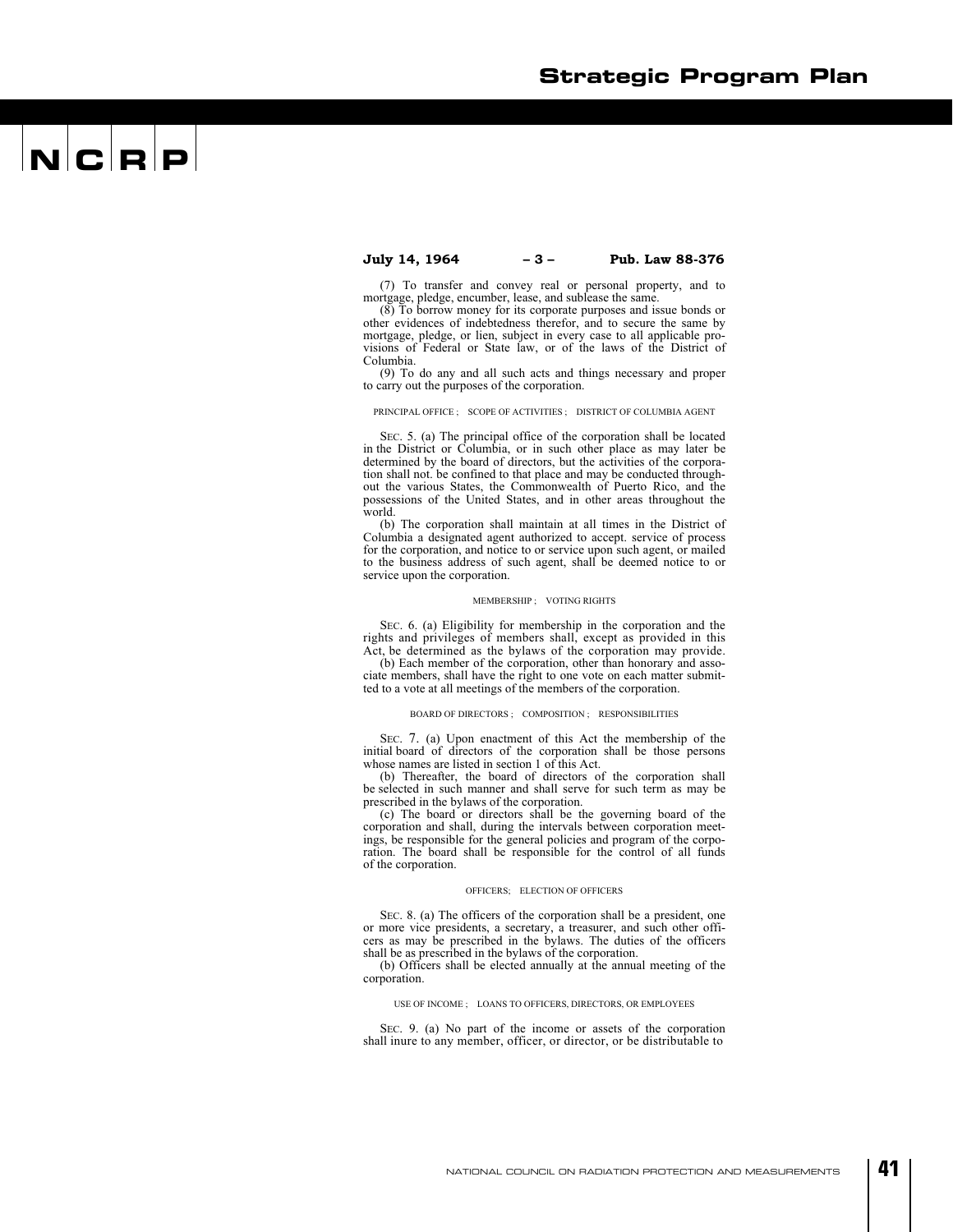#### **Pub. Law 88-376 – 4 – July 14, 1964**

any such person during the life of the corporation or upon dissolution or final liquidation. Nothing in this subsection, however, shall be construed to prevent the payment of reasonable compensation to officers of the corporation in amounts approved by the board of directors of the corporation.

(b) The corporation shall not make loans to its officers, directors, or employees. Any director who votes for or assents to the making of a loan to an officer, director, or employee of the corporation, and any officer who participates in the making of such loan, shall be jointly and severally liable to the corporation for the amount of such loan until the repayment thereof.

#### NONPOLITICAL NATURE OF CORPORATION

SEC. 10. The corporation, and its officers, directors, and duly appointed agents as such, shall not contribute to or otherwise support or assist any political party or candidate for office.

#### LIABILITY FOR ACTS OF OFFICERS AND AGENTS

SEC. 11. The corporation shall be liable for the acts of its officers and agents when acting within the scope or their authority.

#### PROHIBITION AGAINST ISSUANCE OF STOCK OR PAYMENT OF DIVIDENDS

SEC. 12. The corporation shall have no power to issue any shares of stock nor to declare nor pay any dividends.

#### BOOKS AND RECORDS ; INSPECTION

SEC. 13. The corporation shall keep correct and complete books and records of account and shall keep minutes of the proceedings of its members, board of directors, and committees having authority under the board of directors, and it shall also keep at its principal office a record of the names and addresses of its members entitled to vote. All books and records of the corporation may be inspected by any member entitled to vote, or his agent or attorney, for any proper purpose, at any reasonable time.

#### AUDIT OF FINANCIAL TRANSACTIONS

SEC. 14. (a) The accounts of the corporation shall be audited annually in accordance with generally accepted auditing standards by independent certified public accountants or independent licensed public accountants, certified or licensed by a regulatory authority of a State or other political subdivision of the United States. The audit shall be conducted at the place or places where the accounts of the corporation are normally kept. All books, accounts, financial records, reports, files, and all other papers, things, or property belonging to or in use by the corporation and necessary to facilitate the audit shall be made available to the person or persons conducting the audit; and full facilities for verifying transactions with the balances or securities held by depositories, fiscal agents, and custodians shall be afforded to such person or persons.

(b) A report of such audit shall be made by the corporation to the Congress not later than six months following the close of the fiscal year for which the audit is made. The report shall set forth the scope of the audit and include such statements, together with the independent auditor's opinion of those statements, as are necessary to present fairly the corporation's assets and liabilities, surplus, or deficit, with an analysis of the changes therein during the year, sup-

Report to Congress.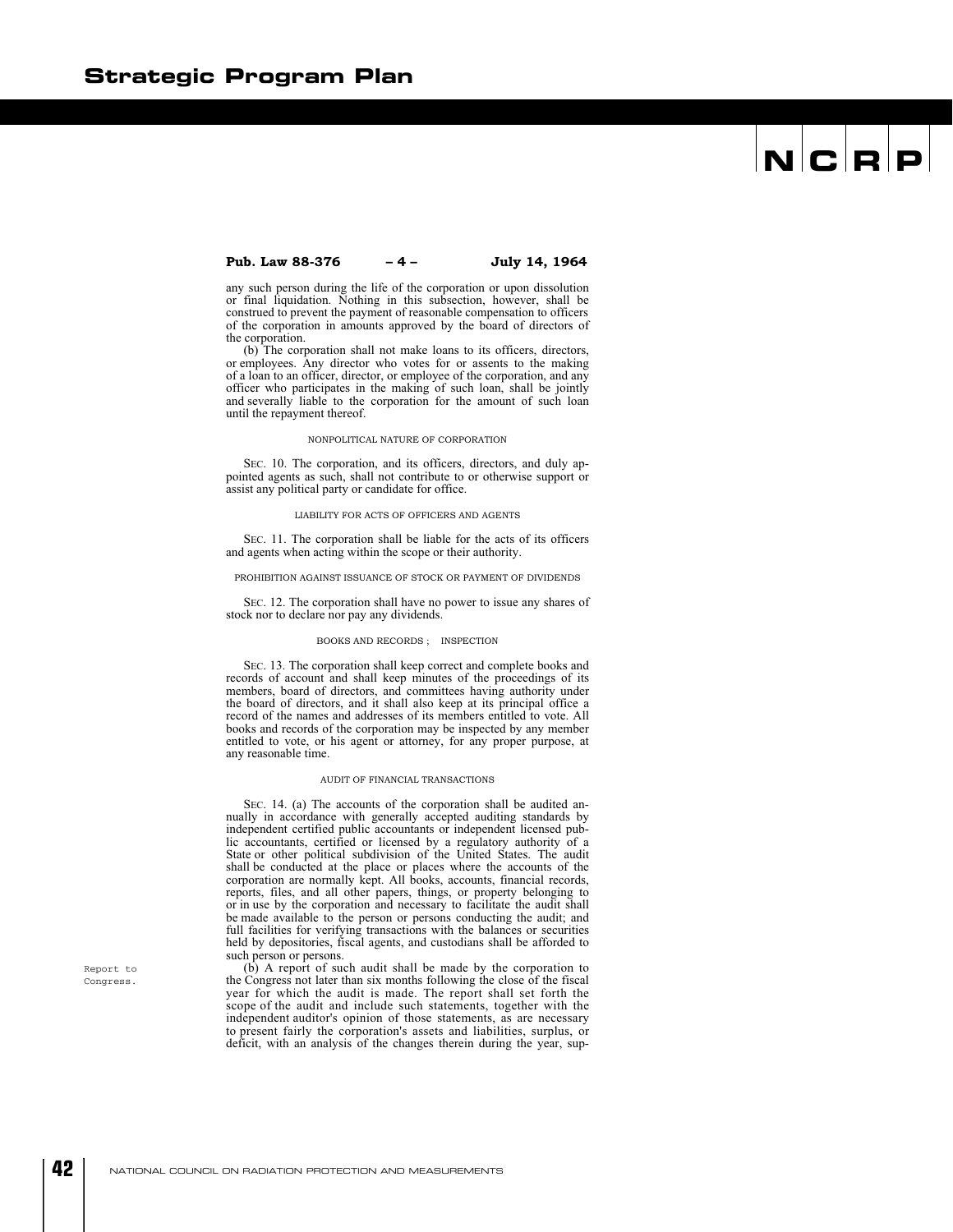#### **July 14, 1964 – 5 – Pub. Law 88-376**

plemented in reasonable detail by a statement of the corporation's income and expenses during the year including (1) the results of any trading, manufacturing, publishing, or other commercial-type endeavor carried on by the corporation, and (2) a schedule of all contracts requiring payments in excess of \$10,000 and any payments of compensation, salaries, or fees at a rate in excess of \$10,000 per annum. The report shall not be printed as a public document.

#### USE OF ASSETS ON DISSOLUTION OR LIQUIDATION

SEC. 15. Upon final dissolution or liquidation of the corporation, and after discharge or satisfaction of all outstanding obligations and liabilities, the remaining assets of the corporation may be distributed in accordance with the determination of the board of directors of the corporation and in compliance with the bylaws of the corporation and all Federal and State laws applicable thereto. Such distribution shall be consistent with the purposes of the corporation.

ACQUISITION OF ASSETS AND LIABILITIES OF THE EXISTING ASSOCIATION

SEC. 16. The corporation may and shall acquire all of the assets of the existing unincorporated organization known as the National Committee on Radiation Protection and Measurements, subject to any liabilities and obligations of the said organization.

#### RESERVATION OF RIGHT TO AMEND OR REPEAL CHARTER

SEC. 17. The right to alter, amend, or repeal this Act is hereby expressly reserved.

Approved July 14, 1964.

#### LEGISLATIVE H[STORY:

HOUSE REPORT No. 1252 (Comm. on the Judiciary). SENATE REPORT No. 1155 (Comm. on the Judiciary). CONGRESSIONAL RECORD, Vol. 110 (1964): Apr. 6: Passed House. July 2: Passed Senate.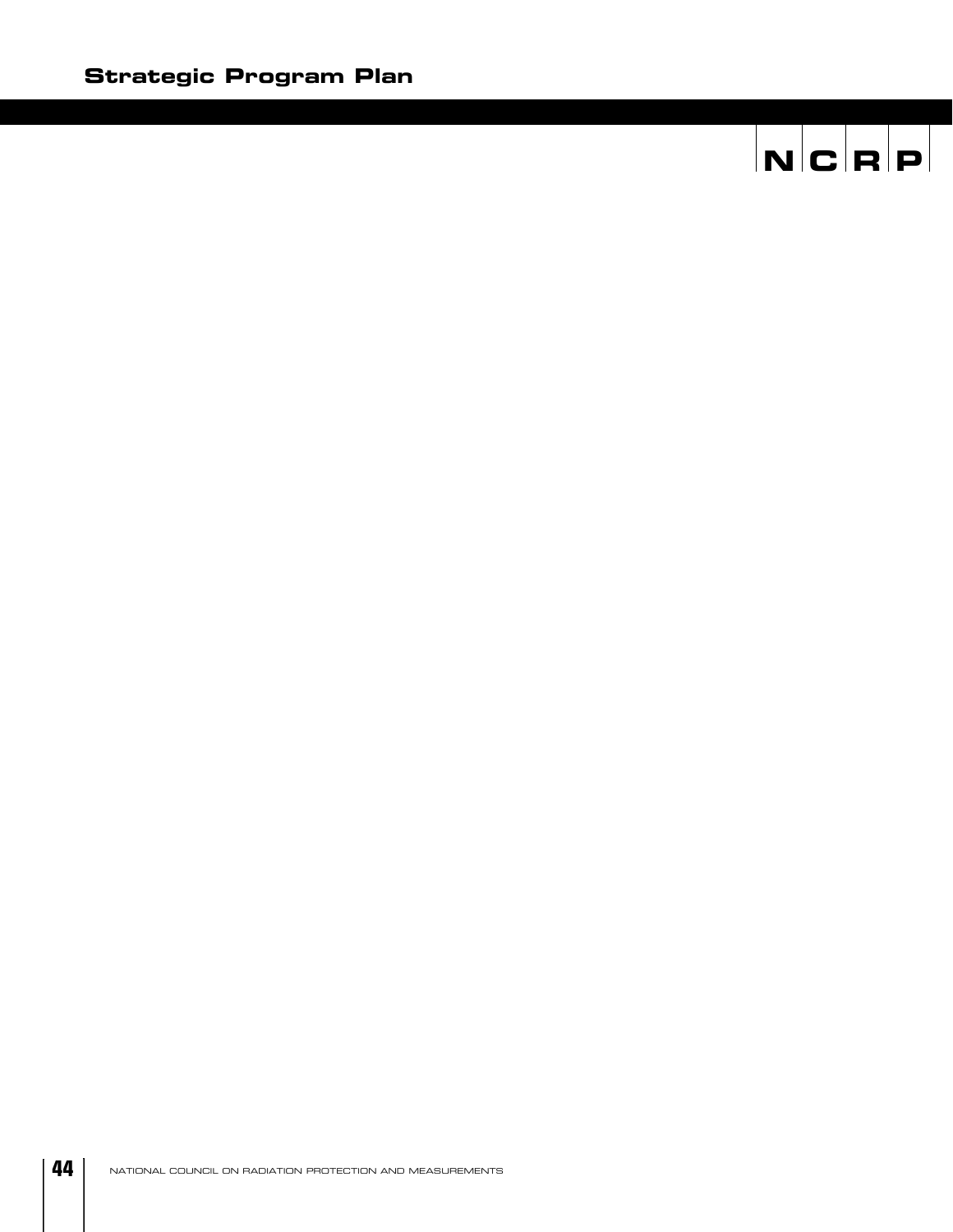### *Appendix B: Complete List of Publications*

 $|\mathbf{N}|$ C $|\mathbf{R}|\mathbf{P}|$ 

| No.                 | <b>Title and Year of Publication</b>                                                                                                                   |
|---------------------|--------------------------------------------------------------------------------------------------------------------------------------------------------|
| <b>NCRP Reports</b> |                                                                                                                                                        |
| 158                 | Uncertainties in the Measurement and Dosimetry of External Radiation (2007)                                                                            |
| 157                 | Radiation Protection in Educational Institutions (2007)                                                                                                |
| 156                 | Development of a Biokinetic Model for Radionuclide-Contaminated Wounds and Procedures<br>for their Assessment, Dosimetry and Treatment (2006)          |
| 155                 | Management of Radionuclide Therapy Patients (2006)                                                                                                     |
| 154                 | Cesium-137 in the Environment: Radioecology and Approaches to Assessment and<br>Management (2006)                                                      |
| 153                 | Information Needed to Make Radiation Protection Recommendations for Space Missions<br>Beyond Low-Earth Orbit (2006)                                    |
| 152                 | Performance Assessment of Near-Surface Facilities for Disposal of Low-Level Radioactive<br>Waste (2005)                                                |
| 151                 | Structural Shielding Design and Evaluation for Megavoltage X- and Gamma-Ray<br>Radiotherapy Facilities (2005)                                          |
| 150                 | Extrapolation of Radiation-Induced Cancer Risks from Nonhuman Experimental Systems to<br>Humans (2005)                                                 |
| 149                 | A Guide to Mammography and Other Breast Imaging Procedures (2004)                                                                                      |
| 148                 | Radiation Protection in Veterinary Medicine (2004)                                                                                                     |
| 147                 | Structural Shielding Design for Medical X-Ray Imaging Facilities (2004)                                                                                |
| 146                 | Approaches to Risk Management in Remediation of Radioactively Contaminated Sites<br>(2004)                                                             |
| 145                 | Radiation Protection in Dentistry (2003)                                                                                                               |
| 144                 | Radiation Protection for Particle Accelerator Facilities (2003)                                                                                        |
| 143                 | Management Techniques for Laboratories and Other Small Institutional Generators to<br>Minimize Off-Site Disposal of Low-Level Radioactive Waste (2003) |
| 142                 | Operational Radiation Safety Program for Astronauts in Low-Earth Orbit: A Basic<br>Framework (2002)                                                    |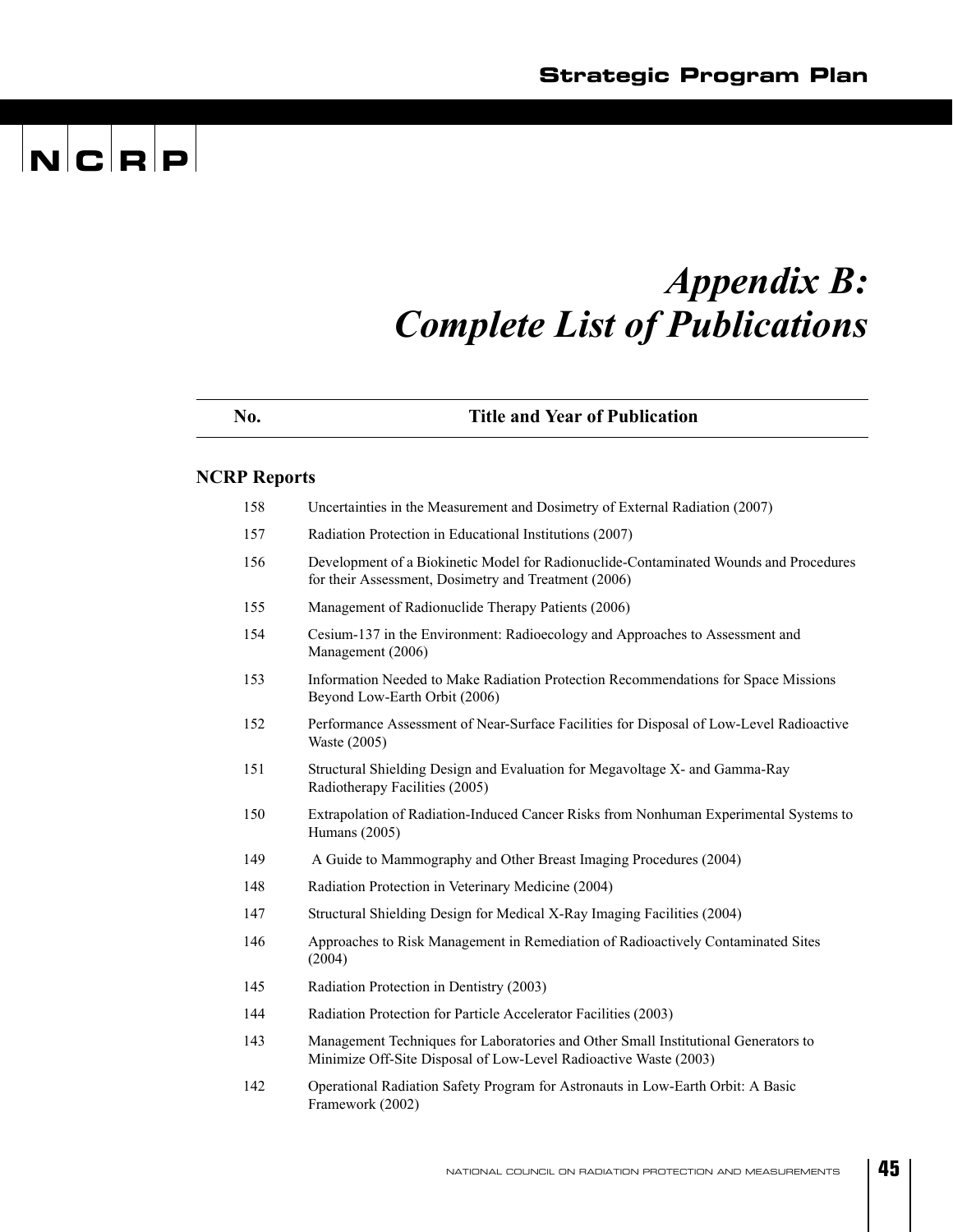| No. | <b>Title and Year of Publication</b>                                                                                                              |
|-----|---------------------------------------------------------------------------------------------------------------------------------------------------|
| 141 | Managing Potentially Radioactive Scrap Metal (2002)                                                                                               |
| 140 | Exposure Criteria for Medical Diagnostic Ultrasound: II. Criteria Based on All Known<br>Mechanisms (2002)                                         |
| 139 | Risk-Based Classification of Radioactive and Hazardous Chemical Wastes (2002)                                                                     |
| 138 | Management of Terrorist Events Involving Radioactive Material (2001)                                                                              |
| 137 | Fluence-Based and Microdosimetric Event-Based Methods for Radiation Protection in Space<br>(2001)                                                 |
| 136 | Evaluation of the Linear-Nonthreshold Dose-Response Model for Ionizing Radiation (2001)                                                           |
| 135 | Liver Cancer Risk from Internally-Deposited Radionuclides (2001)                                                                                  |
| 134 | Operational Radiation Safety Training (2000)                                                                                                      |
| 133 | Radiation Protection for Procedures Performed Outside the Radiology Department (2000)                                                             |
| 132 | Radiation Protection Guidance for Activities in Low-Earth Orbit (2000)                                                                            |
| 131 | Scientific Basis for Evaluating the Risks to Populations from Space Applications of<br>Plutonium (2001)                                           |
| 130 | Biological Effects and Exposure Limits for "Hot Particles" (1999)                                                                                 |
| 129 | Recommended Screening Limits for Contaminated Surface Soil and Review of Factors<br>Relevant to Site-Specific Studies (1999)                      |
| 128 | Radionuclide Exposure of the Embryo/Fetus (1998)                                                                                                  |
| 127 | Operational Radiation Safety Program (1998)                                                                                                       |
| 126 | Uncertainties in Fatal Cancer Risk Estimates Used in Radiation Protection (1997)                                                                  |
| 125 | Deposition, Retention and Dosimetry of Inhaled Radioactive Substances (1997)                                                                      |
| 124 | Sources and Magnitude of Occupational and Public Exposures from Nuclear Medicine<br>Procedures (1996)                                             |
| 123 | Screening Models for Releases of Radionuclides to Atmosphere, Surface Water, and Ground<br>(1996)                                                 |
| 122 | Use of Personal Monitors to Estimate Effective Dose Equivalent and Effective Dose to<br>Workers for External Exposure to Low-LET Radiation (1995) |
| 121 | Principles and Application of Collective Dose in Radiation Protection (1995)                                                                      |
| 120 | Dose Control at Nuclear Power Plants (1994)                                                                                                       |
| 119 | A Practical Guide to the Determination of Human Exposure to Radiofrequency Fields (1993)                                                          |
| 118 | Radiation Protection in the Mineral Extraction Industry (1993)                                                                                    |
| 117 | Research Needs for Radiation Protection (1993)                                                                                                    |
| 116 | Limitation of Exposure to Ionizing Radiation (1993)                                                                                               |

**46**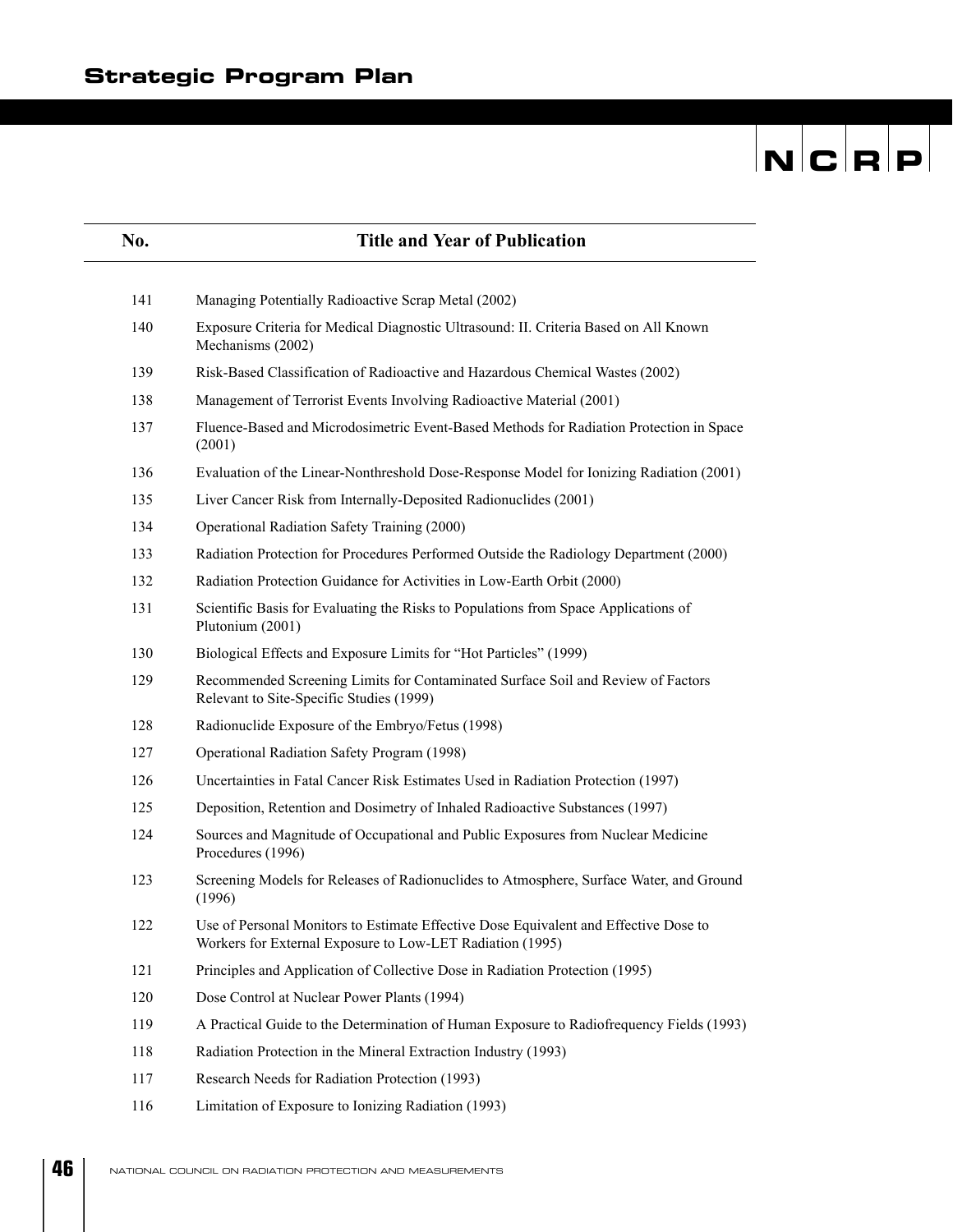| No. | <b>Title and Year of Publication</b>                                                                                                                           |
|-----|----------------------------------------------------------------------------------------------------------------------------------------------------------------|
|     |                                                                                                                                                                |
| 115 | Risk Estimates for Radiation Protection (1993)                                                                                                                 |
| 114 | Maintaining Radiation Protection Records (1992)                                                                                                                |
| 113 | Exposure Criteria for Medical Diagnostic Ultrasound: I. Criteria Based on Thermal<br>Mechanisms (1992)                                                         |
| 112 | Calibration of Survey Instruments Used in Radiation Protection for the Assessment of<br>Ionizing Radiation Fields and Radioactive Surface Contamination (1991) |
| 111 | Developing Radiation Emergency Plans for Academic, Medical and Industrial Facilities<br>(1991)                                                                 |
| 110 | Some Aspects of Strontium Radiobiology (1991)                                                                                                                  |
| 109 | Effects of Ionizing Radiation on Aquatic Organisms (1991)                                                                                                      |
| 108 | Conceptual Basis for Calculations of Absorbed-Dose Distributions (1991)                                                                                        |
| 107 | Implementation of the Principle of As Low As Reasonably Achievable (ALARA) for<br>Medical and Dental Personnel (1990)                                          |
| 106 | Limit for Exposure to "Hot Particles" on the Skin (1990)                                                                                                       |
| 105 | Radiation Protection for Medical and Allied Health Personnel (1989)                                                                                            |
| 104 | The Relative Biological Effectiveness of Radiations of Different Quality (1990)                                                                                |
| 103 | Control of Radon in Houses (1989)                                                                                                                              |
| 102 | Medical X-Ray, Electron Beam and Gamma-Ray Protection for Energies up to 50 MeV<br>(Equipment Design, Performance and Use) (1989)                              |
| 101 | Exposure of the U.S. Population from Occupational Radiation (1989)                                                                                             |
| 100 | Exposure of the U.S. Population from Diagnostic Medical Radiation (1989)                                                                                       |
| 99  | Quality Assurance for Diagnostic Imaging (1988)                                                                                                                |
| 98  | Guidance on Radiation Received in Space Activities (1989)                                                                                                      |
| 97  | Measurement of Radon and Radon Daughters in Air (1988)                                                                                                         |
| 96  | Comparative Carcinogenicity of Ionizing Radiation and Chemicals (1989)                                                                                         |
| 95  | Radiation Exposure of the U.S. Population from Consumer Products and Miscellaneous<br>Sources (1987)                                                           |
| 94  | Exposure of the Population in the United States and Canada from Natural Background<br>Radiation (1987)                                                         |
| 93  | Ionizing Radiation Exposure of the Population of the United States (1987)                                                                                      |
| 92  | Public Radiation Exposure from Nuclear Power Generation in the United States (1987)                                                                            |
| 91  | Recommendations on Limits for Exposure to Ionizing Radiation (1987)                                                                                            |
| 90  | Neptunium: Radiation Protection Guidelines (1988)                                                                                                              |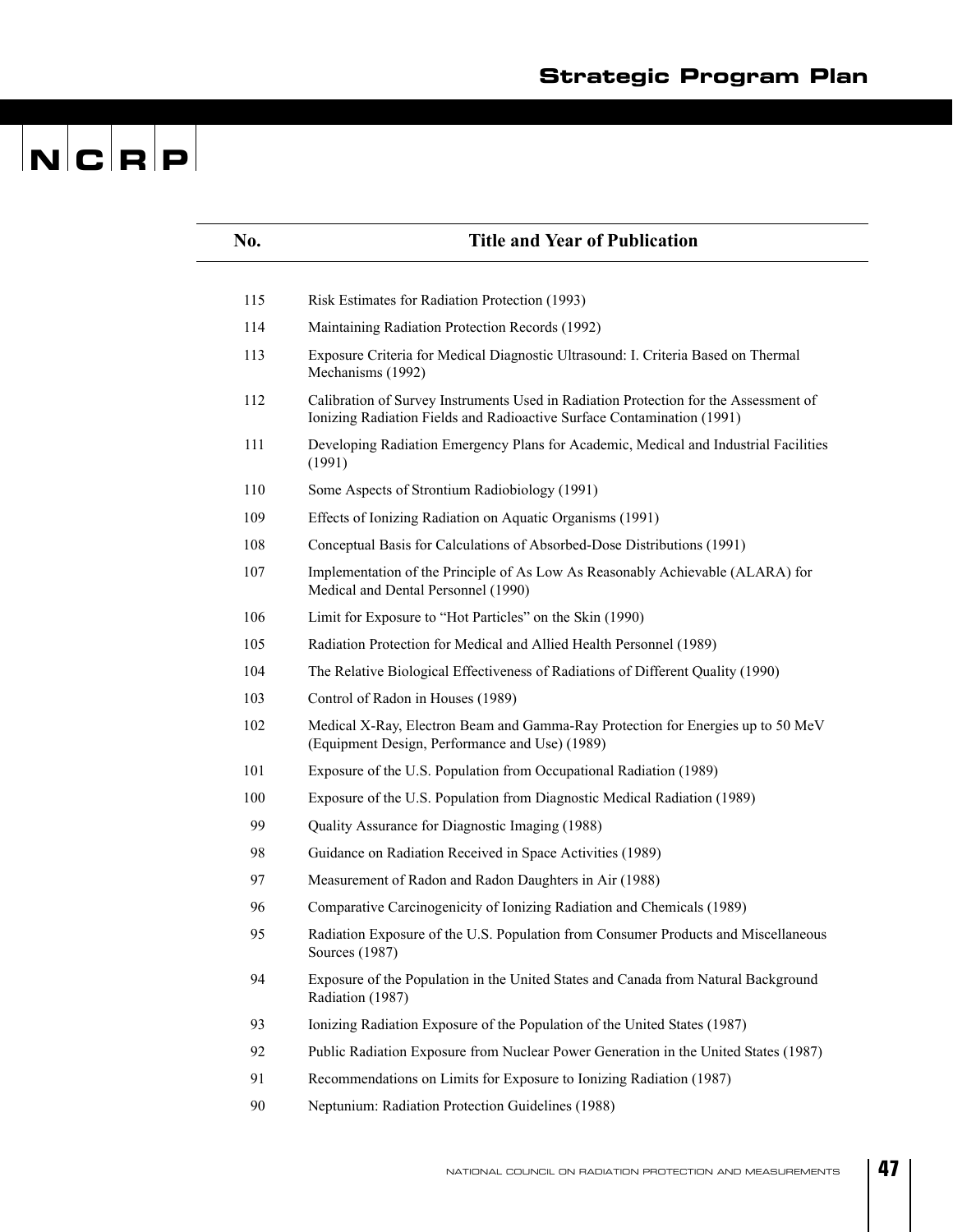| No. | <b>Title and Year of Publication</b>                                                                                                         |
|-----|----------------------------------------------------------------------------------------------------------------------------------------------|
| 89  | Genetic Effects from Internally Deposited Radionuclides (1987)                                                                               |
| 88  | Radiation Alarms and Access Control Systems (1986)                                                                                           |
| 87  | Use of Bioassay Procedures for Assessment of Internal Radionuclide Deposition (1987)                                                         |
| 86  | Biological Effects and Exposure Criteria for Radiofrequency Electromagnetic Fields (1986)                                                    |
| 85  | Mammography-A User's Guide (1986)                                                                                                            |
| 84  | General Concepts for the Dosimetry of Internally Deposited Radionuclides (1985)                                                              |
| 83  | The Experimental Basis for Absorbed-Dose Calculations in Medical Uses of Radionuclides<br>(1985)                                             |
| 82  | SI Units in Radiation Protection and Measurements (1985)                                                                                     |
| 81  | Carbon-14 in the Environment (1985)                                                                                                          |
| 80  | Induction of Thyroid Cancer by Ionizing Radiation (1985)                                                                                     |
| 79  | Neutron Contamination from Medical Electron Accelerators (1984)                                                                              |
| 78  | Evaluation of Occupational and Environmental Exposures to Radon and Radon Daughters in<br>the United States (1984)                           |
| 77  | Exposures from the Uranium Series with Emphasis on Radon and Its Daughters (1984)                                                            |
| 76  | Radiological Assessment: Predicting the Transport, Bioaccumulation, and Uptake by Man of<br>Radionuclides Released to the Environment (1984) |
| 75  | Iodine-129: Evaluation of Release from Nuclear Power Generation (1983)                                                                       |
| 74  | Biological Effects of Ultrasound: Mechanisms and Clinical Implications (1983)                                                                |
| 73  | Protection in Nuclear Medicine and Ultrasound Diagnostic Procedures in Children (1983)                                                       |
| 72  | Radiation Protection and Measurement for Low-Voltage Neutron Generators (1983)                                                               |
| 71  | Operational Radiation Safety-Training (1983)                                                                                                 |
| 70  | Nuclear Medicine—Factors Influencing the Choice and Use of Radionuclides in Diagnosis<br>and Therapy (1982)                                  |
| 69  | Dosimetry of X-Ray and Gamma-Ray Beams for Radiation Therapy in the Energy Range<br>keV to 50 MeV (1981)<br>10                               |
| 68  | Radiation Protection in Pediatric Radiology (1981)                                                                                           |
| 67  | Radiofrequency Electromagnetic Fields-Properties, Quantities and Units, Biophysical<br>Interaction and Measurements (1981)                   |
| 66  | Mammography (1980)                                                                                                                           |
| 65  | Management of Persons Accidentally Contaminated with Radionuclides (1980)                                                                    |
| 64  | Influence of Dose and Its Distribution in Time on Dose-Response Relationships for Low-<br>LET Radiations (1980)                              |

**48**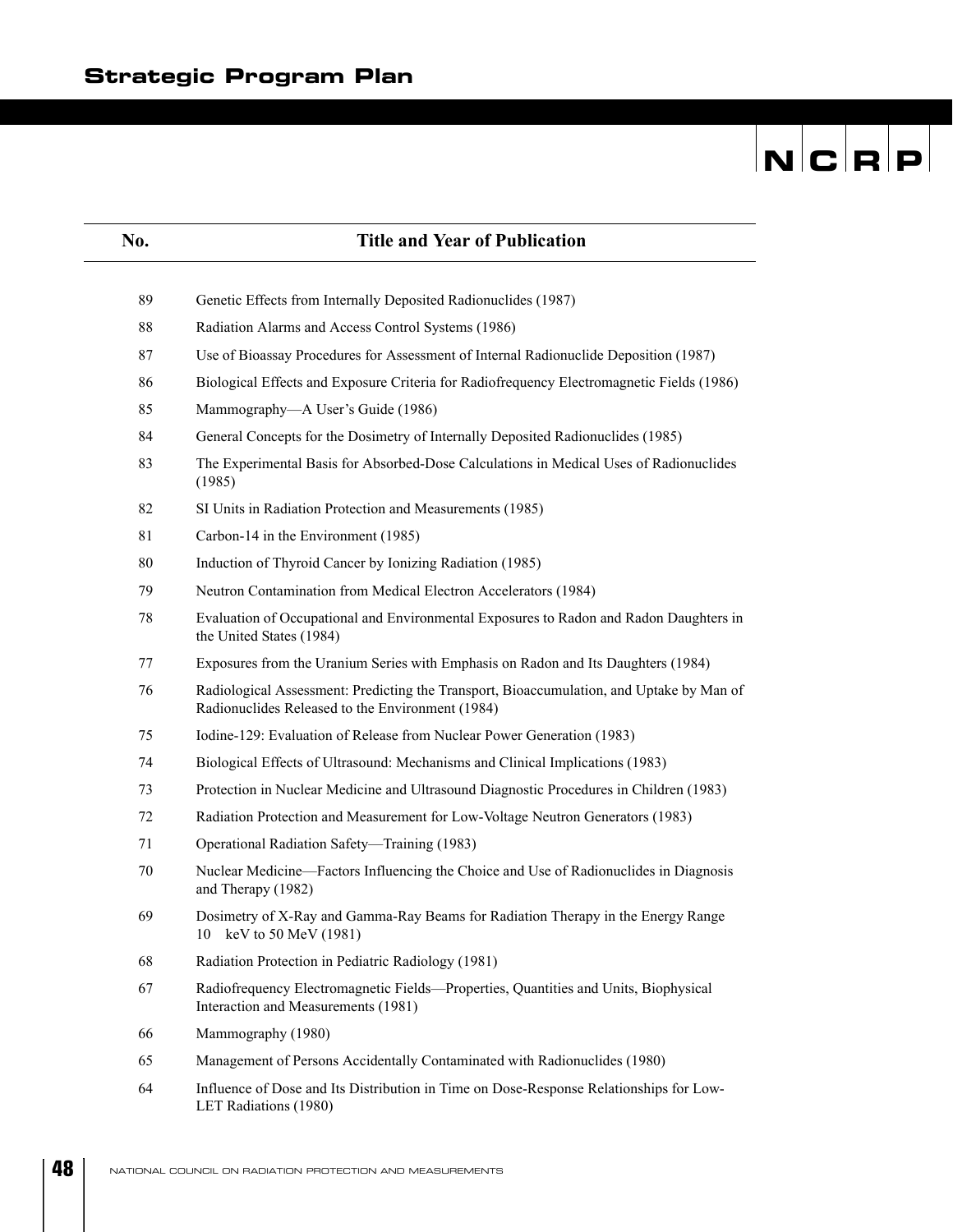| No. | <b>Title and Year of Publication</b>                                                                                   |
|-----|------------------------------------------------------------------------------------------------------------------------|
|     |                                                                                                                        |
| 63  | Tritium and Other Radionuclide Labeled Organic Compounds Incorporated in Genetic<br>Material (1979)                    |
| 62  | Tritium in the Environment (1979)                                                                                      |
| 61  | Radiation Safety Training Criteria for Industrial Radiography (1978)                                                   |
| 60  | Physical, Chemical and Biological Properties of Radiocerium Relevant to Radiation<br>Protection Guidelines (1979)      |
| 59  | Operational Radiation Safety Program (1979)                                                                            |
| 58  | A Handbook of Radioactivity Measurements Procedures (1978)                                                             |
| 57  | Instrumentation and Monitoring Methods for Radiation Protection (1978)                                                 |
| 56  | Radiation Exposure from Consumer Products and Miscellaneous Sources (1977)                                             |
| 55  | Protection of the Thyroid Gland in the Event of Releases of Radioiodine (1977)                                         |
| 54  | Medical Radiation Exposure of Pregnant and Potentially Pregnant Women (1977)                                           |
| 53  | Review of NCRP Radiation Dose Limit for Embryo and Fetus in Occupationally Exposed<br>Women (1977)                     |
| 52  | Cesium-137 from the Environment to Man: Metabolism and Dose (1977)                                                     |
| 51  | Radiation Protection Design Guidelines for 0.1-100 MeV Particle Accelerator Facilities<br>(1977)                       |
| 50  | Environmental Radiation Measurements (1976)                                                                            |
| 49  | Structural Shielding Design and Evaluation for Medical Use of X Rays and Gamma Rays of<br>Energies up to 10 MeV (1976) |
| 48  | Radiation Protection for Medical and Allied Health Personnel (1976)                                                    |
| 47  | Tritium Measurement Techniques (1976)                                                                                  |
| 46  | Alpha-Emitting Particles in Lungs (1975)                                                                               |
| 45  | Natural Background Radiation in the United States (1975)                                                               |
| 44  | Krypton-85 in the Atmosphere-Accumulation, Biological Significance, and Control<br>Technology (1975)                   |
| 43  | Review of the Current State of Radiation Protection Philosophy (1975)                                                  |
| 42  | Radiological Factors Affecting Decision-Making in a Nuclear Attack (1974)                                              |
| 41  | Specification of Gamma-Ray Brachytherapy Sources (1974)                                                                |
| 40  | Protection Against Radiation from Brachytherapy Sources (1972)                                                         |
| 39  | Basic Radiation Protection Criteria (1971)                                                                             |
| 38  | Protection Against Neutron Radiation (1971)                                                                            |
|     |                                                                                                                        |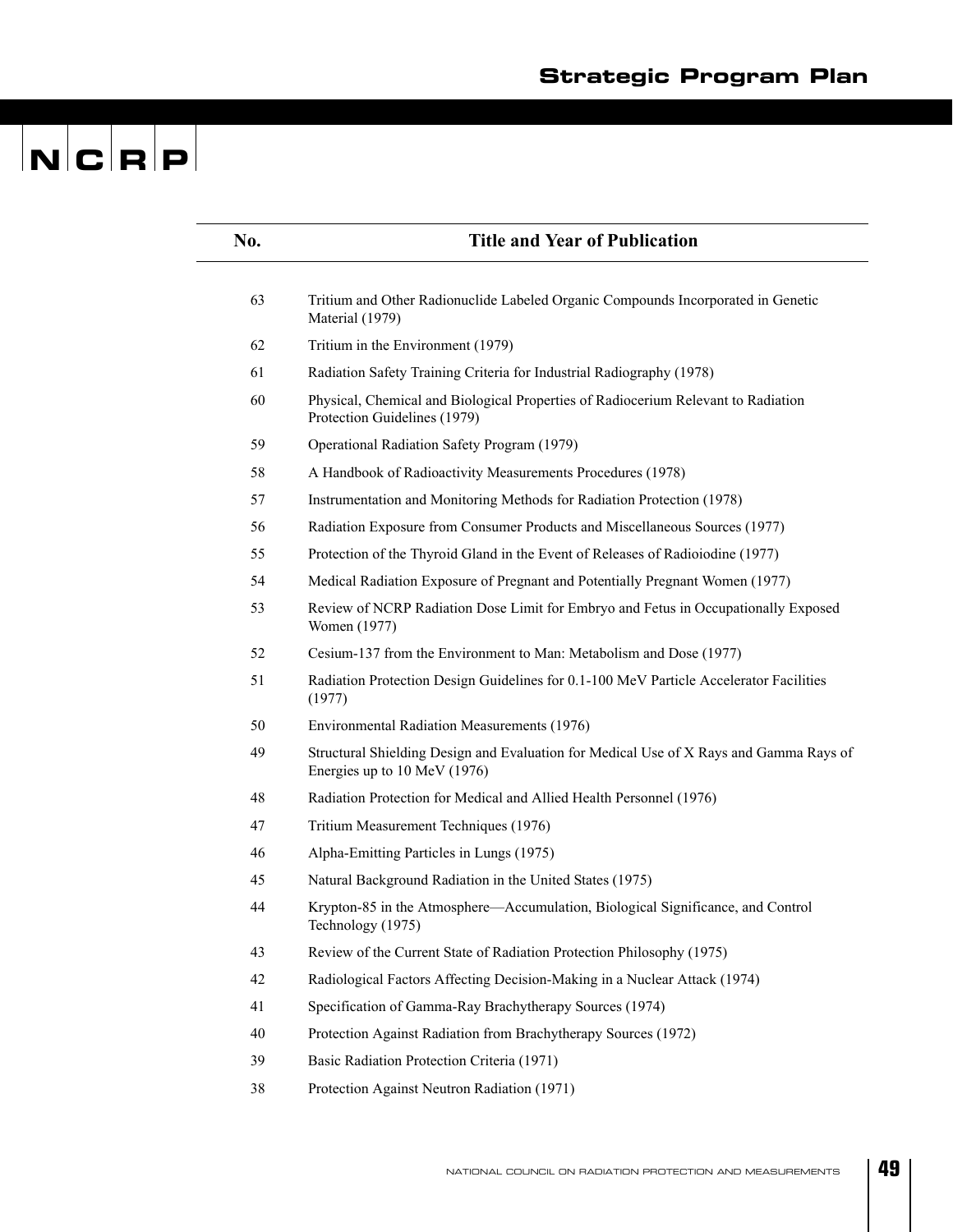# $\overline{\mathbf{N}}$   $\overline{\mathbf{C}}$   $\overline{\mathbf{R}}$   $\overline{\mathbf{P}}$

| No. | <b>Title and Year of Publication</b>                                                                                                             |
|-----|--------------------------------------------------------------------------------------------------------------------------------------------------|
|     |                                                                                                                                                  |
| 37  | Precautions in the Management of Patients Who Have Received Therapeutic Amounts of<br>Radionuclides (1970)                                       |
| 36  | Radiation Protection in Veterinary Medicine (1970)                                                                                               |
| 35  | Dental X-Ray Protection (1970)                                                                                                                   |
| 34  | Medical X-Ray and Gamma-Ray Protection for Energies up to 10 MeV—Structural<br>Shielding Design and Evaluation (1970)                            |
| 33  | Medical X-Ray and Gamma-Ray Protection for Energies up to 10 MeV—Equipment Design<br>and Use (1968)                                              |
| 32  | Radiation Protection in Educational Institutions (1966)                                                                                          |
| 31  | Shielding for High Energy Electron Accelerator Installations (1964)                                                                              |
| 30  | Safe Handling of Radioactive Materials (1964)                                                                                                    |
| 29  | Exposure to Radiation in an Emergency                                                                                                            |
| 28  | A Manual of Radioactivity Procedures (1961)                                                                                                      |
| 27  | Stopping Powers for Use with Cavity Chambers (1961)                                                                                              |
| 26  | Medical X-Ray Protection up to Three Million Volts (1961)                                                                                        |
| 25  | Measurement of Absorbed Dose of Neutrons and Mixtures of Neutrons and Gamma Rays<br>(1961)                                                       |
| 24  | Protection Against Radiations from Sealed Gamma Sources (1960)                                                                                   |
| 23  | Measurement of Neutron Flux and Spectra for Physical and Biological Applications (1960)                                                          |
| 22  | Maximum Permissible Body Burdens and Maximum Permissible Concentrations of<br>Radionuclides in Air and in Water for Occupational Exposure (1959) |
| 21  | Safe Handling of Bodies Containing Radioactive Isotopes (1958)                                                                                   |
| 20  | Protection Against Neutron Radiation up to 30 Million Electron Volts (1957)                                                                      |
| 19  | Regulation of Radiation Exposure by Legislative Means (1955)                                                                                     |
| 18  | X-Ray Protection (1955)                                                                                                                          |
| 17  | Permissible Dose from External Sources of Ionizing Radiation (1954)                                                                              |
| 16  | Radioactive Waste Disposal in the Ocean (1954)                                                                                                   |
| 15  | Safe Handling of Cadavers Containing Radioactive Isotopes (1953)                                                                                 |
| 14  | Protection Against Betatron-Synchrotron Radiations up to 100 Million Electron Volts (1954)                                                       |
| 13  | Protection Against Radiation from Radium, Cobalt-60 and Cesium-137 (1954)                                                                        |
| 12  | Recommendations for the Disposal of Carbon-14 Wastes (1953)                                                                                      |
| 11  | Maximum Permissible Amounts of Radioisotopes in the Human Body and Maximum<br>Permissible Concentrations in Air and Water (1953)                 |

**50**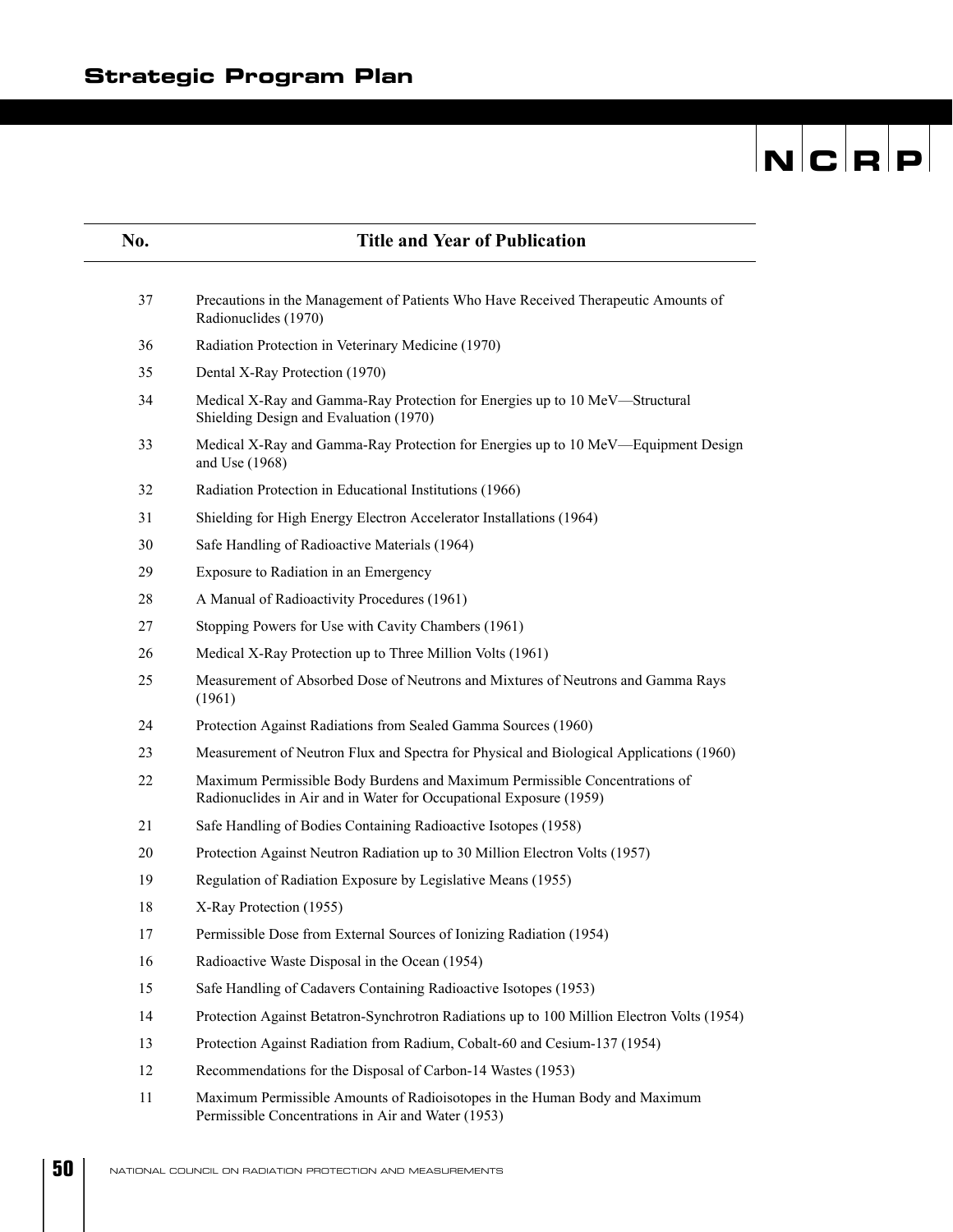| No.            | <b>Title and Year of Publication</b>                                                                                                                                             |
|----------------|----------------------------------------------------------------------------------------------------------------------------------------------------------------------------------|
| 10             | Radiological Monitoring Methods and Instruments (1952)                                                                                                                           |
| 9              | Recommendations for Waste Disposal of Phosphorus-32 and Iodine-131 for Medical Users<br>(1951)                                                                                   |
| 8              | Control and Removal of Radioactive Contamination in Laboratories (1951)                                                                                                          |
| 7              | Safe Handling of Radioactive Isotopes (1949)                                                                                                                                     |
| 6              | Medical X-Ray Protection up to Two Million Volts (1949)                                                                                                                          |
| 5              | Safe Handling of Radioactive Luminous Compounds (1941)                                                                                                                           |
| 4              | Radium Protection (1938)                                                                                                                                                         |
| 3              | X-Ray Protection (1936)                                                                                                                                                          |
| $\overline{2}$ | Radium Protection (1934)                                                                                                                                                         |
| 1              | X-Ray Protection (1931)                                                                                                                                                          |
|                | <b>Lauriston S. Taylor Lectures</b>                                                                                                                                              |
| 30             | Fifty Years of Scientific Investigation: The Importance of Scholarship and the Influence of<br>Politics and Controversy, Robert L. Brent (2006). Health Phys. 93, 348-379 (2007) |
| 29             | Nontargeted Effects of Radiation: Implications for Low-Dose Exposures, John B. Little<br>$(2005)$ . Health Phys. 91, 416–426 (2006)                                              |
| 28             | Radiation Protection in the Aftermath of a Terrorist Attack Involving Exposure to Ionizing<br>Radiation, Abel J. Gonzalez (2004). Health Phys. 89, 418-446 (2005)                |
| 27             | The Evolution of Radiation Protection–From Erythema to Genetic Risks of Cancer? Charles<br>B. Meinhold (2003). Health Phys. 87, 240-248                                          |
| 26             | Developing Mechanistic Data for Incorporation into Cancer and Genetic Risk Assessments:<br>Old Problems and New Approaches, R. Julian Preston (2002). Health Phys. 85, 4-12      |
| 25             | Assuring the Safety of Medical Diagnostic Ultrasound, Wesley L. Nyborg (2001). Health<br>Phys. 82, 578-587                                                                       |
| 24             | Administered Radioactivity: Unde Venimus Quoque Imus, S. James Adelstein (2000). Health<br>Phys. 80, 317-324                                                                     |
| 23             | Back to Background: Natural Radiation and Radioactivity Exposed, by Naomi H. Harley<br>(1999). Health Phys. 79, 121-128                                                          |
| 22             | From Chimney Sweeps to Astronauts: Cancer Risks in the Work Place, by Eric J. Hall (1998).<br>Health Phys. 75, 357-366                                                           |
| 21             | Radionuclides in the Body: Meeting the Challenge, by William J. Bair (1997). Health Phys.<br>73, 423-432                                                                         |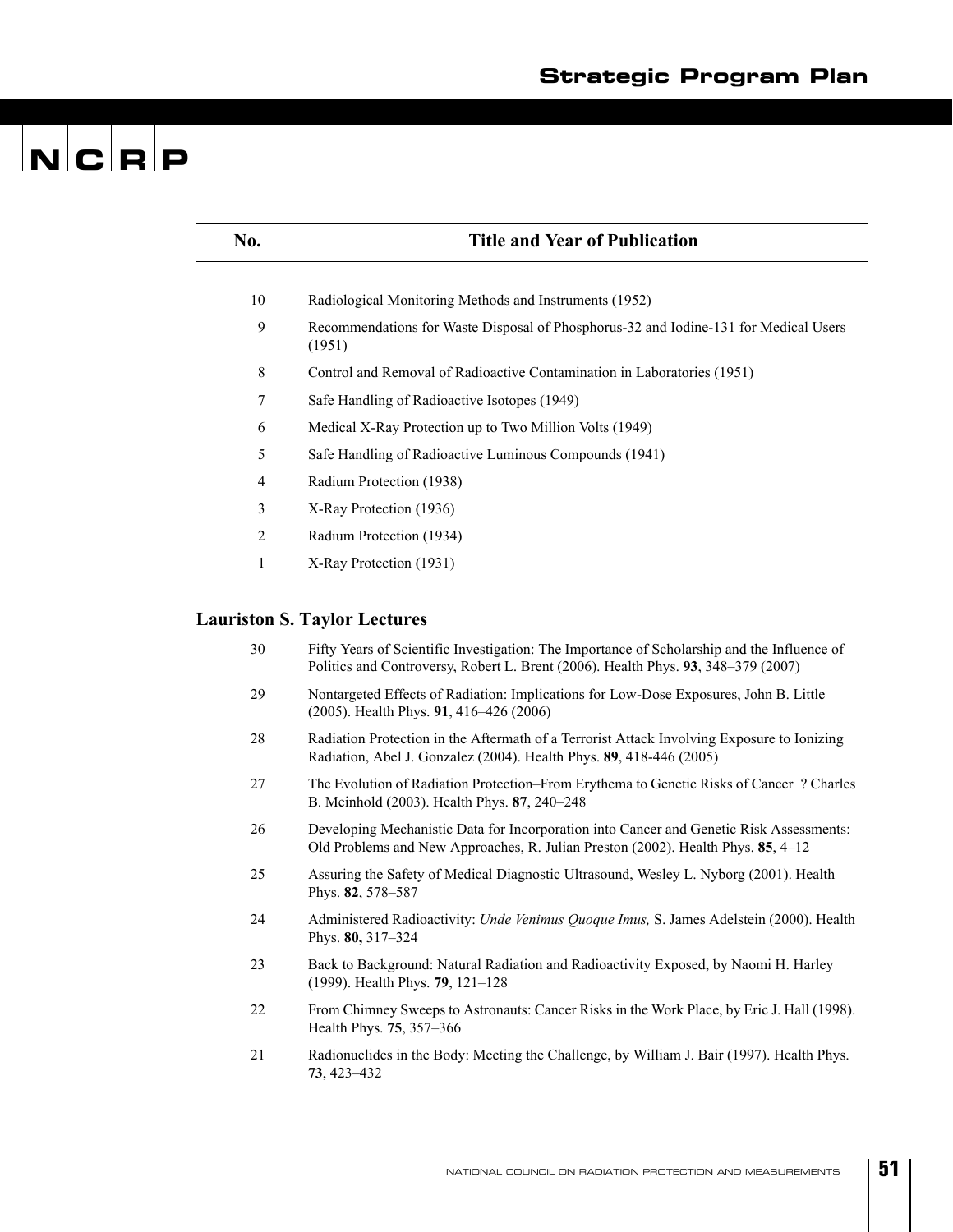| No.          | <b>Title and Year of Publication</b>                                                                                            |
|--------------|---------------------------------------------------------------------------------------------------------------------------------|
|              |                                                                                                                                 |
| 20           | 70 Years of Radiation Genetics: Fruit Flies, Mice and Humans, by Seymour Abrahamson<br>(1996). Health Phys. 71, 624-633         |
| 19           | Certainty and Uncertainty in Radiation Research, by Albrecht M. Kellerer (1995). Health<br>Phys. 69, 446-453                    |
| 18           | Mice, Myths and Men, by R.J. Michael Fry (1995)                                                                                 |
| 17           | Science, Radiation Protection and the NCRP, by Warren K. Sinclair (1993)                                                        |
| 16           | Dose and Risk in Diagnostic Radiology: How Big? How Little?, by Edward W. Webster<br>(1992)                                     |
| 15           | When is a Dose Not a Dose?, by Victor P. Bond (1992)                                                                            |
| 14           | Radiation Protection and the Internal Emitter Saga, by J. Newell Stannard (1990)                                                |
| 13           | Radiobiology and Radiation Protection: The Past Century and Prospects for the Future, by<br>Arthur C. Upton (1989)              |
| 12           | How Safe is Safe Enough?, by Bo Lindell (1988)                                                                                  |
| 11           | How to Be Quantitative about Radiation Risk Estimates, by Seymour Jablon (1988)                                                 |
| 10           | Biological Effects of Non-Ionizing Radiations: Cellular Properties and Interactions, by<br>Herman P. Schwan (1987)              |
| 9            | Truth (and Beauty) in Radiation Measurement, by John H. Harley (1985)                                                           |
| 8            | Limitation and Assessment in Radiation Protection, by Harald H. Rossi (1984)                                                    |
| 7            | The Human Environment—Past, Present and Future, by Merril Eisenbud (1983)                                                       |
| 6            | Ethics, Trade-Offs and Medical Radiation, by Eugene L. Saenger (1982)                                                           |
| 5            | How Well Can We Assess Genetic Risk? Not Very, by James F. Crow (1981)                                                          |
| 4            | From "Quantity of Radiation" and "Dose" to "Exposure" and "Absorbed Dose"-<br>An Historical Review, by Harold O. Wyckoff (1980) |
| 3            | Radiation Protection—Concepts and Trade Offs, by Hymer L. Friedell (1979)                                                       |
| 2            | Why be Quantitative about Radiation Risk Estimates? by Sir Edward E. Pochin                                                     |
| $\mathbf{1}$ | The Squares of the Natural Numbers in Radiation Protection, by Herbert M. Parker (1977)                                         |
|              |                                                                                                                                 |

#### **NCRP Annual Meeting Proceedings**

- 28 Chernobyl at Twenty, Proceedings of the Forty-Second Annual Meeting held on April 3–4, 2006. Health Phys.**93**, 345–595 (2007)
- 27 Managing the Disposition of Low-Activity Radioactive Materials, Proceedings of the Forty-First Annual Meeting held March 30–31, 2005. Health Phys. **91**, 413–536 (2006)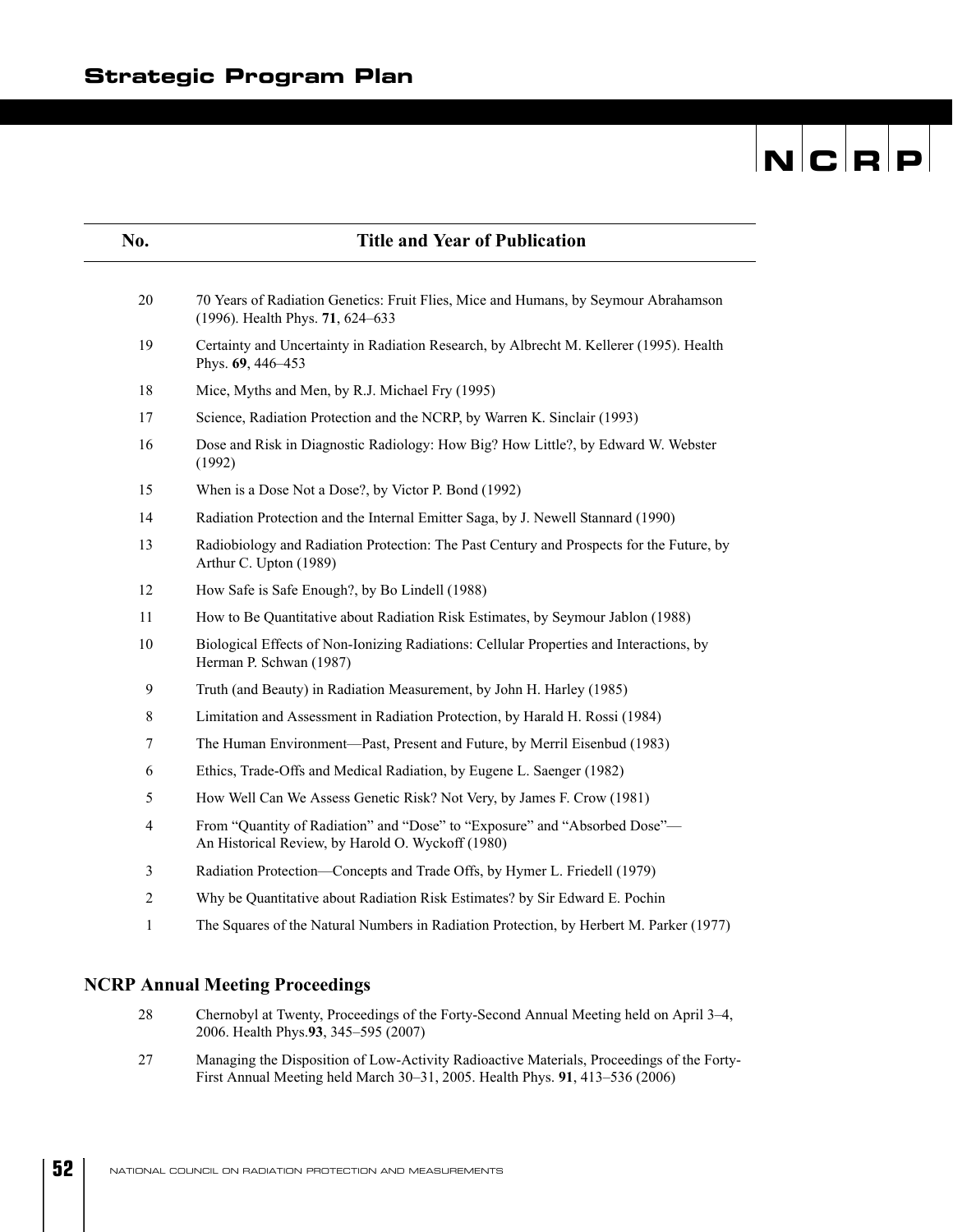| No. | <b>Title and Year of Publication</b>                                                                                                                                                                  |
|-----|-------------------------------------------------------------------------------------------------------------------------------------------------------------------------------------------------------|
|     |                                                                                                                                                                                                       |
| 26  | Advances in Consequence Management for Radiological Terrorism Events, Proceedings of<br>the Fortieth Annual Meeting held April 14-15, 2004. Health Phys. 89(5), 415-588 (2005)                        |
| 25  | Radiation Protection at the Beginning of the 21st Century-A Look Forward, Proceedings<br>of the Thirty-Ninth Annual Meeting held April 9-10, 2004. Published in Health Phys. 87(3),<br>249-318 (2004) |
| 24  | Where the New Biology Meets Epidemiology: Impact on Radiation Risk Estimates,<br>Proceedings of the Thirty-eighth Annual Meeting held April 10-11, 2002. Health Phys. 85,<br>$1-108(2003)$            |
| 23  | Fallout from Atmospheric Nuclear Tests—Impact on Science and Society, Proceedings of the<br>Thirty-seventh Annual Meeting held April 4-5, 2001. Health Phys. 82, 573-748 (2002)                       |
| 22  | Ionizing Radiation Science and Protection in the 21st Century, Proceedings of the Thirty-<br>sixth Annual Meeting held April 5-6, 2000, Health Phys. 80, 317-402 (2001)                               |
| 21  | Radiation Protection in Medicine: Contemporary Issues, Proceedings of the Thirty-fifth<br>Annual Meeting held April 7-8, 1999 (1999)                                                                  |
| 20  | Cosmic Radiation Exposure of Airline Crews, Passengers and Astronauts, Proceedings of the<br>Thirty-fourth Annual Meeting held on April 1-2, 1998, Health Phys. 79, 466-613 (2000)                    |
| 19  | The Effects of Pre- and Postconception Exposure to Radiation, Proceedings of the Thirty-<br>third Annual Meeting held on April 2-3, 1997, Teratology 59, 181-317 (1999)                               |
| 18  | Implications of New Data on Radiation Cancer Risk, Proceedings of the Thirty-second<br>Annual Meeting held April 3-4, 1996 (1997)                                                                     |
| 17  | Environmental Dose Reconstruction and Risk Implications, Proceedings of the Thirty-first<br>Annual Meeting held April 12-13, 1995 (1996)                                                              |
| 16  | Extremely-Low-Frequency Electromagnetic Fields: Issues in Biological Effects and Public<br>Health, Proceedings of the Thirtieth Annual Meeting held on April 6-7, 1994 [not published]                |
| 15  | Radiation Science and Societal Decision Making, Proceedings of the Twenty-Ninth Annual<br>Meeting held April 7-8, 1993 (1994)                                                                         |
| 14  | Radiation Protection in Medicine, Proceedings of the Twenty-Eighth Annual Meeting held<br>April 1-2, 1992 (1993)                                                                                      |
| 13  | Genes, Cancer and Radiation Protection, Proceedings of the Twenty-Seventh Annual Meeting<br>held April 3-4, 1991 (1992)                                                                               |
| 12  | Health and Ecological Implications of Radioactively Contaminated Environments,<br>Proceedings of the Twenty-Sixth Annual Meeting held April 4-5, 1990 (1991)                                          |
| 11  | Radiation Protection Today—The NCRP at Sixty Years, Proceedings of the Twenty-Fifth<br>Annual Meeting held April 4-5, 1990 (1990)                                                                     |
| 10  | Radon, Proceedings of the Twenty-Fourth Annual Meeting held March 30-31, 1988 (1989)                                                                                                                  |
|     |                                                                                                                                                                                                       |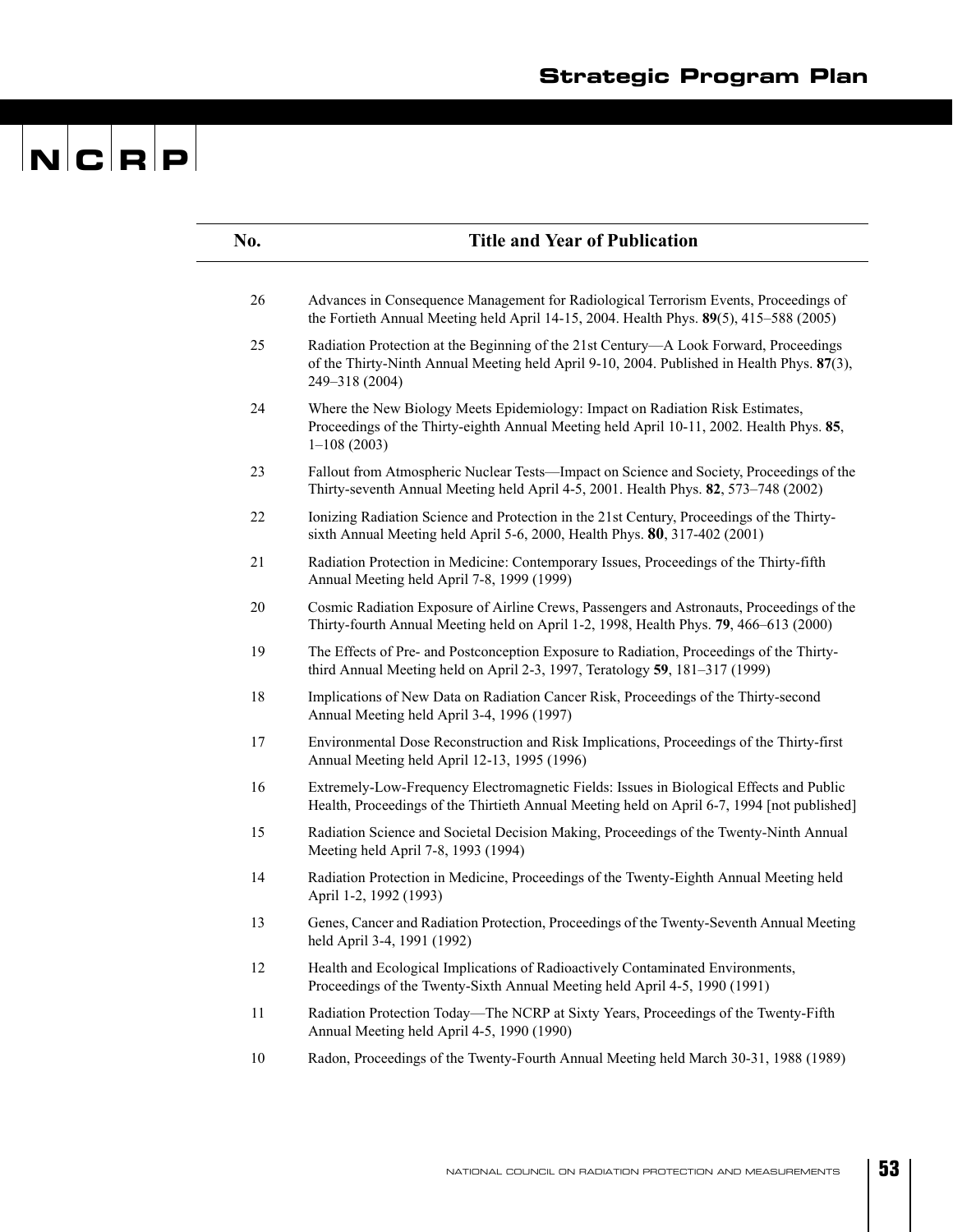| No.            | <b>Title and Year of Publication</b>                                                                                                                           |
|----------------|----------------------------------------------------------------------------------------------------------------------------------------------------------------|
| 9              | New Dosimetry at Hiroshima and Nagasaki and Its Implications for Risk Estimates,<br>Proceedings of the Twenty-Third Annual Meeting held April 8-9, 1987 (1989) |
| 8              | Nonionizing Electromagnetic Radiations and Ultrasound, Proceedings of the Twenty-Second<br>Annual Meeting held April 2-3, 1986 (1988)                          |
| 7              | Radioactive Waste, Proceedings of the Twenty-First Annual Meeting held April 3-4, 1985<br>(1986)                                                               |
| 6              | Some Issues Important in Developing Basic Radiation Protection Recommendations,<br>Proceedings of the Twentieth Annual Meeting held April 4-5, 1984 (1985)     |
| 5              | Environmental Radioactivity, Proceedings of the Nineteenth Annual Meeting held April 6-7,<br>1983 (1984)                                                       |
| $\overline{4}$ | Radiation Protection and New Medical Diagnostic Approaches, Proceedings of the<br>Eighteenth Annual Meeting held April 6-7, 1982 (1983)                        |
| 3              | Critical Issues in Setting Radiation Dose Limits, Proceedings of the Seventeenth Annual<br>Meeting held April 8-9, 1981 (1982)                                 |
| $\overline{2}$ | Quantitative Risk in Standards Setting, Proceedings of the Sixteenth Annual Meeting held<br>April 2-3, 1980 (1981)                                             |
| 1              | Perceptions of Risk, Proceedings of the Fifteenth Annual Meeting held March 14-15, 1979<br>(1980)                                                              |

#### **NCRP Commentaries**

- 20 Radiation Protection and Measurement Issues Related to Cargo Scanning with Accelerator-Produced High-Energy X Rays (2007)
- 19 Key Elements of Preparing Emergency Responders for Nuclear and Radiological Terrorism (2005)
- 18 Biological Effects of Modulated Radiofrequency Fields (2003)
- 17 Pulsed Fast Neutron Analysis System Used in Security Surveillance (2003)
- 16 Screening of Humans for Security Purposes Using Ionizing Radiation Scanning Systems (2003)
- 15 Evaluating the Reliability of Biokinetic and Dosimetric Models and Parameters Used to Assess Individual Doses for Risk Assessment Purposes (1998)
- 14 A Guide for Uncertainty Analysis in Dose and Risk Assessments Related to Environmental Contamination (1996)
- 13 An Introduction to Efficacy in Diagnostic Radiology and Nuclear Medicine (Justification of Medical Radiation Exposure) (1995)
- 12 Radiation Exposure and High-Altitude Flight (1995)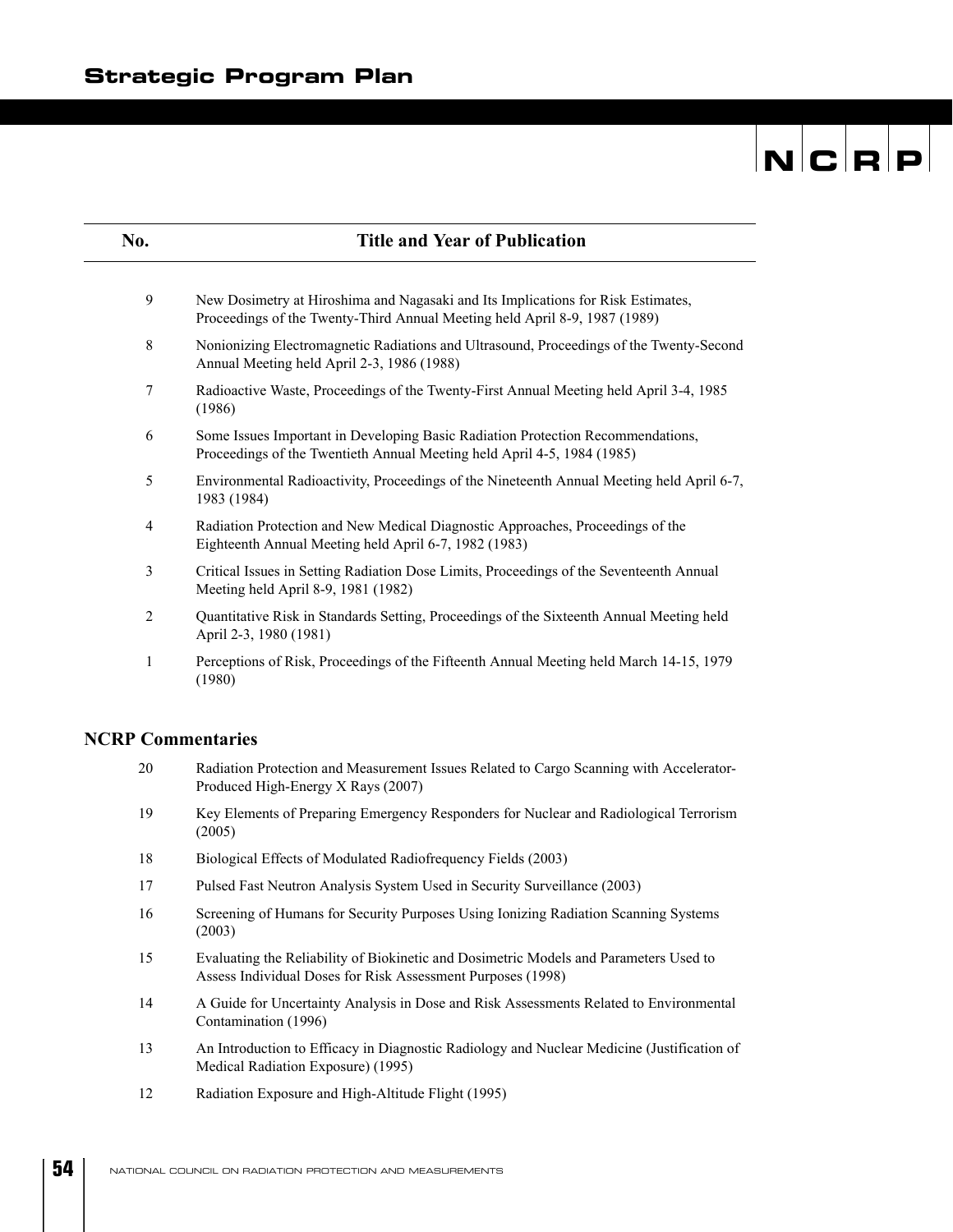| No.                    | <b>Title and Year of Publication</b>                                                                                                                                                                         |
|------------------------|--------------------------------------------------------------------------------------------------------------------------------------------------------------------------------------------------------------|
| 11                     | Dose Limits for Individuals Who Receive Exposure from Radionuclide Therapy Patients<br>(1995)                                                                                                                |
| 10                     | Advising the Public about Radiation Emergencies: A Document for Public Comment (1994)                                                                                                                        |
| 9                      | Considerations Regarding the Unintended Radiation Exposure of the Embryo, Fetus or<br>Nursing Child (1994)                                                                                                   |
| 8                      | Uncertainty in NCRP Screening Models Relating to Atmospheric Transport, Deposition and<br>Uptake by Humans (1993)                                                                                            |
| 7                      | Misadministration of Radioactive Material in Medicine-Scientific Background (1991)                                                                                                                           |
| 6                      | Radon Exposure of the U.S. Population—Status of the Problem (1991)                                                                                                                                           |
| 5                      | Review of the Publication, "Living Without Landfills" (1989)                                                                                                                                                 |
| $\overline{4}$         | Guidelines for the Release of Waste Water from Nuclear Facilities with Special Reference to<br>the Public Health Significance of the Proposed Release of Treated Waste Waters at Three<br>Mile Island (1987) |
| 3                      | Screening Techniques for Determining Compliance with Environmental Standards-<br>Releases of Radionuclides to the Atmosphere (1986)                                                                          |
| 2                      | Preliminary Evaluation of Criteria for the Disposal of Transuranic Contaminated Waste<br>(1982)                                                                                                              |
| 1                      | Krypton-85 in the Atmosphere—with Specific Reference to the Public Health Significance of<br>the Proposed Controlled Release at Three Mile Island (1980)                                                     |
|                        | <b>NCRP Symposia Proceedings</b>                                                                                                                                                                             |
| 5                      | Computed Tomography: Patient Dose, held on November 6-7, 2002 (2003)                                                                                                                                         |
| 4                      | 21st Century Biodosimetry: Quantifying the Past and Predicting the Future, Proceedings<br>of a Symposium held on February 22, 2001 (2001)                                                                    |
| 3                      | Acceptability of Risk from Radiation—Application to Human Space Flight, Proceedings of a<br>Symposium held May 29, 1996 (1997)                                                                               |
| $\overline{c}$         | Radioactive and Mixed Waste-Risk as a Basis for Waste Classification, Proceedings of<br>a Symposium held November 9, 1994 (1995)                                                                             |
| $\mathbf{1}$           | The Control of Exposure of the Public to Ionizing Radiation in the Event of Accident or<br>Attack, Proceedings of a Symposium held April 27-28, 1981 (1982)                                                  |
| <b>NCRP</b> Statements |                                                                                                                                                                                                              |
| 10                     | Recent Applications of the NCRP Public Dose Limit Recommendation for Ionizing<br>Radiation (2004)                                                                                                            |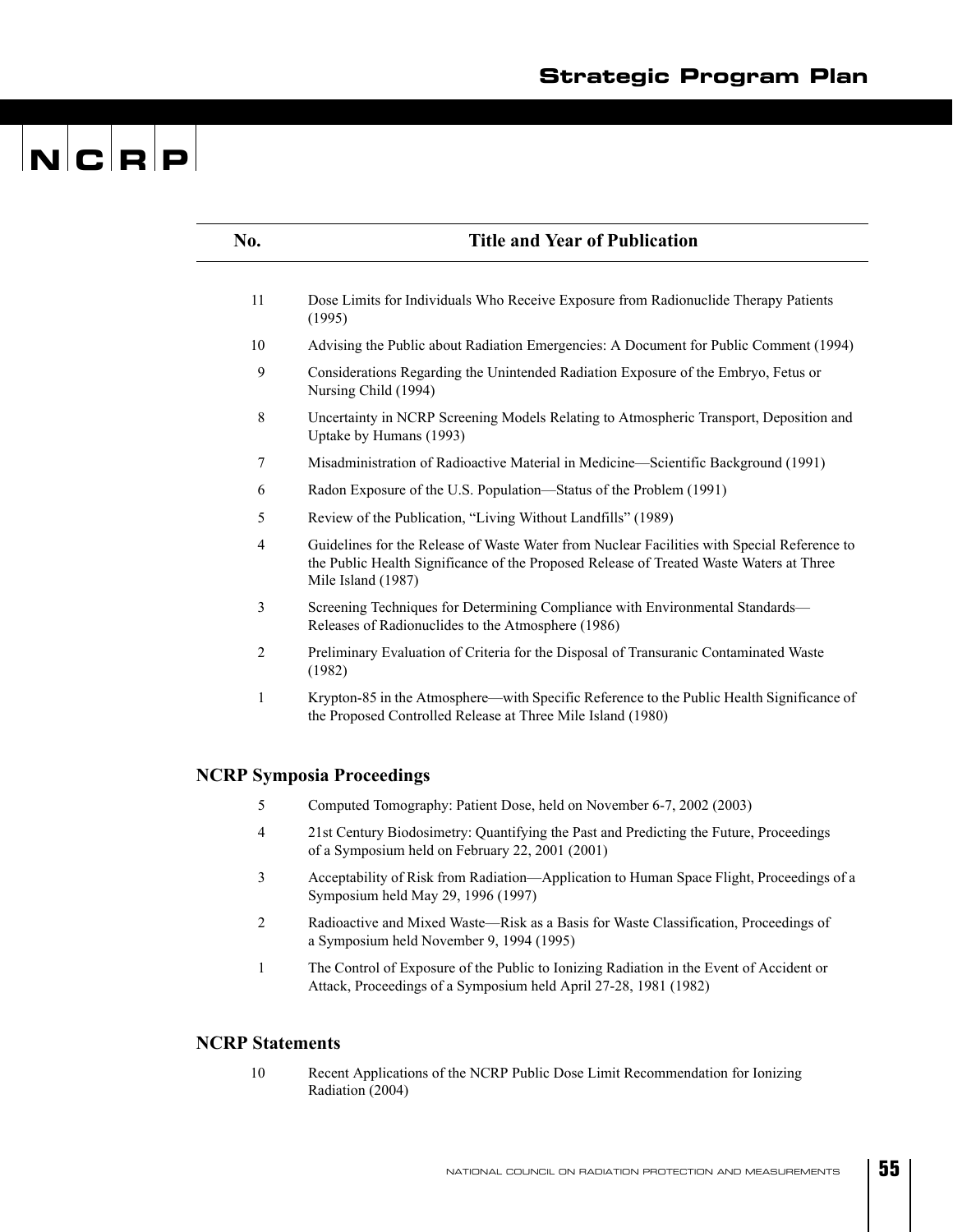| No.            | <b>Title and Year of Publication</b>                                                                                                                                                                                             |  |
|----------------|----------------------------------------------------------------------------------------------------------------------------------------------------------------------------------------------------------------------------------|--|
|                |                                                                                                                                                                                                                                  |  |
| 9              | Extension of the Skin Dose Limit for Hot Particles to Other External Sources of Skin<br>Irradiation (2001)                                                                                                                       |  |
| 8              | The Application of ALARA for Occupational Exposures (1999)                                                                                                                                                                       |  |
| 7              | The Probability That a Particular Malignancy May Have Been Caused by a Specified<br>Irradiation (1992)                                                                                                                           |  |
| 6              | Control of Air Emissions of Radionuclides (1984)                                                                                                                                                                                 |  |
| 5              | NCRP Statement on Dose Limit for Neutrons (1980)                                                                                                                                                                                 |  |
| 4              | Specification of Units of Natural Uranium and Natural Thorium, Statement of the National<br>Council on Radiation Protection and Measurements (1973)                                                                              |  |
| 3              | X-Ray Protection Standards for Home Television Receivers, Interim Statement of the<br>National Council on Radiation Protection and Measurements (1968)                                                                           |  |
| $\overline{2}$ | "Statements on Maximum Permissible Dose from Television Receivers and Maximum<br>Permissible Dose to the Skin of the Whole Body," Am. J. Roentgenol., Radium Ther. and<br>Nucl. Med. 84, 152 (1960) and Radiology 75, 122 (1960) |  |
| 1              | "Blood Counts, Statement of the National Committee on Radiation Protection," Radiology<br>63, 428 (1954)                                                                                                                         |  |

#### **Miscellanenous Publications**

Residential Radon Exposure and Lung Cancer Risk: Commentary on Cohen's County-Based Study, Health Phys. **87**, 647-655 (2004)

Presidential Report on Radiation Protection Advice: Screening of Humans for Security Purposes Using Ionizing Radiation Scanning Systems (2003)

Presidential Report on Radiation Protection Advice for the Pulsed Fast Neutron System Used in Security Surveillance: Part III. Methods for the Determination of Effective Dose to Inadvertently Exposed Individuals (2003)

Presidential Report on Radiation Protection Advice for the Pulsed Fast Neutron System Used in Security Surveillance: Part II. The ALARA Principle and Related Issues (2003)

Letter Report on Wireless Telecommunications Radiofrequency Safety Issues for Building Owners and Managers (2002)

Letter Report on Radiation Protection Advice for Pulsed Fast Neutron Analysis System Used in Security Surveillance (2002)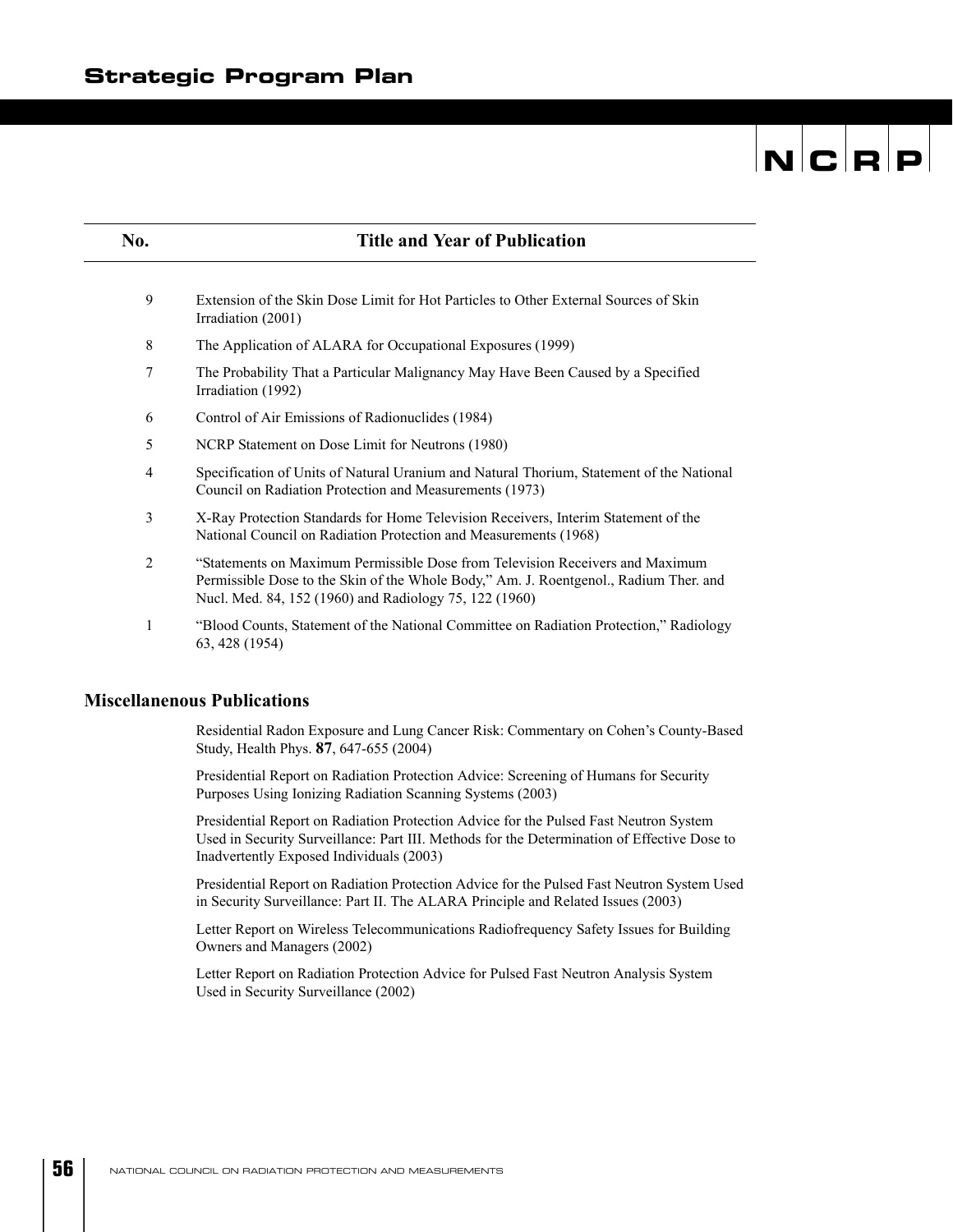### *Appendix C: Active Committees*

| PAC <sub>1</sub>           | Basic Criteria, Epidemiology, Radiobiology, and Risk                                                                                 |  |
|----------------------------|--------------------------------------------------------------------------------------------------------------------------------------|--|
| Scientific Committee 1-8   | Risk to the Thyroid from Ionizing Radiation                                                                                          |  |
| Scientific Committee 1-13  | Impact of Individual Susceptibility and Previous Radiation<br><b>Exposure on Radiation Risk for Astronauts</b>                       |  |
| Scientific Committee 1-15  | Radiation Protection and Science Goals for Short-Term Lunar<br><b>Missions</b>                                                       |  |
| Scientific Committee 1-17  | Second Cancers and Cardiopulmonary Effects After<br>Radiotherapy                                                                     |  |
| Scientific Committee 85    | Risk of Lung Cancer from Radon                                                                                                       |  |
| PAC <sub>2</sub>           | <b>Operational Radiational Safety</b>                                                                                                |  |
| Scientific Committee 2-2   | Key Decision Points and Information Needed by Decision<br>Makers in the Aftermath of a Nuclear or Radiological Terrorism<br>Incident |  |
| Scientific Committee 2-3   | Radiation Safety Issues for Image-Guided Interventional<br><b>Medical Procedures</b>                                                 |  |
| Scientific Committee 2-4   | Self-Assessment of Radiation Safety Programs                                                                                         |  |
| PAC <sub>3</sub>           | <b>Nuclear and Radiological Security and Safety</b>                                                                                  |  |
| PAC <sub>4</sub>           | <b>Radiation Protection in Medicine</b>                                                                                              |  |
| Scientific Committee 4-1   | Management of Persons Contaminated with Radionuclides                                                                                |  |
| Scientific Committee 4-2   | Population Monitoring and Decontamination Following a<br>Nuclear or Radiological Incident                                            |  |
| PAC <sub>5</sub>           | <b>Environmental Radiation and Radioactive Waste</b><br><b>Issues</b>                                                                |  |
| Scientific Committee 64-22 | Design of Effective Effluent and Environmental Monitoring<br>Programs                                                                |  |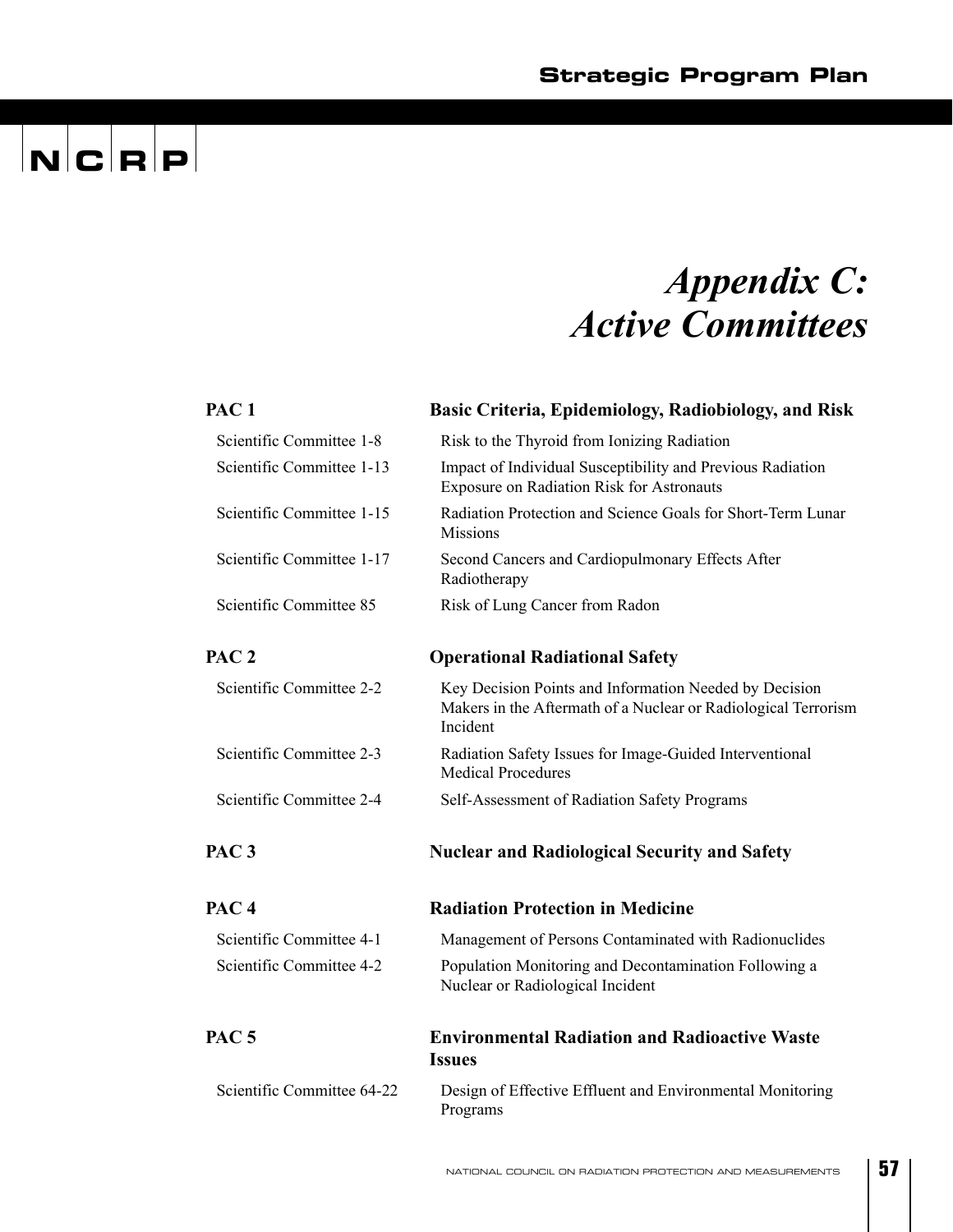# $\overline{|\mathbf{N}| \mathbf{C} |\mathbf{R} | \mathbf{P}|}$

#### PAC 6 Radiation Measurements and Dosimetry

| Scientific Committee 6-2 | Radiation Exposure of the U.S. Population                                                                            |
|--------------------------|----------------------------------------------------------------------------------------------------------------------|
| Scientific Committee 6-3 | Uncertainties in Internal Radiation Dosimetry                                                                        |
| Scientific Committee 6-4 | Fundamental Principles of Dose Reconstruction                                                                        |
| Scientific Committee 6-6 | Skin Doses from Dermal Contamination                                                                                 |
| Scientific Committee 6-7 | Evaluation of Inhalation Doses in Scenarios Involving<br>Resuspension by Nuclear Detonations at the Nevada Test Site |